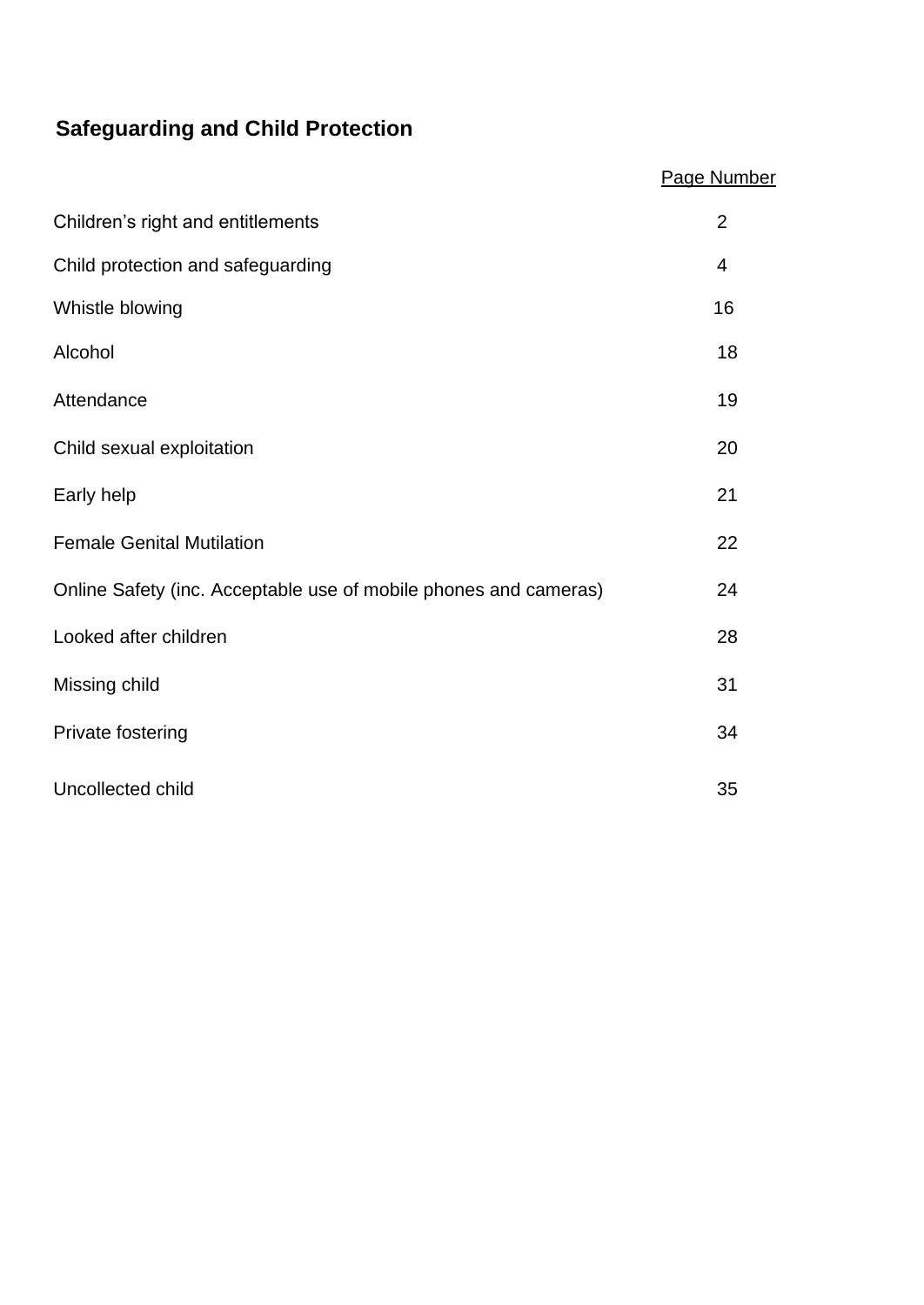# **Children's rights and entitlements policy**

We promote children's right to be strong, resilient and listened to by creating an environment in our setting that encourages children to develop a positive self-image, which includes their heritage arising from their colour and ethnicity, their languages spoken at home, their religious beliefs, cultural traditions and home background.

- We promote children's right to be strong, resilient and listened to by encouraging children to develop a sense of autonomy and independence.
- We promote children's right to be strong, resilient and listened to by enabling children to have the self-confidence and the vocabulary to resist inappropriate approaches.
- We help children to establish and sustain satisfying relationships within their families, with peers, and with other adults.
- We work with parents to build their understanding of, and commitment to, the principles of safeguarding all our children.

### **What it means to promote children's rights and entitlements to be '***strong, resilient and listened to':*

To be strong means to be:

- secure in their foremost attachment relationships, where they are loved and cared for by at least one person who is able to offer consistent, positive and unconditional regard and who can be relied on;
- safe and valued as individuals in their families and in relationships beyond the family, such as day care or school;
- self-assured and form a positive sense of themselves including all aspects of their identity and heritage;
- included equally and belong in our setting and in community life;
- confident in their own abilities and proud of their achievements;
- progressing optimally in all aspects of their development and learning;
- part of a peer group in which they learn to negotiate, develop social skills and an identity as global citizens, respecting the rights of others in a diverse world; and
- able to represent themselves and participate in aspects of service delivery that affects them, as well as aspects of key decisions that affect their lives.

To be resilient means to:

- be sure of their self-worth and dignity;
- be able to be assertive and state their needs effectively;
- be able to overcome difficulties and problems;
- be positive in their outlook on life;
- be able to cope with challenge and change;
- have a sense of justice towards themselves and others;
- develop a sense of responsibility towards themselves and others; and
- be able to represent themselves and others in key decision making processes.

To be listened to means:

adults who are close to children recognise their need and right to express and communicate their thoughts, feelings and ideas in a democratic environment in accordance with our British Values (see separate policy on British Values);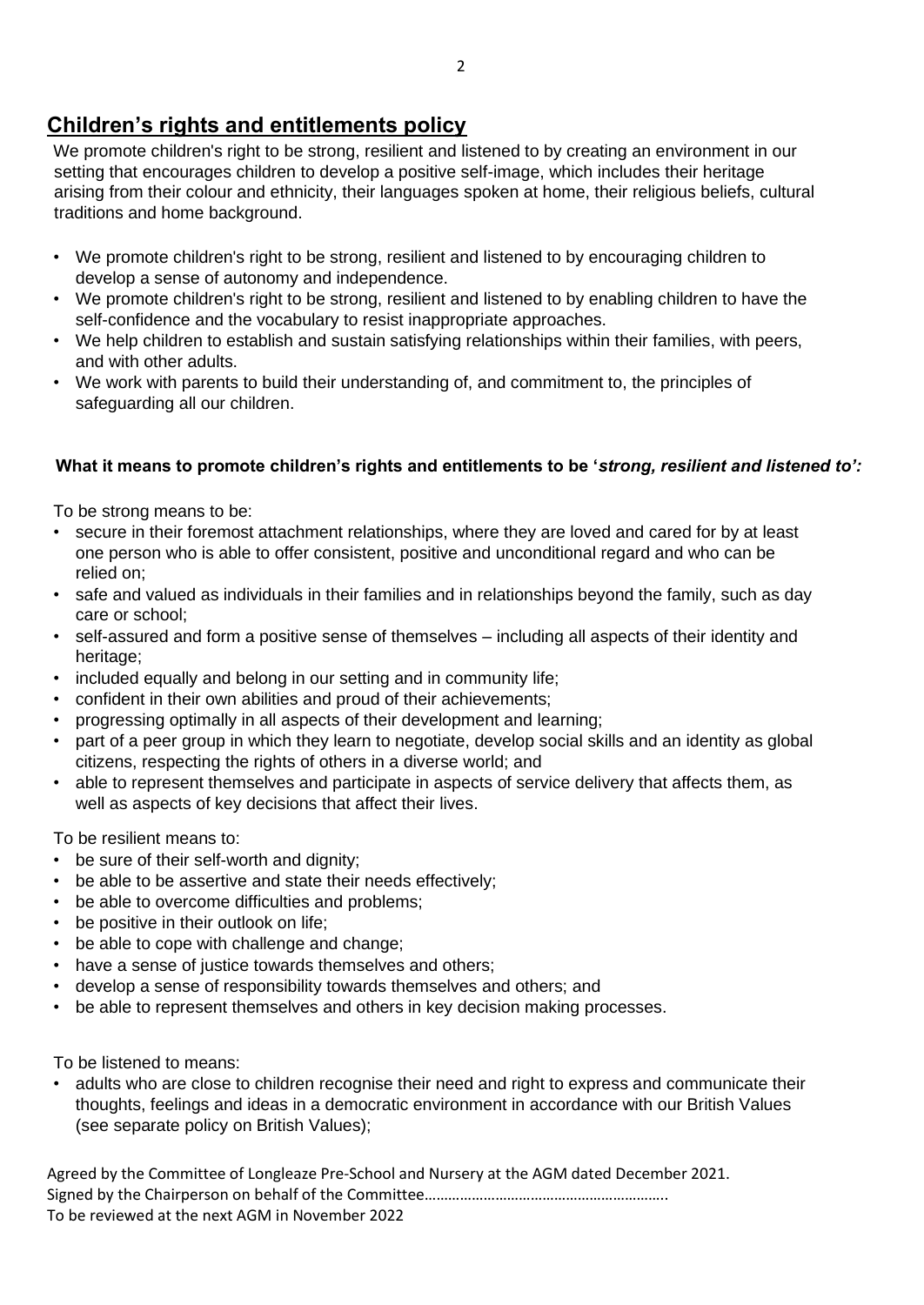- adults who are close to children are able to tune in to their verbal, sign and body language in order to understand and interpret what is being expressed and communicated;
- adults who are close to children are able to respond appropriately and, when required, act upon their understanding of what children express and communicate; and
- adults respect children's rights and facilitate children's participation and representation in imaginative and child-centred ways in all aspects of core services, such as giving children the opportunity to choose their next topic.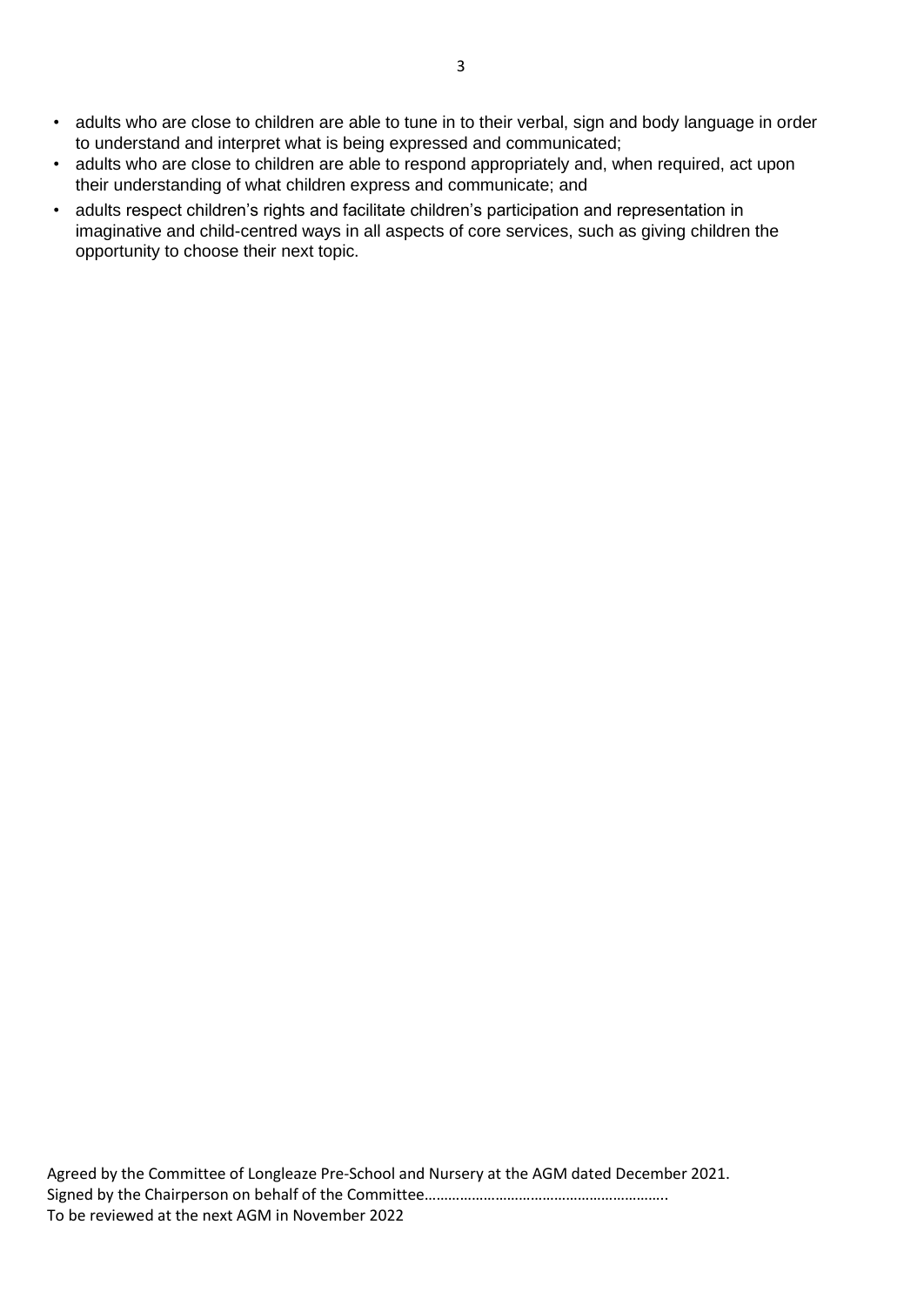# **Safeguarding and Child Protection Policy**

Longleaze Pre-school and Nursery fully recognises its responsibilities for safeguarding and child protection.

| Policy agreed (date):                                  | 01/12/21      |
|--------------------------------------------------------|---------------|
| <b>Policy published</b> (including on website) (date): | 06/01/22      |
| Next review (date):                                    | November 2022 |

| <b>Key Safeguarding Personnel</b>                             |                                                |              |                            |
|---------------------------------------------------------------|------------------------------------------------|--------------|----------------------------|
| Role                                                          | <b>Name</b>                                    | Tel.         | Email                      |
| <b>Manager</b>                                                | <b>EMMA FLACK</b>                              | 01793 848978 | longleazepreschool@outlook |
| <b>Designated Safeguarding</b><br>Lead (DSL)                  | <b>EMMA FLACK</b>                              | 01793 848978 | longleazepreschool@outlook |
| Deputy DSL(s) (DDSL)                                          | <b>TRACEY JACOBS</b><br><b>HAYLEY DEWSBURY</b> | 01793848978  | longleazepreschool@outlook |
| <b>Nominated committee</b><br>member                          | <b>HELEN LAMPORT</b>                           | 01793 848978 | longleazepreschool@outlook |
| <b>Chair of committee</b>                                     | <b>KIRSTY MALLINSON</b>                        | 01793 848978 | longleazepreschool@outlook |
| <b>Designated Teacher for</b><br><b>Looked After Children</b> | <b>EMMA FLACK</b>                              | 01793 848978 | longleazepreschool@outlook |

**The key safeguarding responsibilities within each of the roles above are set out in Keeping Children Safe in Education (2021)**

| <b>Children's Social Care referrals:</b> |               |
|------------------------------------------|---------------|
| Multi-Agency Safeguarding Hub (MASH):    | 0300 456 0108 |
| Out of hours:                            | 0300 456 0100 |

If you believe a child is **at immediate risk** of significant harm or injury, you **must** call the police on 999.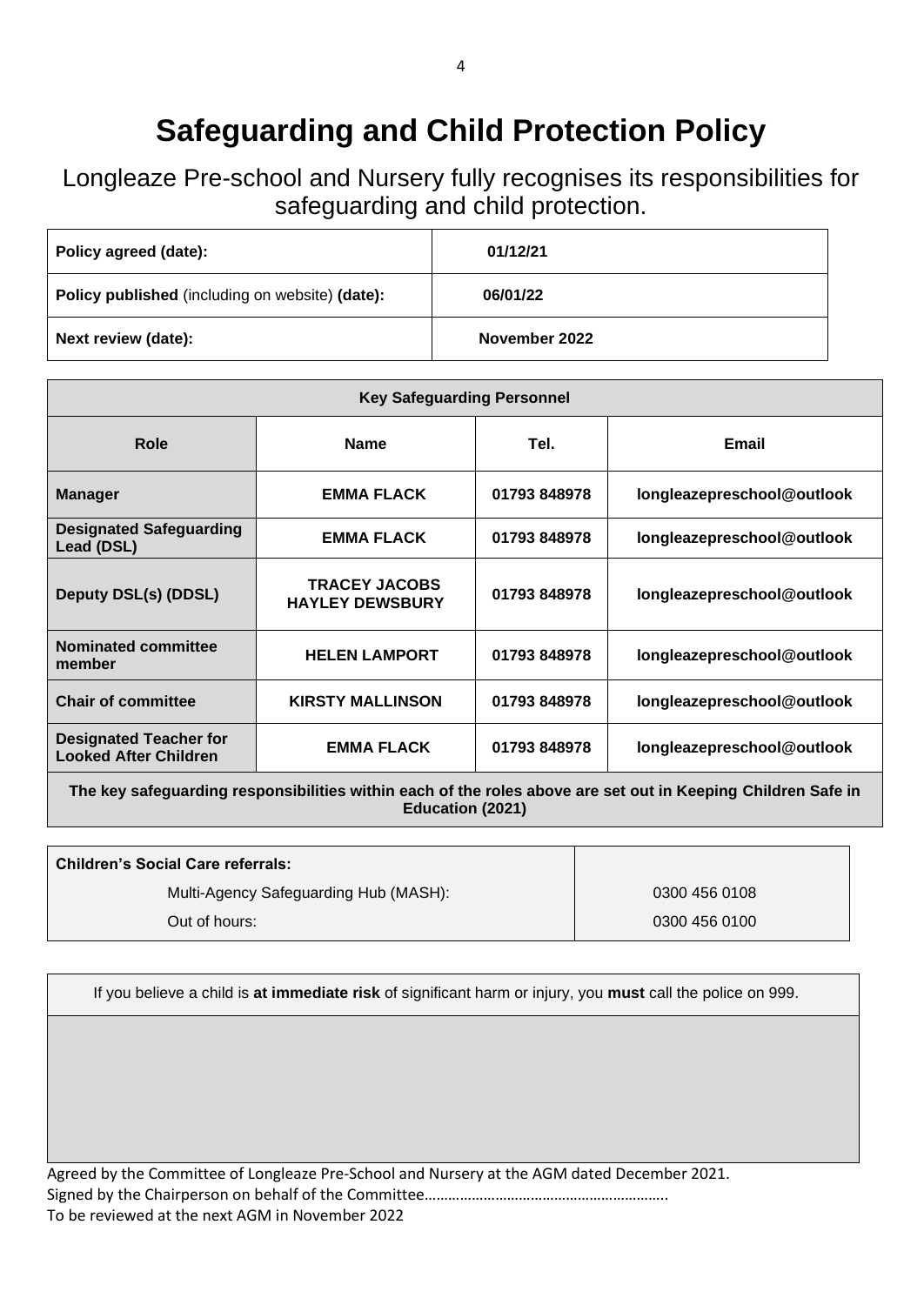# **Introduction**

*Longleaze Pre-school and Nursery* is committed to safeguarding and promoting the welfare of children. We will fulfil our local and national responsibilities as laid out in the following key documents:

- Working Together to Safeguard Children (2018)
- Keeping Children Safe in Education (2021)
- Non-statutory interim guidance: [COVID-19: safeguarding in schools, colleges and other](https://www.gov.uk/government/publications/covid-19-safeguarding-in-schools-colleges-and-other-providers/coronavirus-covid-19-safeguarding-in-schools-colleges-and-other-providers) providers
- [The procedures of the](http://www.proceduresonline.com/birmingham/scb/) Safeguarding Vulnerable People Partnership (formerly WSCB)
- Information sharing Advice for practitioners providing safeguarding services to children, young people, parents and carers (2018)

The aim of this policy is to ensure:

- all our children are safe and protected from harm.
- safeguarding procedures are in place to help pupils to feel safe and learn to stay safe.
- adults in the school community are aware of the expected behaviours and the school's legal responsibilities in relation to safeguarding and child protection.

# **Scope**

Safeguarding children is defined as:

- ensuring that children grow up with the provision of safe and effective care
- acting to enable all children to have the best life chances
- preventing impairment of children's mental and physical health or development and
- protecting children from maltreatment.

The term 'safeguarding children' covers a range of measures including child protection procedures. It encompasses a preventative approach to keeping children safe that including online that incorporates pupil

health and safety; school behaviour management and preventing peer on peer abuse; supporting pupils with medical conditions; personal, social, health and economic education; providing first aid and site security.

Consequently, this policy is consistent with all other policies adopted by the committee and should be read alongside the following policies relevant to the safety and welfare of our children:

- 
- Health and safety policy **Staff Behaviour Policy**

**This policy applies to all staff in our school.**

- Valuing diversity and promoting
- Online safety policy, incl. acceptable use of mobile phones & smart tech

For the purposes of this policy:

• Whistleblowing policy

inclusion and equality

- Complaints policy
- 
- Behaviour policy Administration of medicines Other? .
- Teaching and Learning policy (EYFS policy)
- **SEND policy** 
	-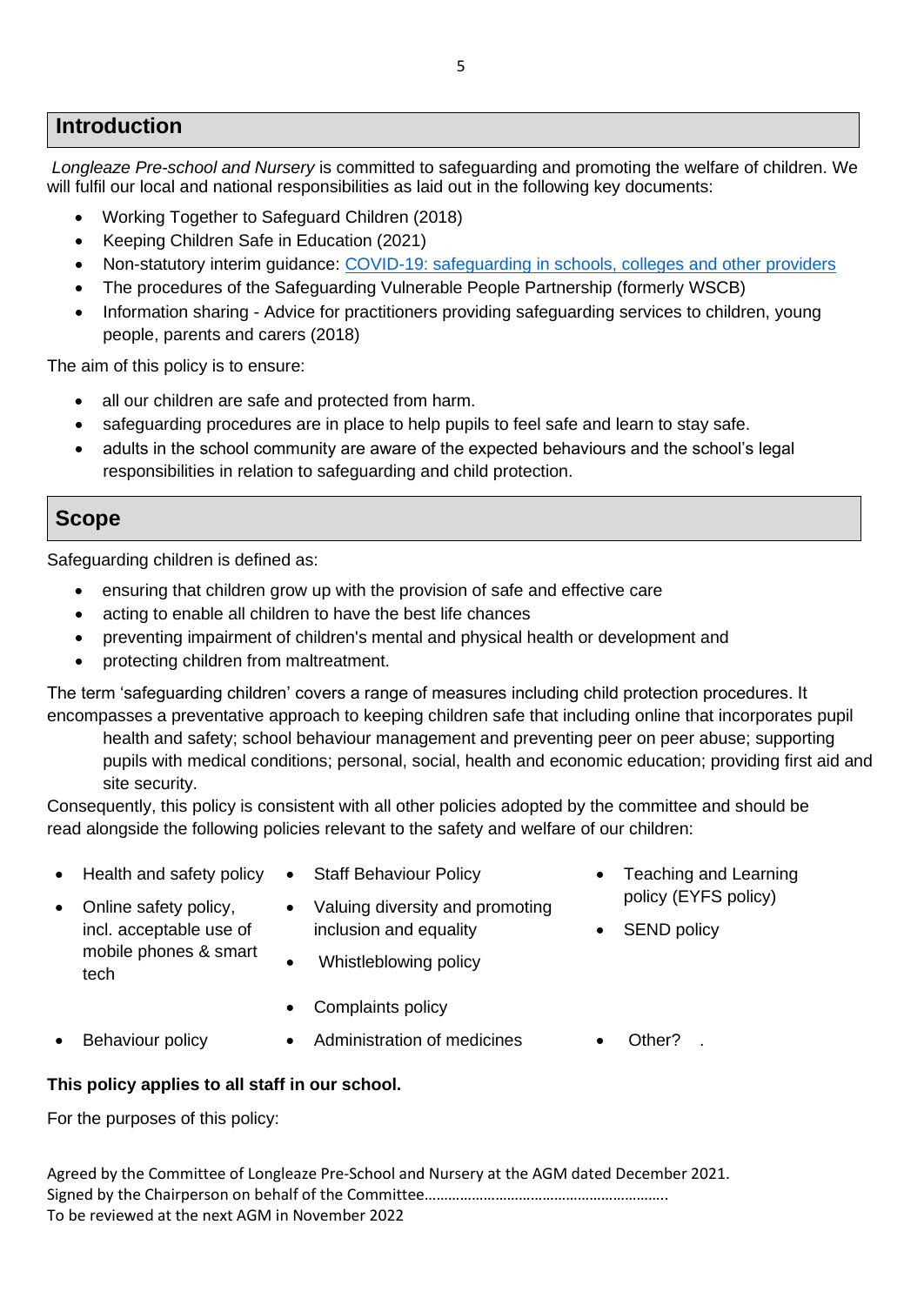- **Staff** refers to all those working for or on behalf of the school, full time or part time, in a paid or regular voluntary capacity.
- **A volunteer** is a person who performs an activity that involves spending time, unpaid in school (except for approved expenses).
- **Parent** refers to birth parents and other adults who are in a parenting role, for example step-parents, foster carers and adoptive parents.
- **Child** refers to all children on our pre-school roll and any child under the age of 18 who comes into contact with our pre-school. This includes unborn babies.

**Any safeguarding concerns or disclosures of abuse relating to a child at school or outside of school hours are within the scope of this policy.**

# **Expectations**

All staff are:

- familiar with this safeguarding policy and have an opportunity to contribute to its review.
- alert to signs and indicators of possible abuse and wider safeguarding issues.
- able to record and report concerns as set out in this policy.
- able to deal with a disclosure of abuse from a child.
- involved in the implementation of individual education programmes, integrated support plans, child in need plans and interagency child protection plans as required.

In addition, all staff have read and understood Part 1 or Annex A of the latest version of Keeping Children Safe in Education (KCSiE 2021). School leaders and staff who work directly with children have also read Annex B and Part 5.

### **Committee**

As key strategic decision makers and vision setters for the pre-school, the committee will make sure that our policies and procedures are in line with national and local safeguarding requirements. The committee will work with the senior leaders to make sure the following safeguarding essentials are in place:

| <b>Training/Teaching</b>                                               | <b>Policy/Procedures</b>                                                 | <b>Staffing</b>                               |
|------------------------------------------------------------------------|--------------------------------------------------------------------------|-----------------------------------------------|
| Whole school approach to<br>broad and balanced<br>curriculum embedding | Peer on Peer abuse<br>Online safety                                      | Designated Safeguarding Lead<br>$(DSL)$ .     |
| safeguarding teaching                                                  | Whistleblowing                                                           | Deputy Designated<br>Safeguarding Lead (DDSL) |
| D/DSL training                                                         | Behaviour Policy<br>Staff<br>(for safer                                  | Designated teacher for children               |
| Designated teacher training                                            | working practice),<br>incl.<br>low-level<br>concerns about staff conduct | looked-after (even if there are               |
| KCSiE Part 1 or Annex A                                                | Early help                                                               | no LAC on roll)                               |
| (and Annex B and Part 5 for<br>staff working directly with             | <b>Mental Health</b>                                                     | Senior mental health lead (DSL)               |
| children)                                                              | Multi-agency working                                                     |                                               |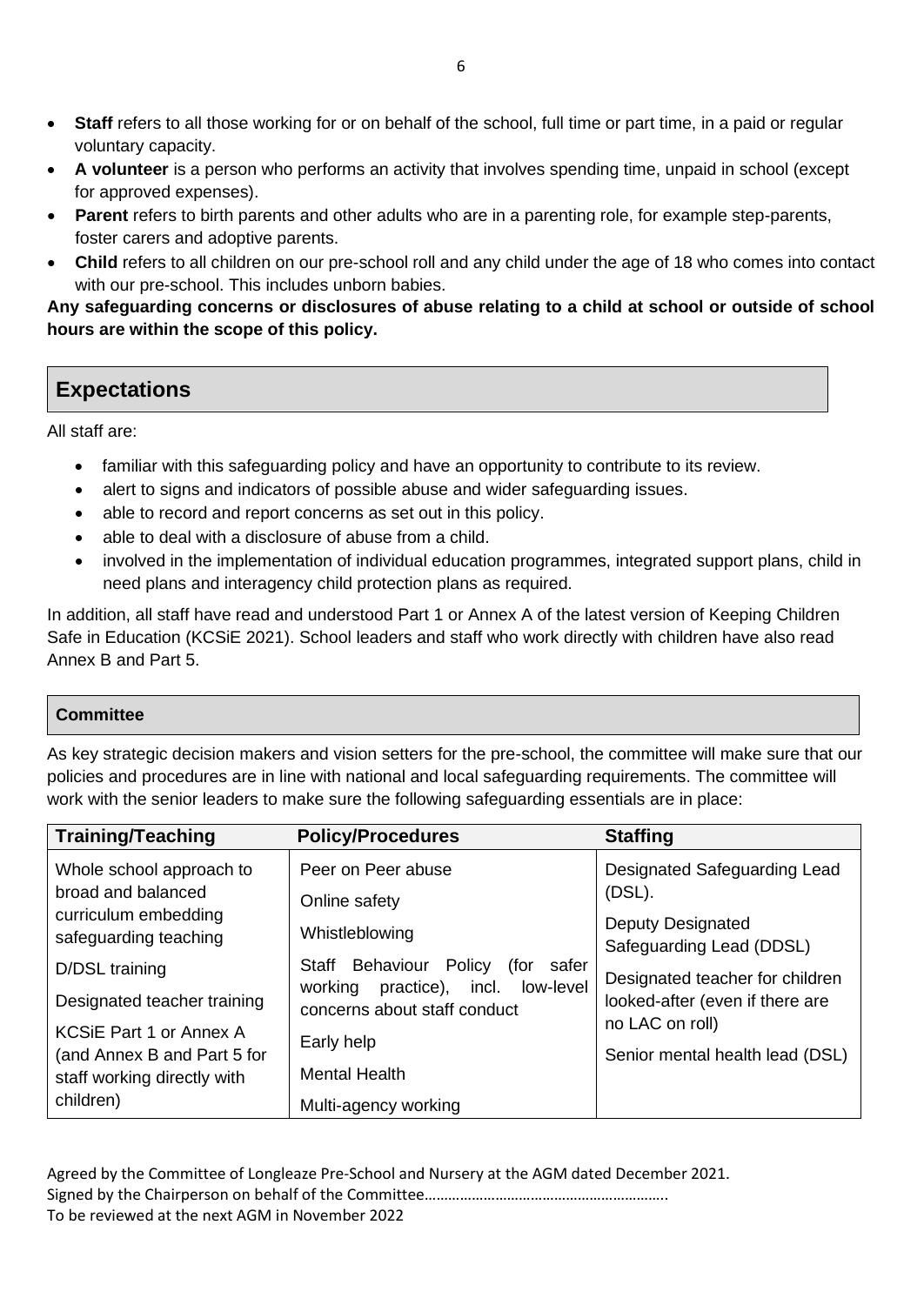| Staff training, including<br>regular safeguarding updates | Attendance policy Children with SEND<br>and a physical health issue     |
|-----------------------------------------------------------|-------------------------------------------------------------------------|
| Children taught about<br>keeping safe online              | Reporting abuse, incl. dealing with a<br>child at immediate risk / SVPP |
| Online safety training for staff                          | procedures                                                              |
| Preventing radicalisation                                 | Honour based abuse (HBA)                                                |
| Annual review of online                                   | <b>Female Genital Mutilation (FGM)</b>                                  |
| safety arrangements                                       | Behaviour policy                                                        |
|                                                           | Safeguarding policy review                                              |

### **Allegations management**

Our chair of committee is responsible for liaising with the local authority Designated Officer for Allegations (DOfA) and other partner agencies in the event of an allegation of abuse being made against the manager.

See also 'Managing allegations against adults'.

#### **Audit**

The nominated committee member for safeguarding liaises with the manager and the D/DSL to complete an annual safeguarding audit return to the local authority.

#### **Safer Recruitment**

Our committee monitor the school's safer recruitment practice including the Single Central Record.

#### **Monitoring and review**

The committee ensure that safeguarding is an agenda item for every full committee meeting.

The manager ensures that safeguarding is an agenda item for every staff meeting.

This policy is reviewed annually or earlier as required by changes to legislation or statutory guidance.

The nominated committee meber meets the DSL every term to monitor the effectiveness of this policy.

# **Mandatory procedures – Staff and adults at school**

#### **Safer recruitment**

All staff are subject to safer recruitment processes and checks and we follow the guidance set out in Part 3 of KCSiE (2021).

At Longleaze Pre-school and Nursery, we scrutinise all applications for paid or voluntary posts. We undertake interviews and make appropriate checks through the Disclosure and Barring Service (DBS). We maintain a single central record (SCR) of the essential checks as set out in KCSiE, that have been carried out and certificates obtained. The SCR applies to:

- all staff (including supply staff, and teacher trainees on salaried routes) who work at the school.
- all committee members.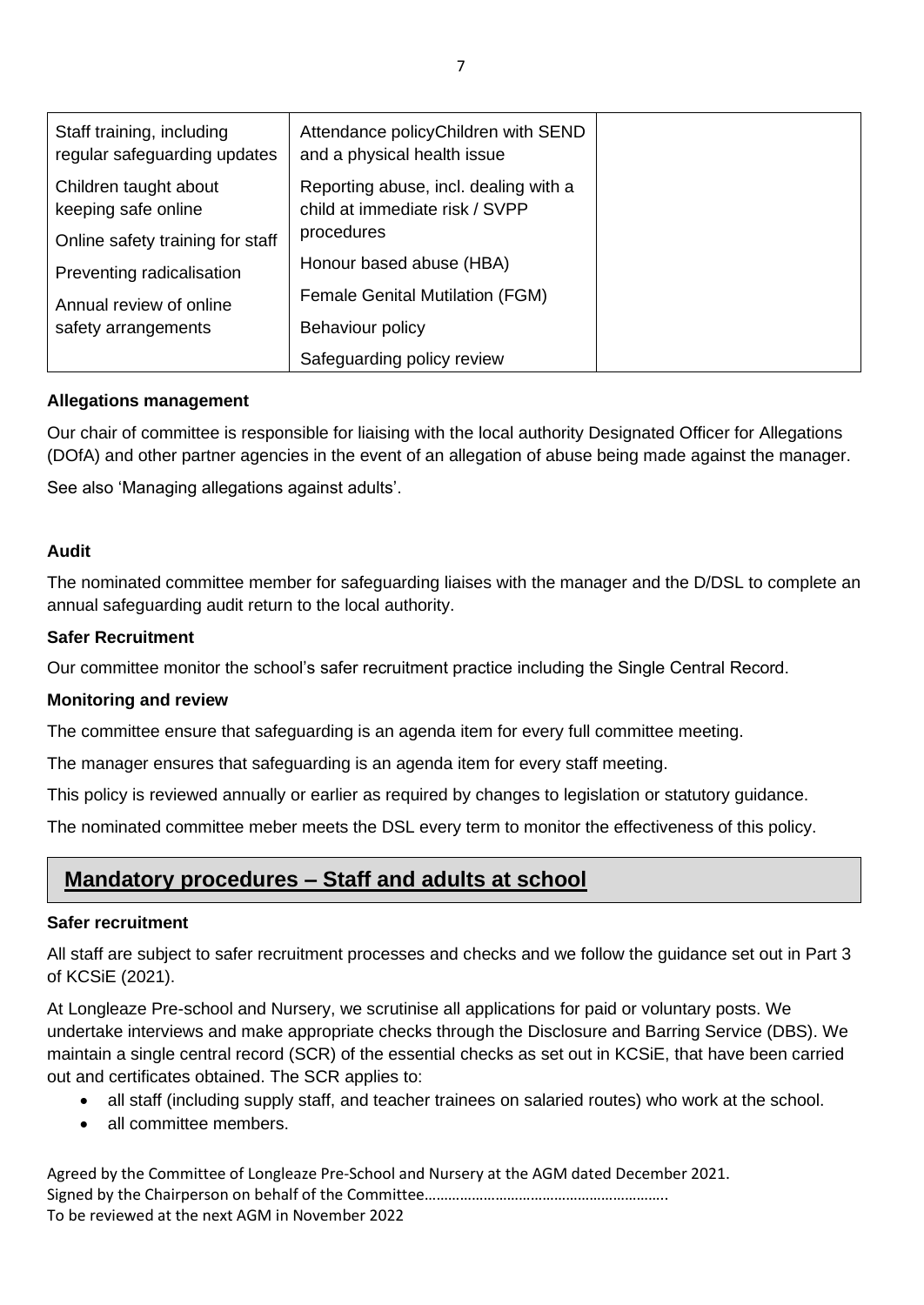See also Training.

# **Staff Behaviour Policy (for safer working practice)**

Longleaze Pre-school and Nursery is committed to positive academic, social and emotional outcomes for our pupils underpinned by a strong safeguarding ethos. We are equally committed to the protection and welfare of our staff, who are expected to adhere to the highest standards of professional behaviour.

The Staff Behaviour Policy sets out staff behaviours that should be avoided as well as those that constitute safe practice and supports our commitment to safeguarding children.

### **Identifying the signs**

All staff know how to recognise and are alert to the signs of neglect and abuse and wider safeguarding issues, including but not limited to child on child sexual violence and harassment, peer on peer abuse and exploitation. Definitions of abuse, set out in 'What to do if you're worried a child is being abused - Advice for practitioners' (2015), 'Keeping Children Safe in Education' (2021) and Sexual violence and sexual harassment between children in schools (2021) along with notes from safeguarding training, are important reference documents for all staff. Every member of staff is provided with a copy of Part 1 or Annex A of KCSiE which they are required to read, and which also includes supporting guidance about several specific safeguarding issues. Staff who work directly with children are also required to read Annex B and Part 5 of KCSiE (2021).

### **Responding to concerns/disclosures of abuse**

Flowcharts provided by the SVPP that set out the required procedure for staff to follow when they have a safeguarding concern about a child are displayed in the staffroom and adult cloakrooms for easy reference.

Staff adhere to the organisation's safeguarding training requirements when concerned about abuse or when responding to a disclosure of abuse. Staff understand that they must NOT:

- take photographs of any injuries.
- postpone or delay the opportunity for the child to talk.
- take notes while the child is speaking or ask the child to write an account.
- try to investigate the allegation.
- promise confidentiality eg say they will keep 'the secret'.
- approach or inform the alleged abuser.

All staff record any concern about or disclosure by a pupil of abuse or neglect and report this to the D/DSL using the standard form. It is the responsibility of each adult in preschool to ensure that the D/DSL receives the record of concern without delay. In the absence of the D/DSL, staff members know to speak directly to the MASH. In some circumstances, the D/DSL or member of staff seeks advice by ringing the MASH for advice.

The D/DSL will liaise with safeguarding partners and work with other agencies in line with Working Together (2018) and will refer to National Police Chief's Council guidance for schools to understand when they should consider calling the police.

The D/DSL will provide as much information as possible as part of the referral process. This will allow any assessment to consider all the available evidence and enable a contextual approach to address such harm.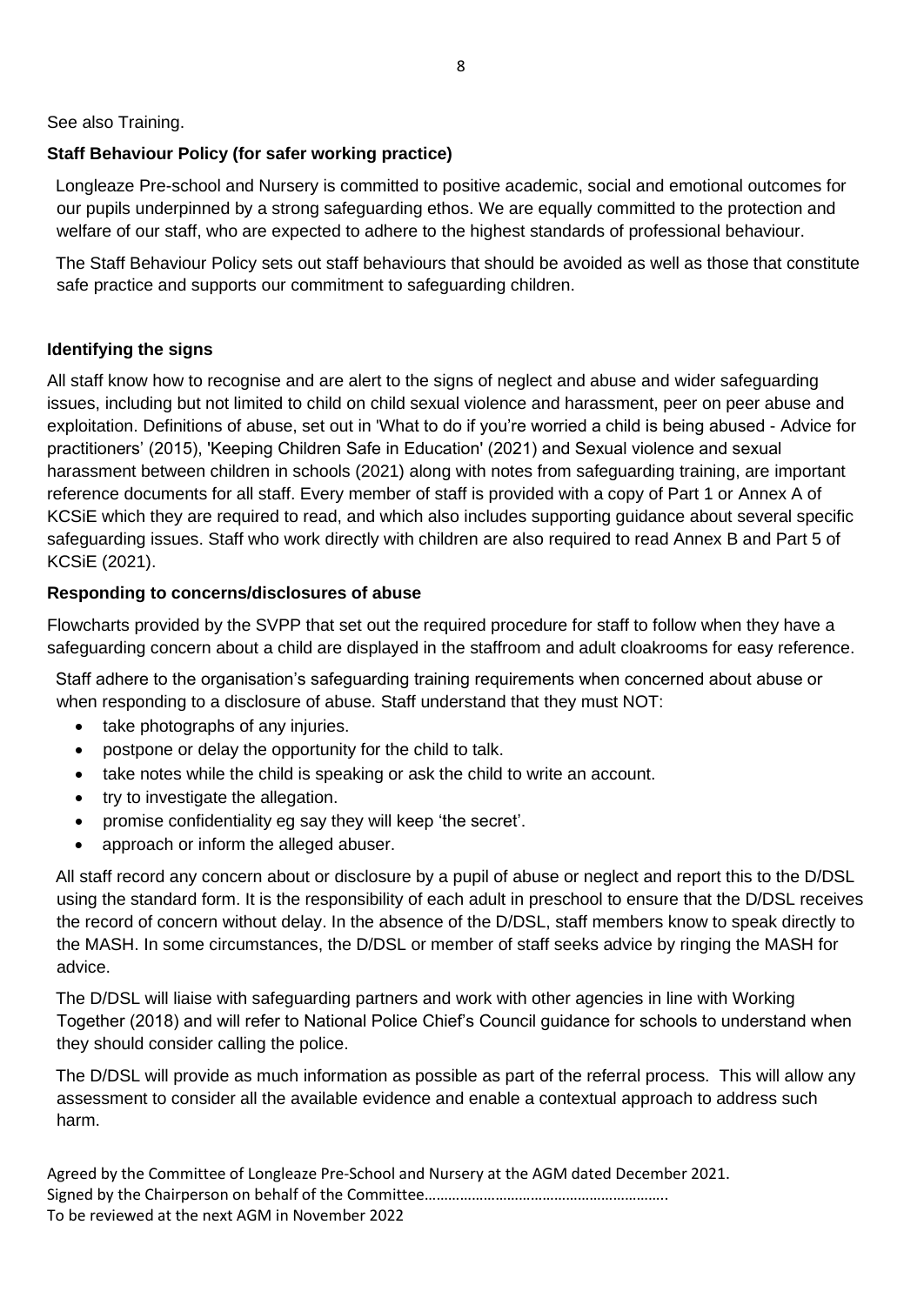During term time, the DSL and/or a DDSL is always available during school hours for staff to discuss any safeguarding concerns.

The voice of the child is central to our safeguarding practice and pupils are encouraged to express and have their views given due weight in all matters affecting them.

### **Online safety**

Online safety is a running and interrelated theme which is reflected in our policies and procedures. Children are taught about safeguarding, including online safety. Online safety is considered as part of our whole school safeguarding approach and wider staff training and curriculum planning. A personalised or contextualised approach is taken for more vulnerable children, victims of abuse and some children with SEND.

Longleaze Pre-School acknowledges the fact many children have unlimited and unrestricted access to the internet via mobile phone networks, the school will follow its policy on the use of mobile and smart technology in school to safeguard children and will follow peer on peer abuse procedures when mobile phones are used by a child whilst in school to sexually harass their peers via their mobile and smart technology, share indecent images: consensually and non-consensually (often via large chat groups), and view and share pornography and other harmful content.

### **Managing concerns and allegations against staff (including supply teachers, volunteers and contractors)**

Longleaze Pre-school and Nursery follows the procedure set out by the SVPP 'Allegations against adults' flowchart which is displayed in the staffroom and adult cloakrooms for easy reference.

Where anyone in the school has a concern about the behaviour of an adult who works or volunteers at the preschool, including supply staff and contractors, they must immediately consult the Manager/Chair who will refer to the local authority Designated Officer for Allegations (DOFA).

Any concern or allegation against the manager will be reported to the Chair of Committee without informing the manager.

All staff must remember that the welfare of a child is paramount and must not delay raising concerns for fear a report could jeopardise their colleague's career. Longleaze Pre-school and Nursery promotes an open and transparent culture in which all concerns about adults working in or on behalf of the school (including supply teachers, volunteers and contractors) are dealt with promptly and appropriately.

Any allegation of abuse will be dealt with in a fair and consistent way that provides effective protection for the child and at the same time supports the person who is the subject of the allegation.

In addition to the concern/allegation management process, the school's DSL will also refer suspected abuse to the MASH as described in 'responding to a concern.'

All members of staff and volunteers have read and signed to confirm they have understood the school's Staff Behaviour Policy (for safer working practice), all supply staff and contractors are made aware of expectations of their behaviour.

Concerns and allegations reported relating to supply staff and contractors will be notified to their employers for investigation and potential referral to DOFA.

| Agreed by the Committee of Longleaze Pre-School and Nursery at the AGM dated December 2021. |
|---------------------------------------------------------------------------------------------|
|                                                                                             |
| To be reviewed at the next AGM in November 2022                                             |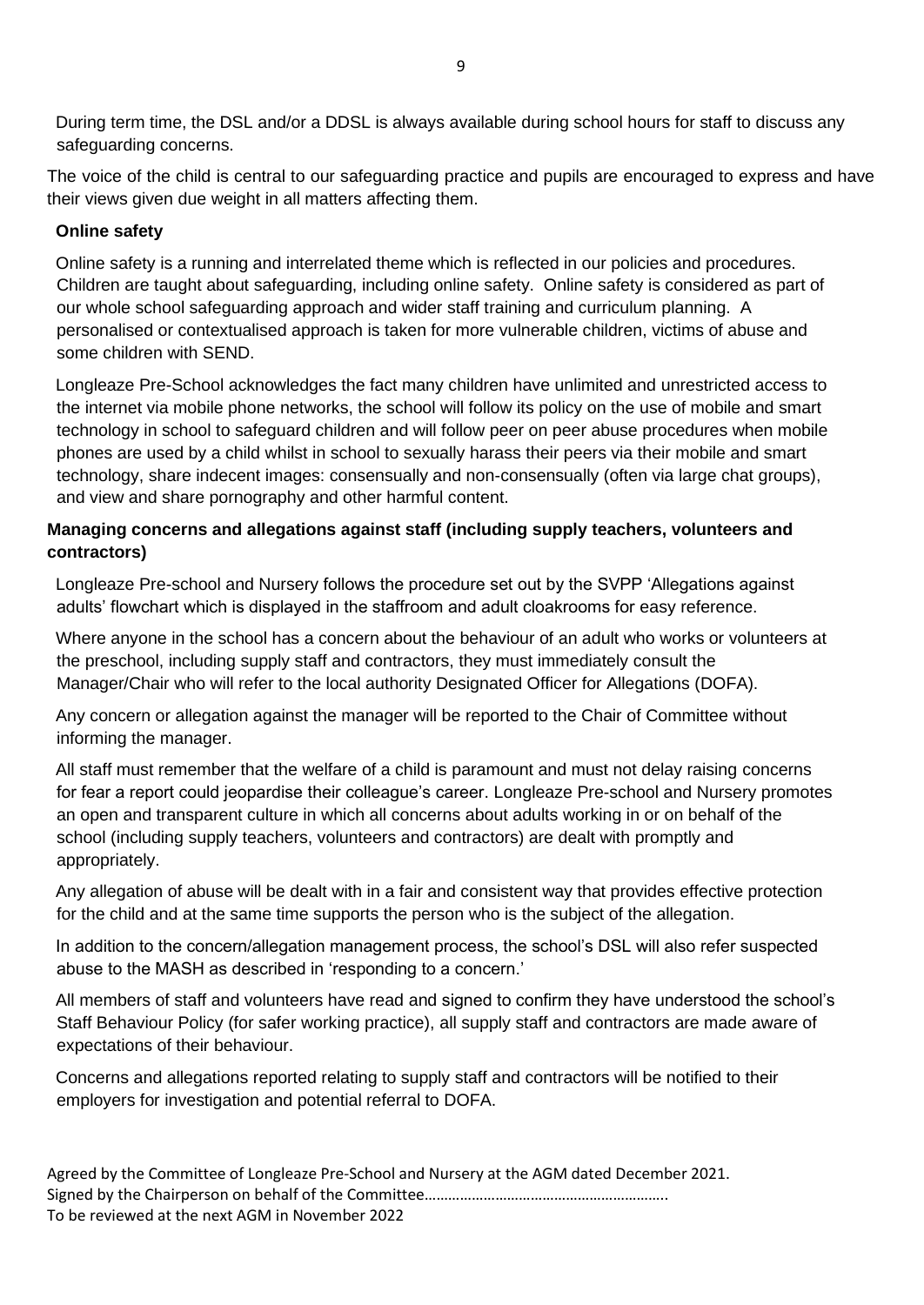Longleaze Pre-school and Nursery will appoint a 'case manager' to lead any investigation where the reported allegation does not meet the allegations threshold to consider a referral to the DOFA. This is the manager or where the manager is the subject of an allegation, the chair of committee.

### **Managing low-level concerns about adults**

Longleaze Pre-school and Nursery operates a 'low-level' concerns policy in accordance with KCSIE. 'Low-level' refers to behaviour that is: inconsistent with expectations set out in the Staff Behaviour Policy, including inappropriate conduct outside of work, and/or does not meet the allegations threshold, or is otherwise not considered serious enough to consider a referral to the DOfA.

All low-level concerns will be reported to the manager; low-level concerns about the manager will be reported to the chair of governors.

Longleaze Pre-school and Nursery will:

- ensure all staff are clear about what appropriate behaviour is (as set out in the Staff Behaviour Policy), and are confident in distinguishing expected and appropriate behaviour from concerning, problematic or inappropriate behaviour, in themselves and others;
- empower staff to share any low-level safeguarding concerns;
- provide a responsive, sensitive and proportionate handling of such concerns when they are raised, for both the child/ren and the adult; and,
- respond to reports of low-level concerns in accordance with our HR conduct procedures by addressing unprofessional behaviour and support the individual to correct it at an early stage. If the concern has been raised via a third party, the manager will collect as much evidence as possible by speaking:
	- o directly to the person who raised the concern, unless it has been raised anonymously;
	- o to the individual involved and any witnesses.

Reporting low-level concerns helps to create and embed a culture of openness, trust and transparency in which the school's values and expected behaviour are constantly lived, monitored and reinforced by all staff.

Staff are encouraged to self-refer where they have found themselves in a situation which could be misinterpreted, might appear compromising to others, and/or on reflection they believe they have behaved in such a way that they consider falls below the expected professional standards.

All low-level concerns will be recorded in writing, retained and reviewed to help recognise any weakness in the school safeguarding system so that potential patterns of concerning, problematic or inappropriate behaviour can be identified.

# **Whistleblowing**

All staff and pupils can raise concerns about poor or unsafe practice and potential failures in the preschool safeguarding regime. Our whistleblowing procedures, which are reflected in staff training and our Staff Behaviour Policy, are in place for such concerns to be raised with manager / committee.

If a staff member feels unable to raise an issue with manager in preschool as above or feels that their genuine concerns are not being addressed, other whistleblowing channels are open to them:

- The NSPCC whistleblowing helpline Staff can call: 0800 028 0285 from 08:00 to 20:00, Monday to Friday, or email help@nspcc.org.uk.
- A member of the committee: Kirsty Mallinson

# **Escalation of concerns**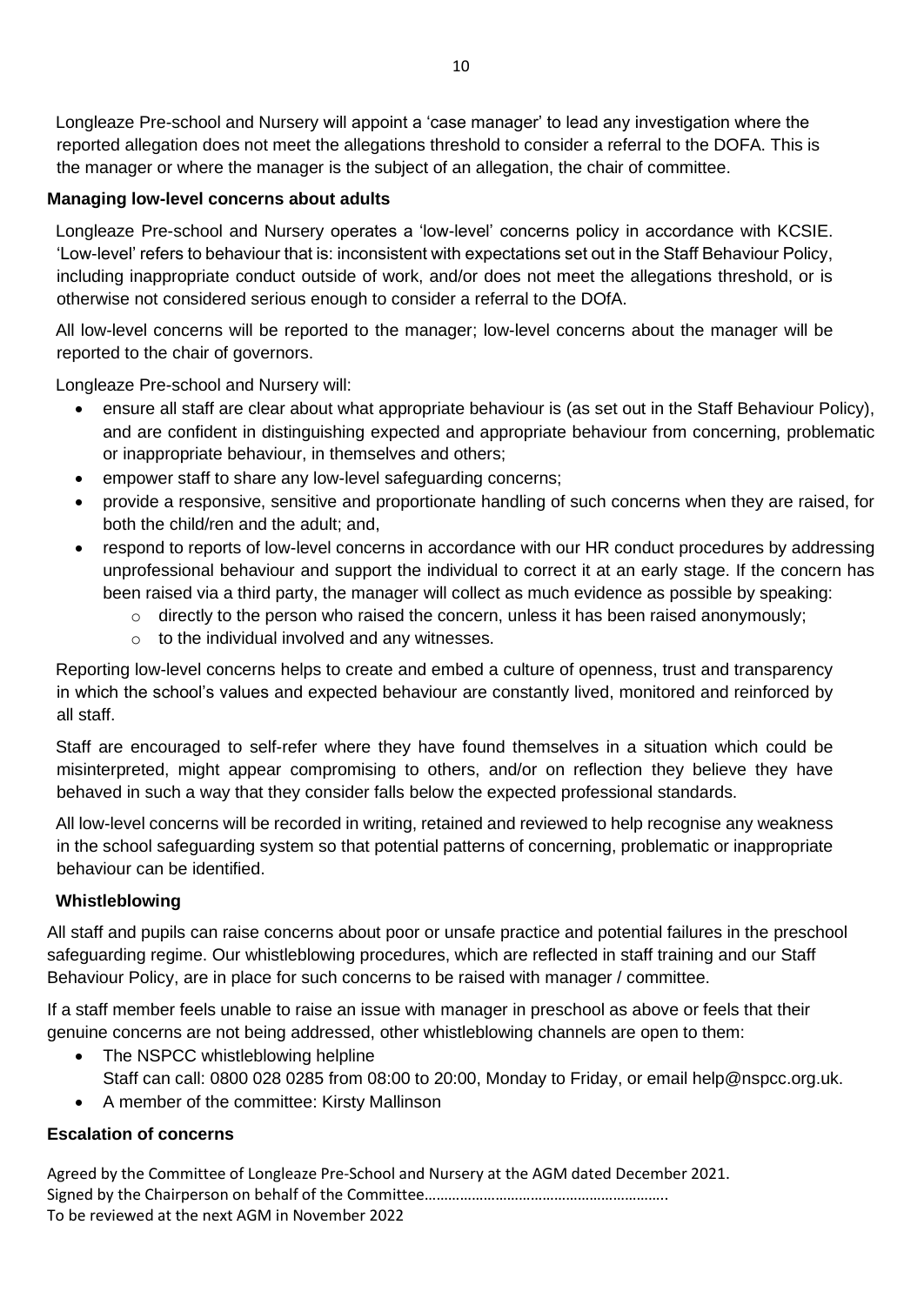Effective working together depends on an open approach and honest relationships between colleagues and between agencies.

Staff must be confident and able to professionally disagree and challenge decision-making as an entirely legitimate activity; a part of our professional responsibility to promote the best safeguarding practice. Staff are encouraged to press for re-consideration if they believe a decision to act/not act in response to a concern raised about a child is wrong. In such cases the SVPP Case Resolution Protocol is used if necessary.

If we are on the receiving end of a professional challenge, we see this as an opportunity to reflect on our decision making.

### **Record keeping and information sharing**

The Preschool

- liaises with partner organisations (alternative provisions, Wiltshire Council,) to ensure any safeguarding records for learners are shared on transition:
	- o by the setting/school/organisation previously attended by the child.
	- o by our DSL when the child leaves our school.

For any child dual-registered with another setting/organisation, the school continues to be responsible for the safeguarding of the placed pupil thus the DSL will regularly liaise with the DSL at that base to ensure information is shared in the child's best interests. This includes contextual safeguarding information about relationships that young people form in their neighbourhoods, schools and online to enable assessment and intervention to happen within these extra-familial contexts.

- keeps clear and comprehensive written records of all pupil safeguarding and child protection concerns using a standard recording form, with a body map, including how the concern was followed up and resolved as well as a note of any action taken, decisions reached and the outcome.
- ensures all pupil safeguarding and child protection records are kept securely in a locked location.
- ensures the records incorporate the wishes and views of the pupil.

The D/DSL acts in accordance with Information Sharing – Department for Education (DfE) (2018) and in line with the Wiltshire Council Record Keeping Guidance which includes details about file retention. Information about pupils at risk of harm is shared with members of staff in keeping with the seven golden rules to sharing information in the DfE guidance.

We are committed to work in partnership with parents and carers. In most situations, we will discuss initial concerns with them. However, the D/DSL will not share information where there are concerns that if so doing would:

- place a child at increased risk of significant harm
- place an adult at increased risk of serious harm
- prejudice the prevention, detection or prosecution of a serious crime
- lead to unjustified delay in making enquiries about allegations of significant harm to a child, or serious harm to an adult.

When we become aware that a child is being privately fostered, we remind the carer/parent of their legal duty to notify Wiltshire Children's Social Care. We follow this up by contacting Children's Social Care directly.

### **Visitors**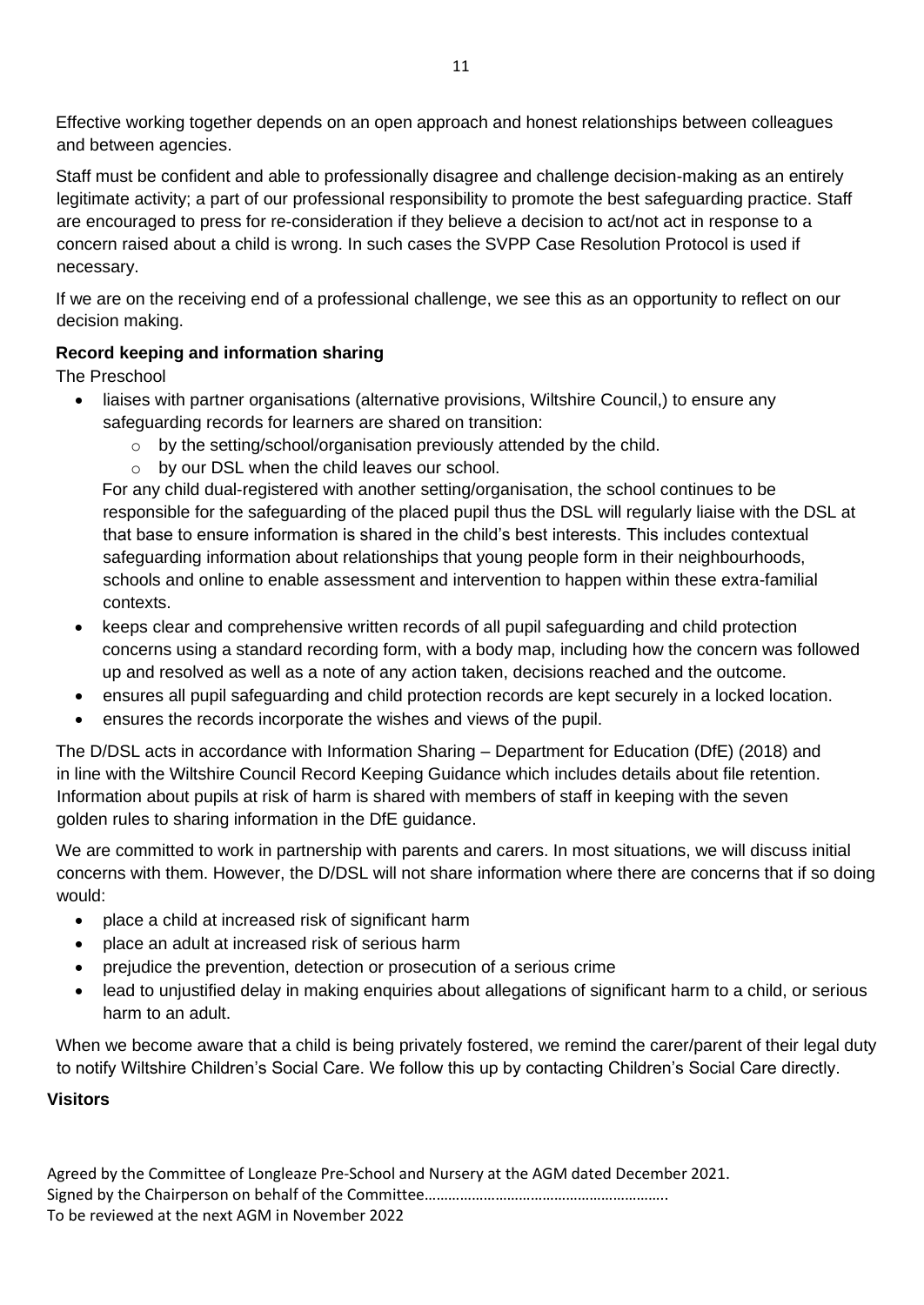All visitors complete a signing in/out process, and are provided with key safeguarding information including the contact details of safeguarding personnel in school.

Scheduled visitors in a professional role (eg fire officer, police, NSPCC staff) are asked to provide evidence of their role and employment details (usually an identity badge) upon arrival at school. Careful consideration is given to the suitability of any external organisations.

If the visit is unscheduled and the visitor is unknown to the school, we will contact the relevant organisation to verify the individual's identity, if necessary.

#### **Off site visits and exchange visits**

We carry out a risk assessment prior to any off-site visit and designate the specific roles and responsibilities of each adult, whether employed or volunteers.

Where there are safeguarding concerns or allegations that happen offsite, staff will follow the procedures described above and in the SVPP flowcharts as appropriate. A copy of the flowcharts is taken on off-site visits for reference.

Any adult over 18 in a host family will be subject to DBS checks. We work with partner schools abroad to ensure that similar assurances are undertaken prior to any overseas visit by our pupils.

# **Mandatory procedures – Supporting children**

#### **A culture of listening to children**

We have a whole school approach to listening to children and have systems in place which create an environment where children feel safe to share their concerns and worries and know they will be taken seriously. These systems operate with the best interests of the child at their heart.

Children can safely express their views and give feedback.

### **Curriculum – teaching about safeguarding**

Our children access a broad and balanced curriculum that promotes their spiritual, moral, cultural, mental and physical development, and prepares them for the opportunities, responsibilities and experiences of life.

We provide opportunities for children to develop skills, concepts, attitudes and knowledge that promote their safety, and well-being. The PSHE specifically includes the following objectives:

- Developing self-esteem and communication skills
- Developing strategies for self-protection including online safety
- Developing a sense of the boundaries between appropriate and inappropriate behaviour in adults and within peer relationships (positive relationships and consent)

#### **Remote learning**

If the preschool is required to change the way provision to children is offered due to exceptional circumstances eg during a pandemic lockdown, self-isolation, staff responsibilities to remain alert to the signs and risks of abuse to children will continue to apply. In such circumstances:

The DSL will:

• work closely with social care and partner agencies to support children in these circumstances and to identify children who may be at risk for the first time and/or benefit from additional support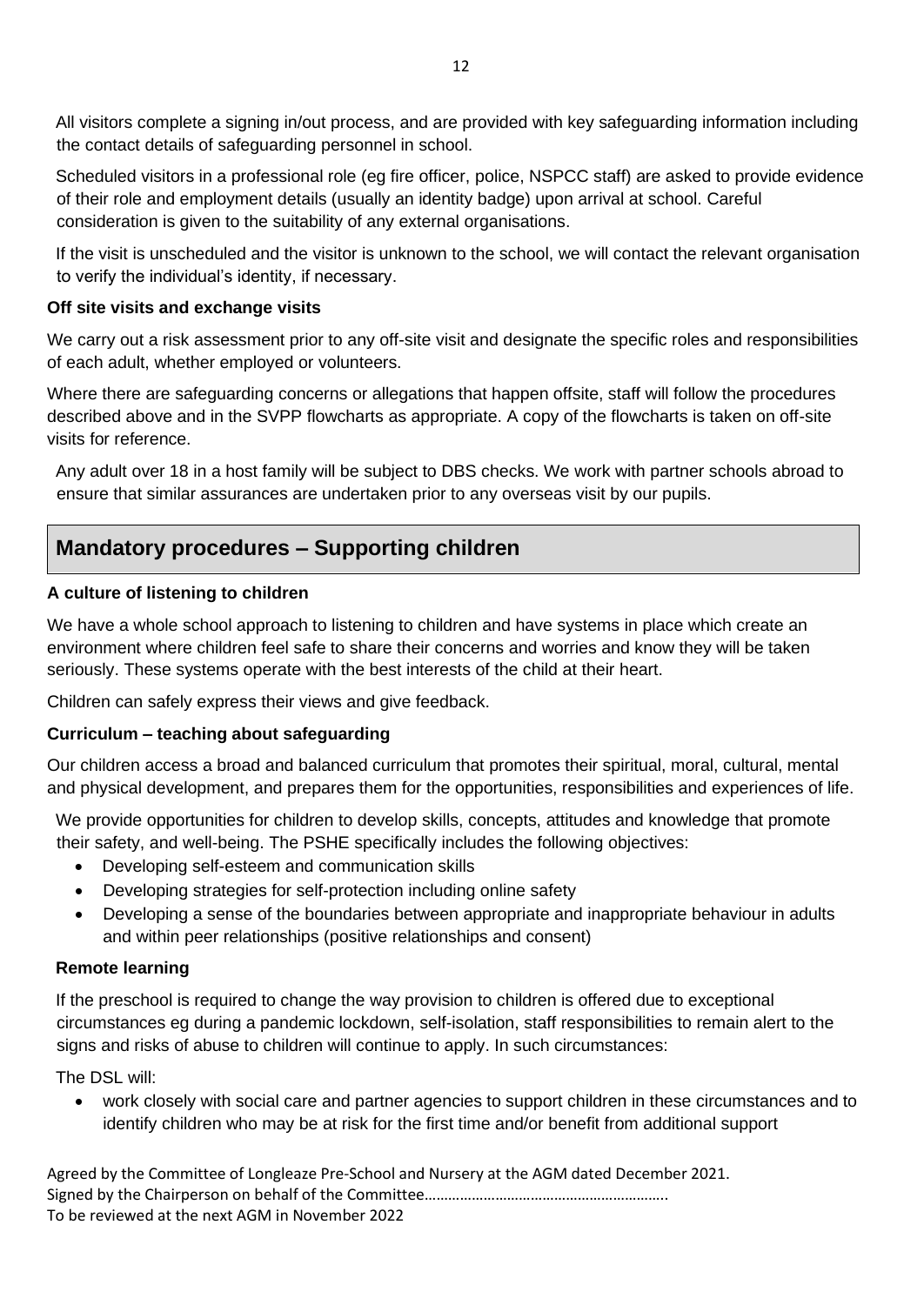- use specific local and national guidance about safeguarding in such circumstances to inform practice eg UK Safer internet centre guidance, DfE safeguarding and remote education and will ensure staff, children, and families are provided with written:
	- $\circ$  amended DSL arrangements as required (names, location and contact details)
	- o temporary changes to procedures for working with children eg online.
	- o amended procedures for reporting concerns
	- o safeguarding training arrangements
	- $\circ$  timescales for such changes so that all children, families and staff understand when such arrangements will end, and arrangements revert to those in place prior to the events leading to the need for the temporary changes.

We will ensure the curriculum we offer during such circumstances, continues to promote learners' spiritual, moral, cultural, mental and physical development.

### **Early help**

At Longleaze Preschool and Nursery, all our staff can identify children who may benefit from early help as a problem emerges and discuss this with the D/DSL.

The D/DSL uses:

- The Digital Assessment and Referral Tool as appropriate as part of a holistic assessment of the child's needs.
- The Multi-Agency Thresholds guidance for Safeguarding Children on the Safeguarding Vulnerable People Partnership (SVPP) website about suitable action to take when a pupil has been identified as making inadequate progress or having an unmet need.
- Liaises with Wiltshire SEND service
- Various resources to identify and respond to harmful sexual behaviour

# **Children with Special Education Needs and Disabilities (SEND) or physical health issues**

Children with additional needs or certain health conditions face an increased risk of abuse and neglect. Staff take extra care to interpret correctly apparent signs of abuse or neglect. We never assume that behaviour, mood or injury relates to the pupil's additional needs without further exploration. Staff understand that additional challenges can exist when recognising abuse and neglect in pupils with SEND, including communication barriers. Staff recognise that children with SEND are also at a higher risk of peer group isolation and can be disproportionately affected by bullying (including prejudiced-based bullying).

To address those additional challenges, extra pastoral support is considered for children with SEND or physical health issues and they are also encouraged to discuss their concerns. The D/DSL works with the Special Educational Needs Co-ordinator (SENCo) to identify children with additional communication needs and whenever possible, these children are given the chance to express themselves to a member of staff with appropriate communication skills.

### **The use of 'reasonable force' in school**

There are circumstances when it is appropriate for staff to use reasonable force to safeguard children. The term 'reasonable force' covers the broad range of actions used by staff that involve a degree of physical contact to control or restrain children. This can range from guiding a child to safety by the arm, to more extreme circumstances such as breaking up a fight or where a young person needs to be restrained to prevent violence or injury. 'Reasonable' in these circumstances means 'using no more force than is needed'. The use of force may involve either passive physical contact, such as standing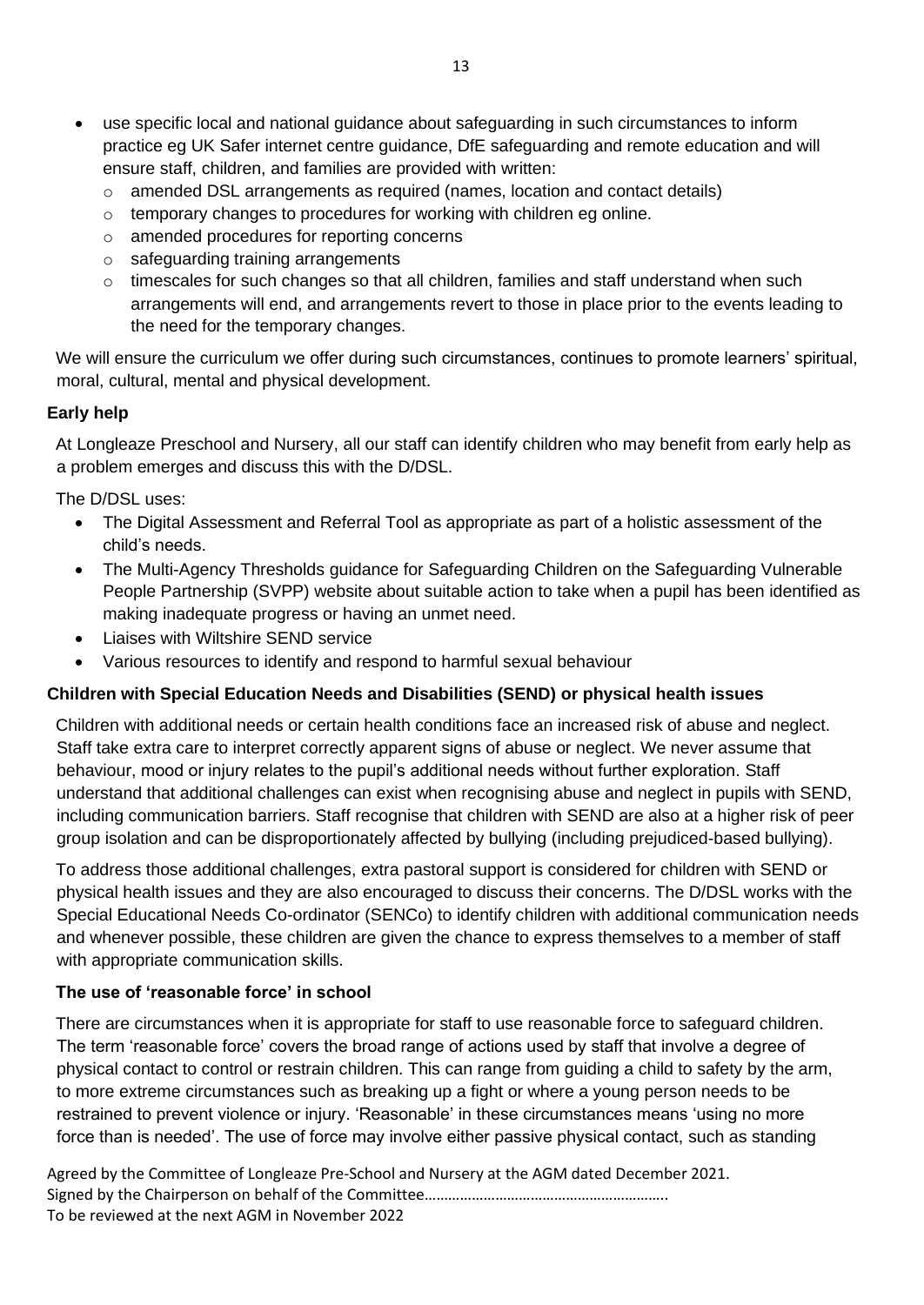between childre or blocking a child's path, or active physical contact such as leading a pupil by the arm out of the classroom.

All staff will follow our behaviour policy and all children are encouraged to follow these expectations to reduce the need for the need for 'use of reasonable force.' Staff will work in collaboration with pupils and parents/carers to plan positive, proactive behaviour support which may include support plans, referral to specialist agencies and agreeing actions to reduce the occurrence of challenging behaviour.

# **Mandatory procedures – Specific forms of abuse and safeguarding issues**

#### **Peer on peer abuse**

All children have a right to attend preschool and learn in a safe environment. All peer on peer abuse is unacceptable and will be taken seriously.

In addition, we have a zero-tolerance approach and will respond to all reports and concerns of child on child sexual violence and sexual harassment, including those that have happened outside of the school, and/or online.

Staff recognise that while both boys and girls can abuse their peers, it is more likely that girls will be victims and boys instigators of such abuse. Peer on peer abuse is not tolerated, passed off as "banter" or seen as "part of growing up". The different forms of peer on peer abuse is likely to include, but not limited to:

- bullying (including cyber bullying, prejudice-based and discriminatory bullying)
- abuse in intimate personal relationships between peers
- physical abuse which can include hitting, kicking, shaking, biting, hair pulling or otherwise causing physical harm
- 'upskirting' or any picture taken under a person's clothing without their permission or them knowing to obtain sexual gratification or cause humiliation, distress or alarm.
- causing someone to engage in sexual activity without consent
- initiation/hazing type violence and rituals.
- consensual and non-consensual sharing of nudes and semi-nude images and/or videos (also known as sexting)
- sexual violence and sexual harassment between children, as defined by Sexual offences act 2003 which considers rape, assault by penetration and sexual assault, all types of sexual violence. Sexual violence and sexual harassment can be between two children, or a group of children and can occur online and offline.

Consequently, peer on peer abuse is dealt with as a safeguarding issue, recorded as such and not managed through the systems set out in the school behaviour policy.

Any pupil who may have been victimised and/or displayed such harmful behaviours, along with any other child affected by peer on peer abuse, will be supported through the preschool's pastoral system and the support will be regularly monitored and reviewed.

We will address inappropriate behaviour (even if it appears to be relatively innocuous) as this can be an important intervention that may help prevent problematic, abusive and/or violent behaviour in the future.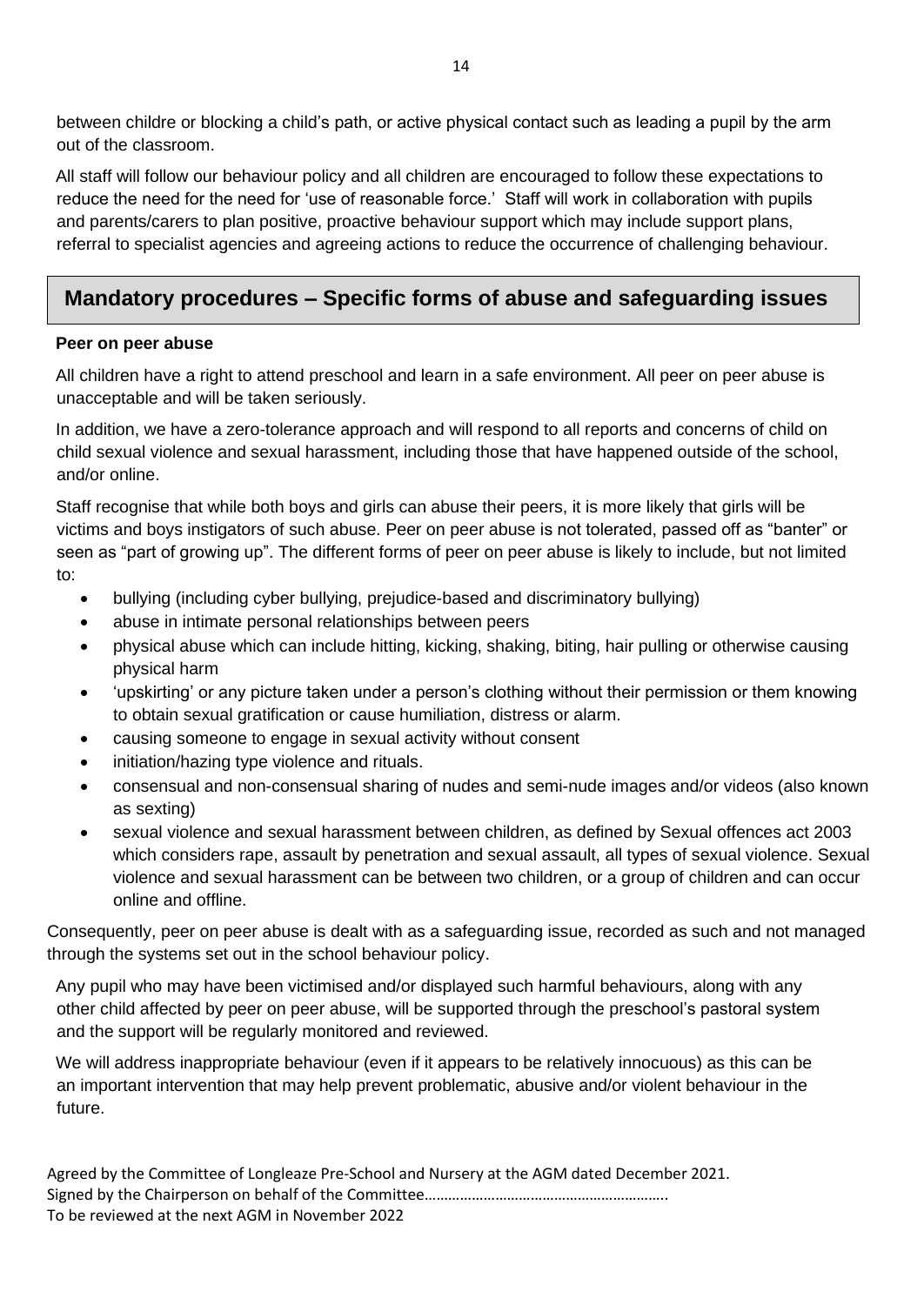We acknowledge that even if there are no reported cases of peer on peer abuse, such abuse may still be taking place and is simply not being reported. Staff maintain an attitude of 'it could happen here' where safeguarding is concerned.

We minimise the risk of peer on peer abuse by providing:

- a relevant, effective curriculum, that helps children to develop their understanding of acceptable behaviours, healthy relationships and keeping themselves safe. The curriculum is updated to reflect changes in legislation, and the mandatory teaching of Relationship Education, Relationship and Sex Education and Health Education
- established/publicised systems for pupils to raise concerns with staff, knowing they will be listened to, supported and valued, and that the issues they raise will be taken seriously
- training to all staff so they understand that peer on peer abuse can happen and are trained to be alert to any behaviours that could cause concern
- a clear procedure for all staff to report all incidents as a safeguarding concern to the school D/DSL.

The DSL will follow local and national guidance when there has been a report of sexual violence and harassment between children. This will include liaising with other professionals to develop robust risk assessments and multi-agency safety planning with appropriate specialist targeted work for pupils who are identified as posing a potential risk to other children. This is done using a Contextual Safeguarding approach to ensure assessments consider risks posed by any wider environmental factors present in a child's life.

The NSPCC has a dedicated helpline 0800 136 663 to provide children who are victims of sexual abuse in schools with appropriate support and advice. The helpline also provides support to parents and professionals.

#### **Serious violence**

We are committed to success in learning for all our pupils as one of the most powerful indicators in the prevention of youth crime.

Our curriculum includes teaching conflict resolution skills and understanding risky situations to help our children develop the social and emotional skills they need to thrive.

Staff are trained to recognise both the early warning signs of contextual risks and that pupils may be vulnerable to exploitation and getting involved in gangs as well as indicators that a pupil is involved in serious violent crime. They are also aware of the associated risks and know the measures put in place to minimise such risks.

### **Missing children and children missing education**

Staff report immediately to the D/DSL, if they know of any child who may be:

- Missing whereabouts unknown or
- Missing education (compulsory school age (5-16) with no school place and not electively home educated)

The designated teacher for LAC and care leavers discusses any unauthorised/unexplained absence of Looked After Children with Virtual School when required.

The DSL shares any unauthorised/unexplained absence of children who have an allocated social worker within 24 hours.

Children who do not attend school regularly can be at increased risk of abuse and neglect. Where there is unauthorised/unexplained absence, and after reasonable attempts have been made to contact the family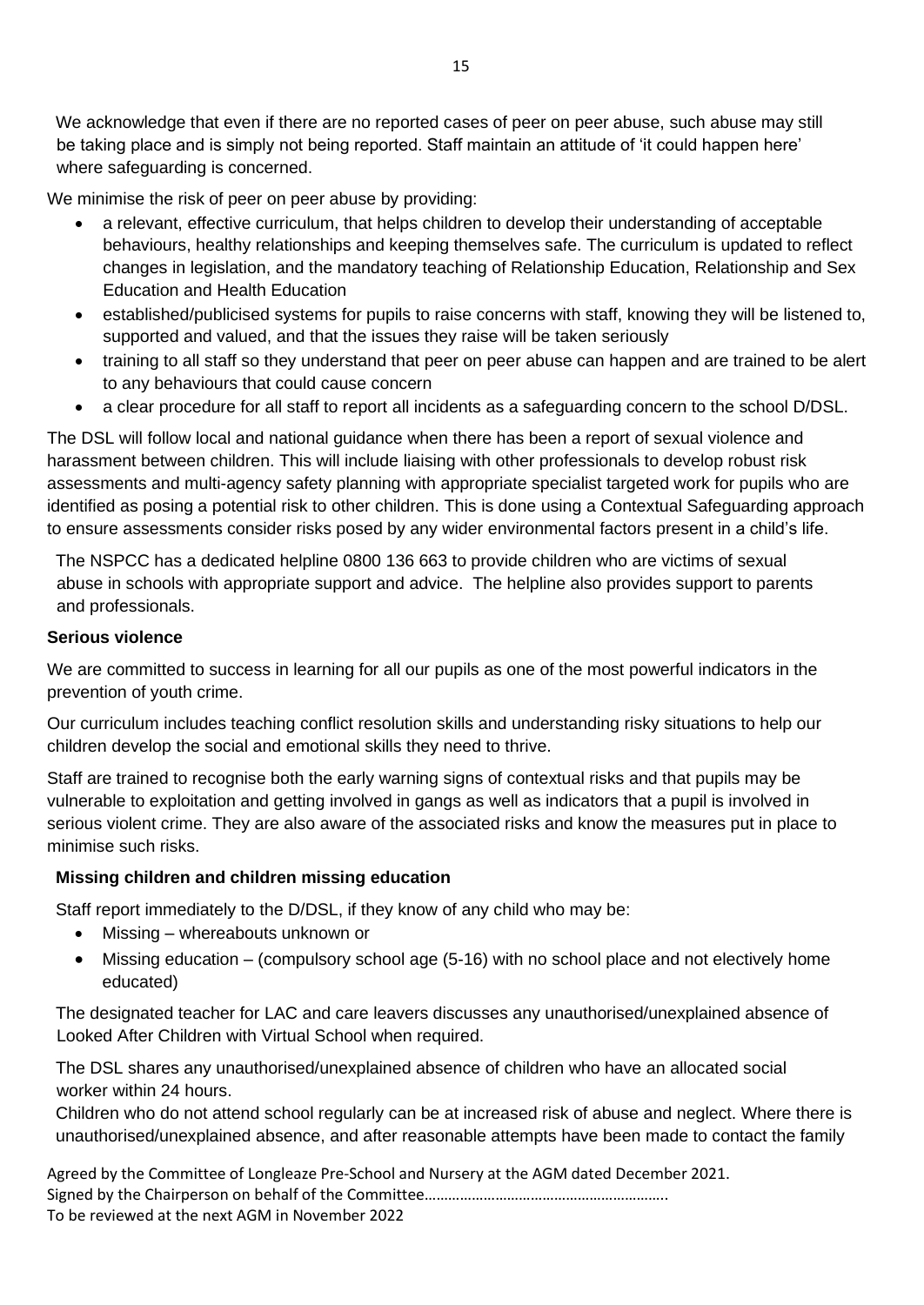without success, the DSL follows the SVPP procedure and consults/refers to the MASH team as appropriate.

### **Mental health**

All staff are aware that mental health problems can be an indicator that a child has suffered or is at risk of suffering abuse, neglect or exploitation.

Staff understand that:

- abuse and neglect, or other potentially traumatic adverse childhood experiences can have a lasting impact throughout childhood, adolescence and into adulthood. Staff are aware of how
- these experiences can impact on children's mental health, behaviour and education.
- they have a duty to observe children day-to-day and identify those whose behaviour suggests that they may be experiencing a mental health problem or be at risk of developing one.

If staff have a mental health concern about a child that is also a safeguarding concern, they will report this concern using the agreed reporting mechanisms.

### **Domestic abuse**

Staff understand that domestic abuse is any incident or pattern of incidents of controlling, coercive, threatening behaviour, violence or abuse between those aged 16 or over who are, or have been, intimate partners or family members regardless of gender or sexuality. The abuse can encompass but is not limited to: psychological; physical; sexual; financial; and emotional harm.

The DSL liaises with partner agencies as part of 'Encompass' in Wiltshire. When police are called to an incident of domestic abuse, where there are children in the household who have experienced the domestic incident, the DSL ensures the organisation receives up to date relevant information about the child's circumstances and will ensure key staff provide emotional and practical support to the child according to their needs.

# **Preventing radicalisation**

Protecting children from the risk of radicalisation is part of schools' wider safeguarding duties, and is similar in nature to protecting pupils from other forms of harm and abuse.

Staff use their judgement in identifying pupils who might be at risk of radicalisation and speak to the D/DSL if they are concerned about a pupil. The D/DSL will always act proportionately and this may include making a Prevent referral to the Channel support programme or to the MASH.

# **Female Genital Mutilation (FGM)**

FGM is illegal in the UK and a form of child abuse with long-lasting harmful consequences. Staff will inform the D/DSL immediately if they suspect a girl is at risk of FGM. We will report to the police any 'known' cases of FGM to the police as required by law.

# **Staff training**

### **Induction**

The welfare of all our pupils is of paramount importance. All staff including committee members and regular volunteers are informed of our safeguarding policy and procedures including online safety, at induction.

Our induction for staff also includes: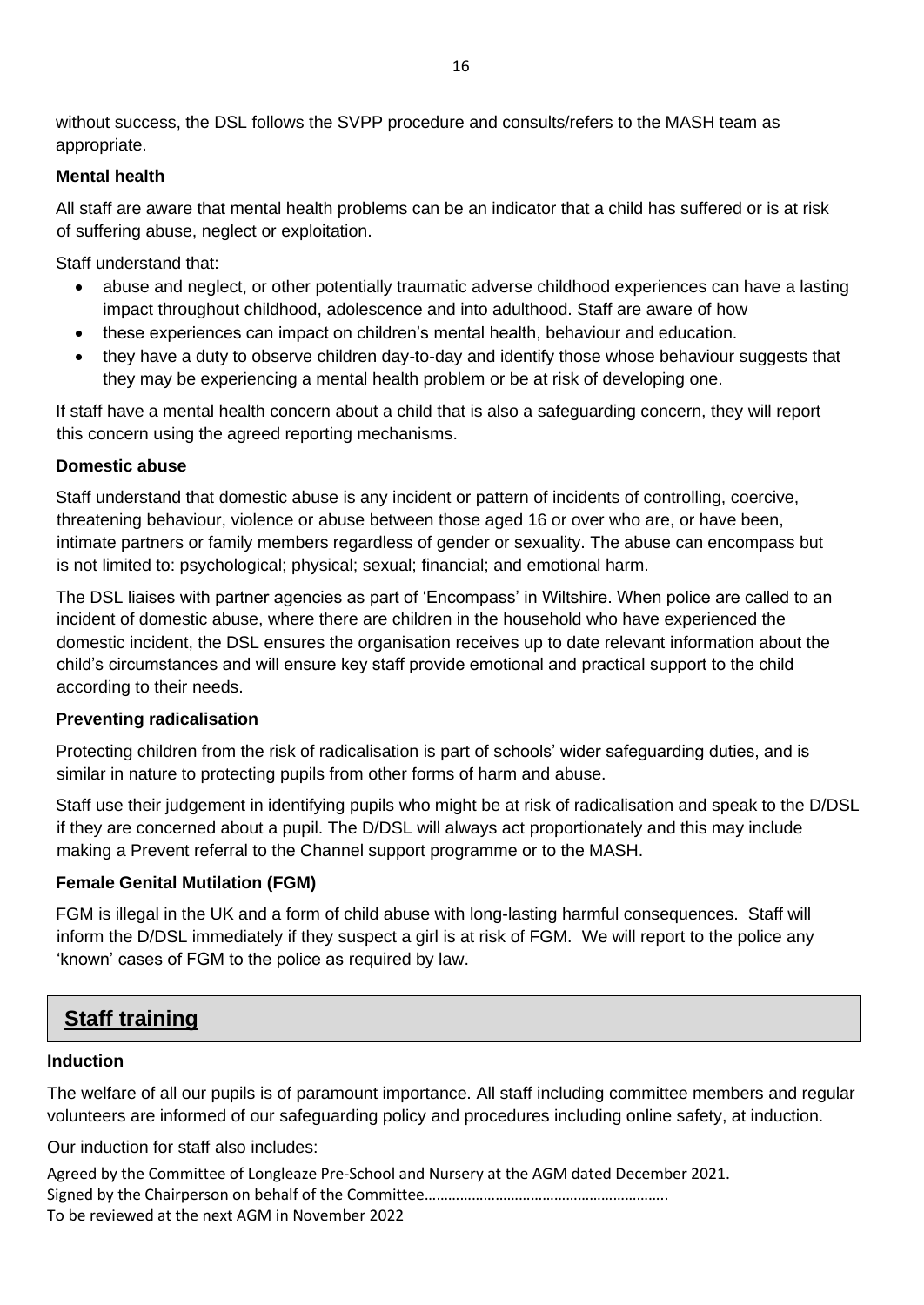- Plan of support for individuals appropriate to the role for which they have been hired
- Confirmation of the conduct expected of staff within the school our Staff Behaviour Policy
- Opportunities for a new member of staff to discuss any issues or concerns about their role or responsibilities
- Confirmation of the management/mentor process whereby any general concerns or issues about the person's ability or suitability will be addressed.

#### **Safeguarding training**

This training is for all staff and is updated every 3 years as a minimum to ensure staff understand their role in safeguarding. Any member of staff not present at this whole school session will undertake this statutory training requirement on their return.

In addition, all staff members receive safeguarding and child protection updates (for example, via email, ebulletins, staff meetings) as necessary and at least annually. All staff also receive training in online safety and this is updated as necessary.

#### **Advanced training**

The D/DSL has additional multi agency training which is updated every two years as a minimum. The D/DSL also attend multi-agency courses relevant to school needs. Their knowledge and skills are refreshed at least annually eg via e-bulletins or safeguarding networking events with other D/DSLs. The D/DSL attend a Wiltshire MASH tour.

#### **Safer Recruitment**

At least one person on any appointment panel has undertaken Safer Recruitment Training. This training is updated every five years as a minimum.

### **Preventing Radicalisation**

All staff undertake Prevent awareness training.

### **Staff support**

Due to the demanding, often distressing nature of child protection work, we support staff by providing an opportunity to talk through the challenges of this aspect of their role with a senior leader and to seek further support as appropriate.

#### **Committee**

As well as the preschool's safeguarding induction programme, committee members are encouraged to complete safeguarding and child protection training.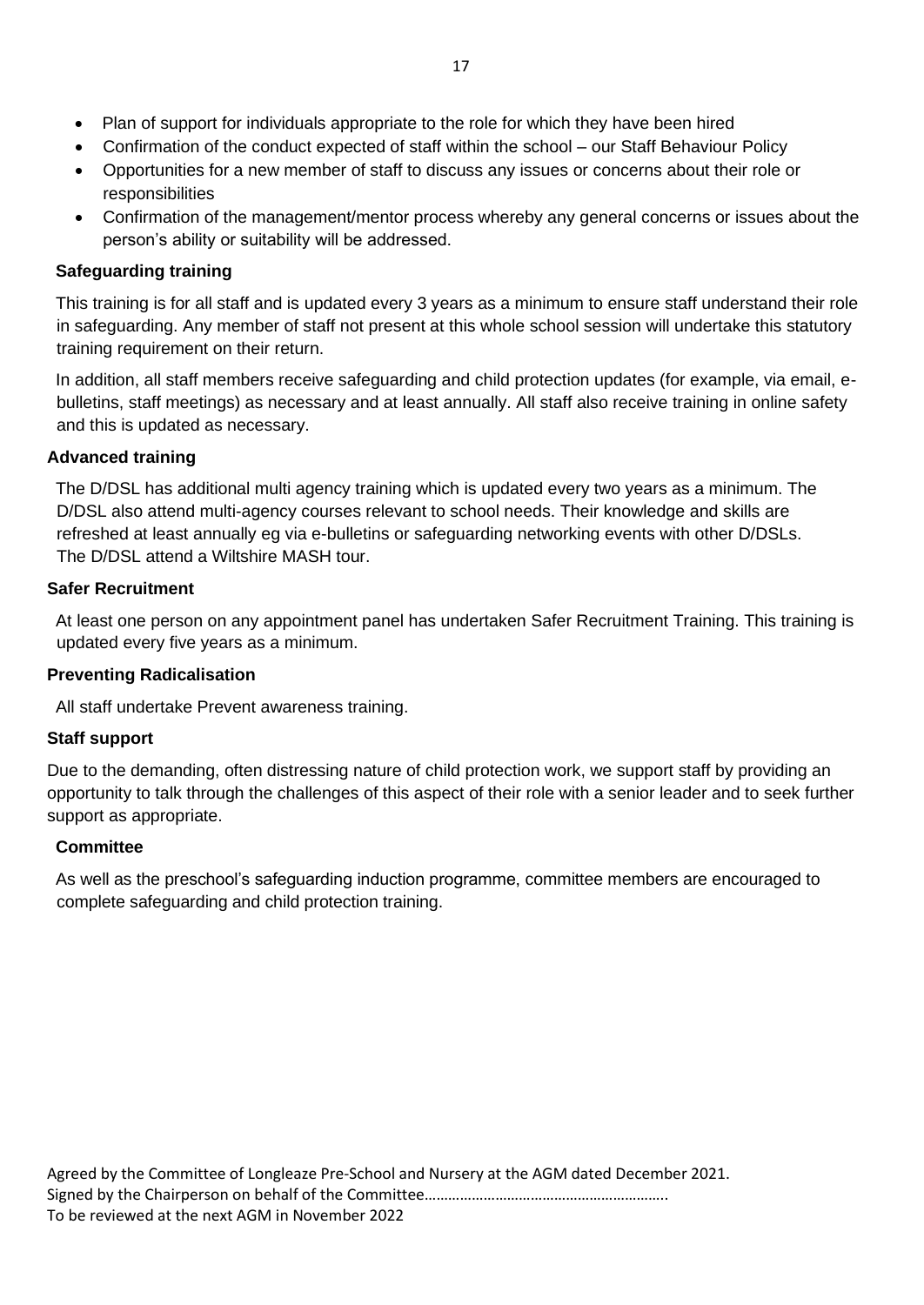# **Appendix 1**

# **Related legislation and key documents**

**Children Act 1989** (and 2004 update): The Children Act 1989 gives every child the right to protection from abuse and exploitation and the right to have enquires made to safeguard his or her welfare. The Act place duties on several agencies, including schools, to assist Social Services departments acting on behalf of children and young people in need (s17) or enquiring into allegations of child abuse (s47).

**Education Act 2002** - This requires schools to make arrangements to safeguard and promote the welfare of children and to have regard to guidance issued by the Secretary of State for Education.

**Sexual Offences Act 2003** - This act sets out an offence of 'abuse of trust' - a sexual or otherwise inappropriate relationship between an adult who is responsible for young people and a young person in his/her care.

**Information Sharing – Department for Education (DfE) Advice for practitioners providing safeguarding services to children, young people, parents and carers 2018** This advice is for all frontline practitioners and senior managers working with children, young people, parents and carers who have to make decisions about sharing personal information on a case by case basis.

**Counter-Terrorism and Security Act 2015 (the CTSA 2015),** section 26 requires all schools, in the exercise of their functions, to have "due regard to the need to prevent people from being drawn into terrorism". This duty is known as the Prevent duty.

**Mental health and behaviour in schools (2018)** advice to help schools to support pupils whose mental health problems manifest themselves in behaviour. It is also intended to be helpful to staff in alternative provision settings, although some of the legislation mentioned will only apply to those alternative provision settings that are legally classified as schools.

**The Safeguarding Vulnerable Groups Act (2006)** Section 53(3) and (4) of this applies to schools if they broker student accommodation with host families for which the host family receives a payment from a third party, such as a language school. At a future date, the regulated activity provider will have a duty to carry out a barred list check on any new carer – section 34ZA Safeguarding Vulnerable Groups Act 2006.

**The Teachers' Standards (2013)** set a clear baseline of expectations for the professional practice and conduct of teachers and define the minimum level of practice expected of teachers in England.

**Children Missing Education (2016)** Statutory guidance for local authorities and advice for other groups on helping children who are missing education get back into it.

**Sexual violence and sexual harassment between children in schools and colleges (2021)** Advice for schools and colleges on how to prevent and respond to reports of sexual violence and harassment between children.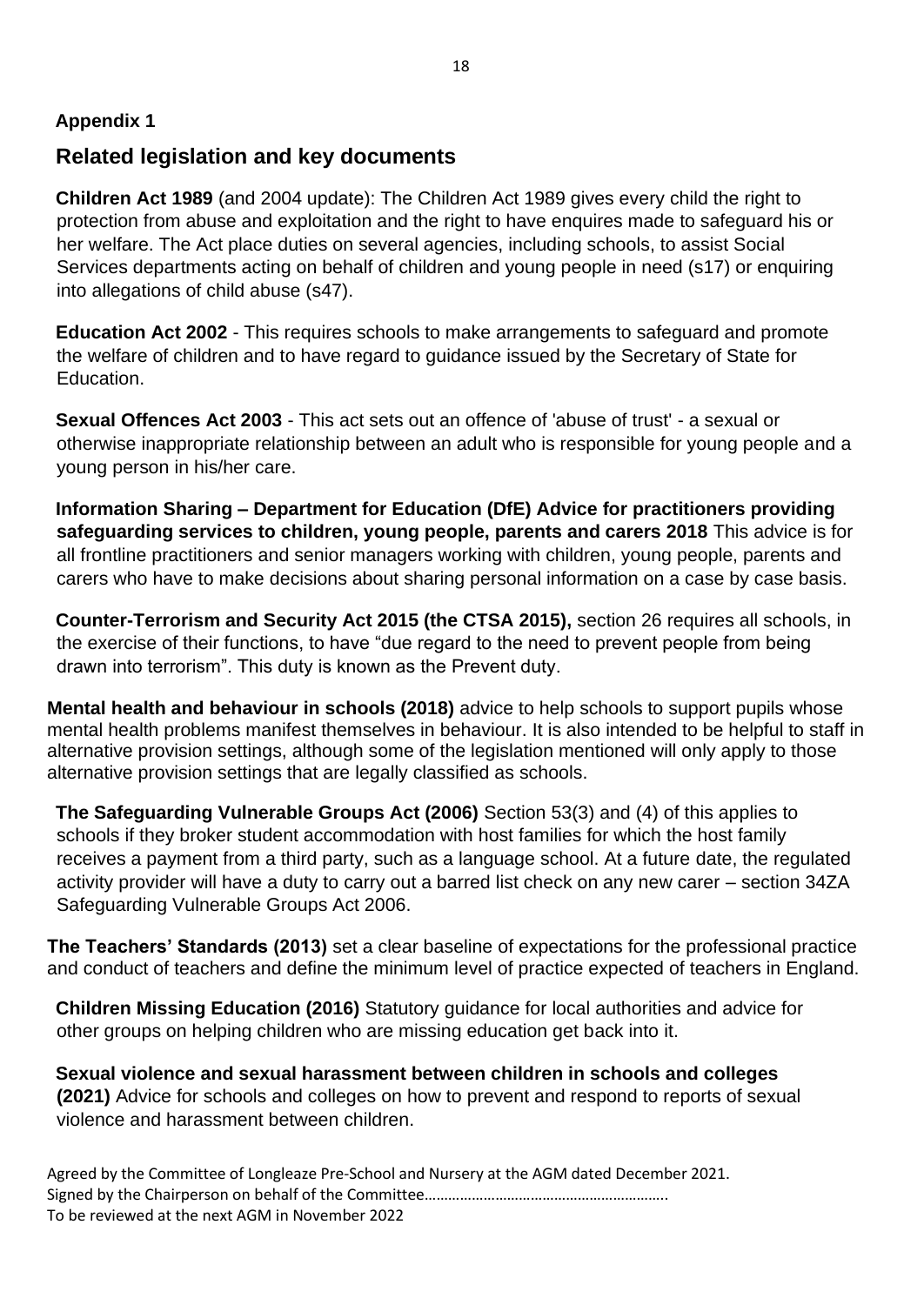**Preventing and Tackling Bullying (2017)** Advice for schools on effectively preventing and tackling bullying.

**Behaviour and Discipline in Schools (2016)** Advice for headteachers and school staff on developing school behaviour policy, including an overview of their powers and duties.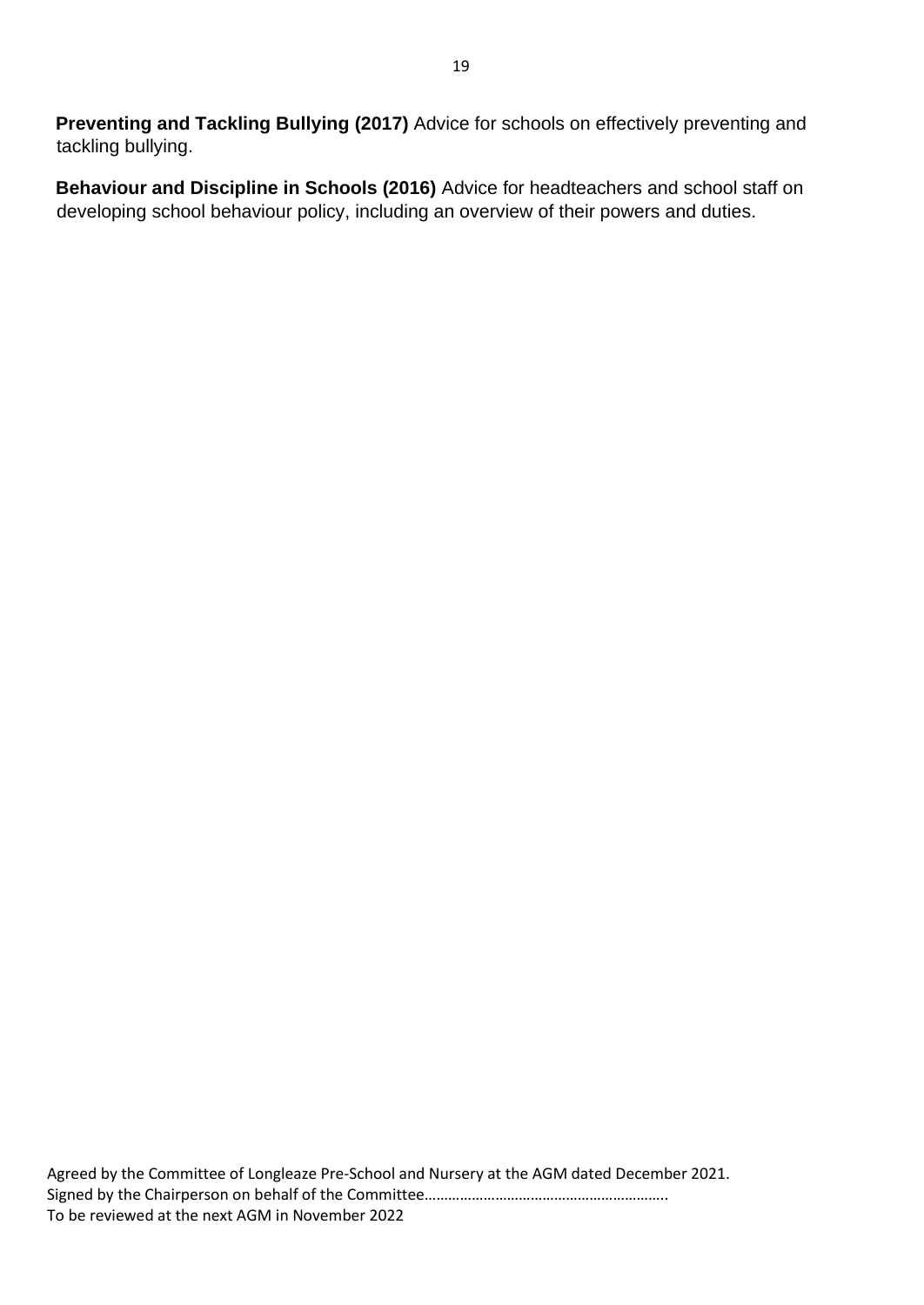# **Whistle Blowing policy**

In general it is a serious disciplinary matter for an employee to breach confidentiality by revealing information about employee's activities. But where disclosure would reveal or prevent malpractice or an un-lawful act there may be a just cause defence in disclosing this information. This is often referred to as whistle blowing.

It is in these cases that the Public Interest Disclosure Act 1998 protects employees and workers from victimisation or dismissal, provided that they comply with statutory procedures.

For the purpose of this act, a 'worker' is a person who works under a contract of employment or other contract where he/she has to provide services personally.

Our whistle blowing procedure encourages disclosure within the setting as soon as staff become aware of potential problem areas. Staff should use the normal grievance and disciplinary process to raise concerns

If you suspect a member of staff, volunteer or member of the management committee of abusing a child within or outside the setting or feel uncomfortable about any aspect of their behaviour around the children you should take the following action:

# **What can be disclosed?**

For a disclosure to be protected, the employee or worker must reasonably believe that the disclosure tends to show that one or more of the following has happened:

- o A criminal offence.
- o Failure to comply with any legal obligation.
- o Miscarriage of justice.
- o Danger to an individual's health and safety.
- o Damage to the environment.
- o Deliberate concealment of information.
- o Safeguarding Children issues.

Even if the disclosure shows one or more of the above, the disclosure is not protected if the worker commits an offence by making the disclosure.

# **Who can it be disclosed to?**

The legislation encourages disclosure to the employer in the first instance. A disclosure is protected if it is made to:

- 1. The employer, i.e. The Management Committee. This would normally be to the designated officer or the Chair
- 2. Someone to whom the employer, under its disclosure policy, authorises disclosure to be made; Designated Person (Emma Flack) or Deputy Designated Person (Tracey Jacobs or Hayley Dewsbury), Member of the committee responsible for safeguarding – (Sarah Champion), or Chair of the Committee (Laura Leighfield).
- 3. A person other than the employer whom the employee or worker believes in good faith has a legal responsibility for the matter e.g. the Local Authority Designated Officer or [NSPCC](https://www.nspcc.org.uk/what-you-can-do/report-abuse/dedicated-helplines/whistleblowing-advice-line/) [Whistleblowing Advice Line.](https://www.nspcc.org.uk/what-you-can-do/report-abuse/dedicated-helplines/whistleblowing-advice-line/)
- 4. A legal advisor.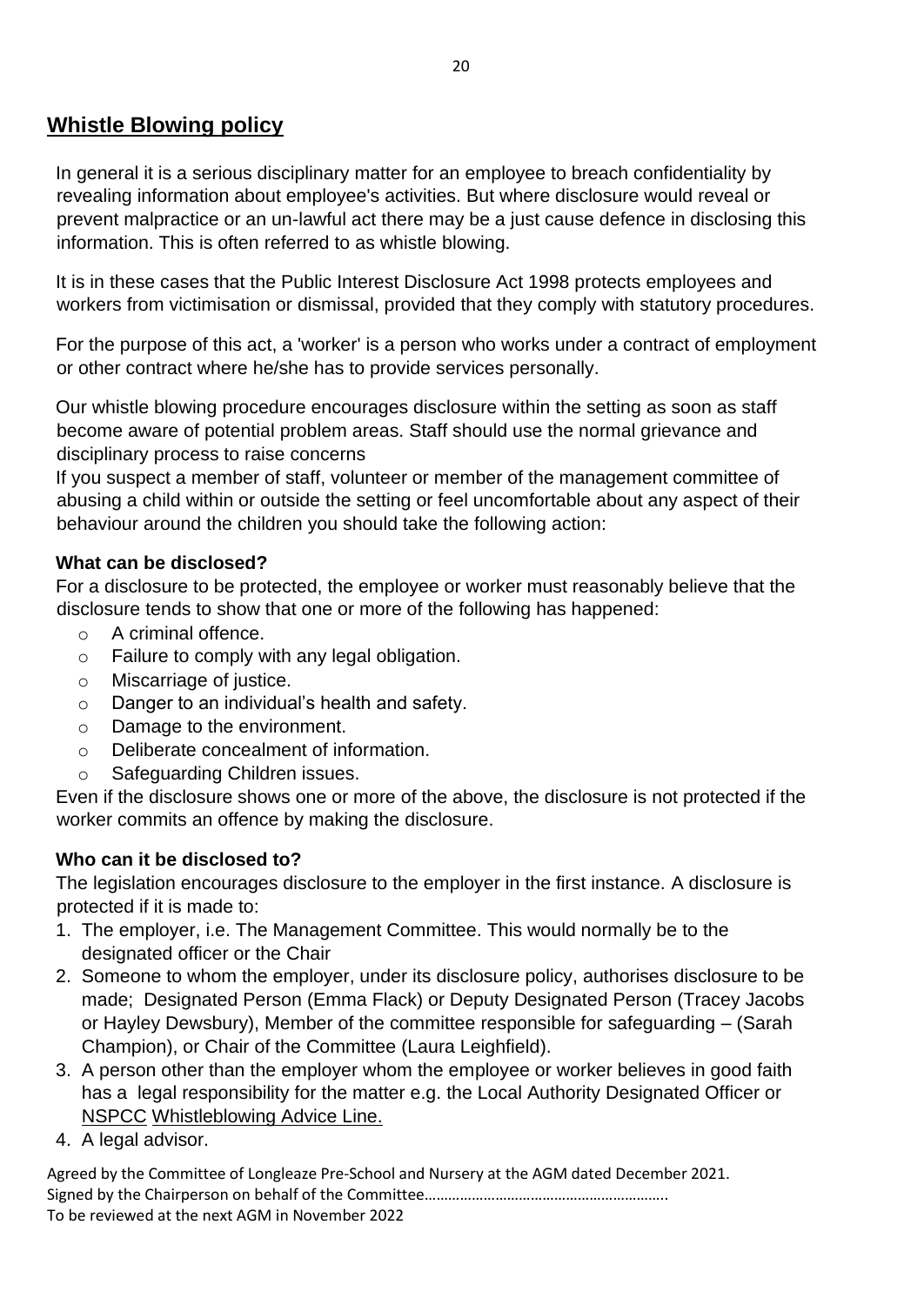### **Disclosure to others**

The above procedure needs to be followed. No other person externally and internally from the setting should be involved in any discussions. For further information contact www.cfoi.orq.uk (Campaign for Freedom of information) [www.acas.orq.uk](http://www.acas.orq.uk/) [\(h](http://www.acas.orq.uk/)elp and advice for employers and employees) [www.icsa.orq.uk/icsa](http://www.icsa.orq.uk/icsa) [\(T](http://www.icsa.orq.uk/icsa)he Government Institute) [www.pcaw.co.uk](http://www.pcaw.co.uk/) [\(P](http://www.pcaw.co.uk/)ublic concern at work)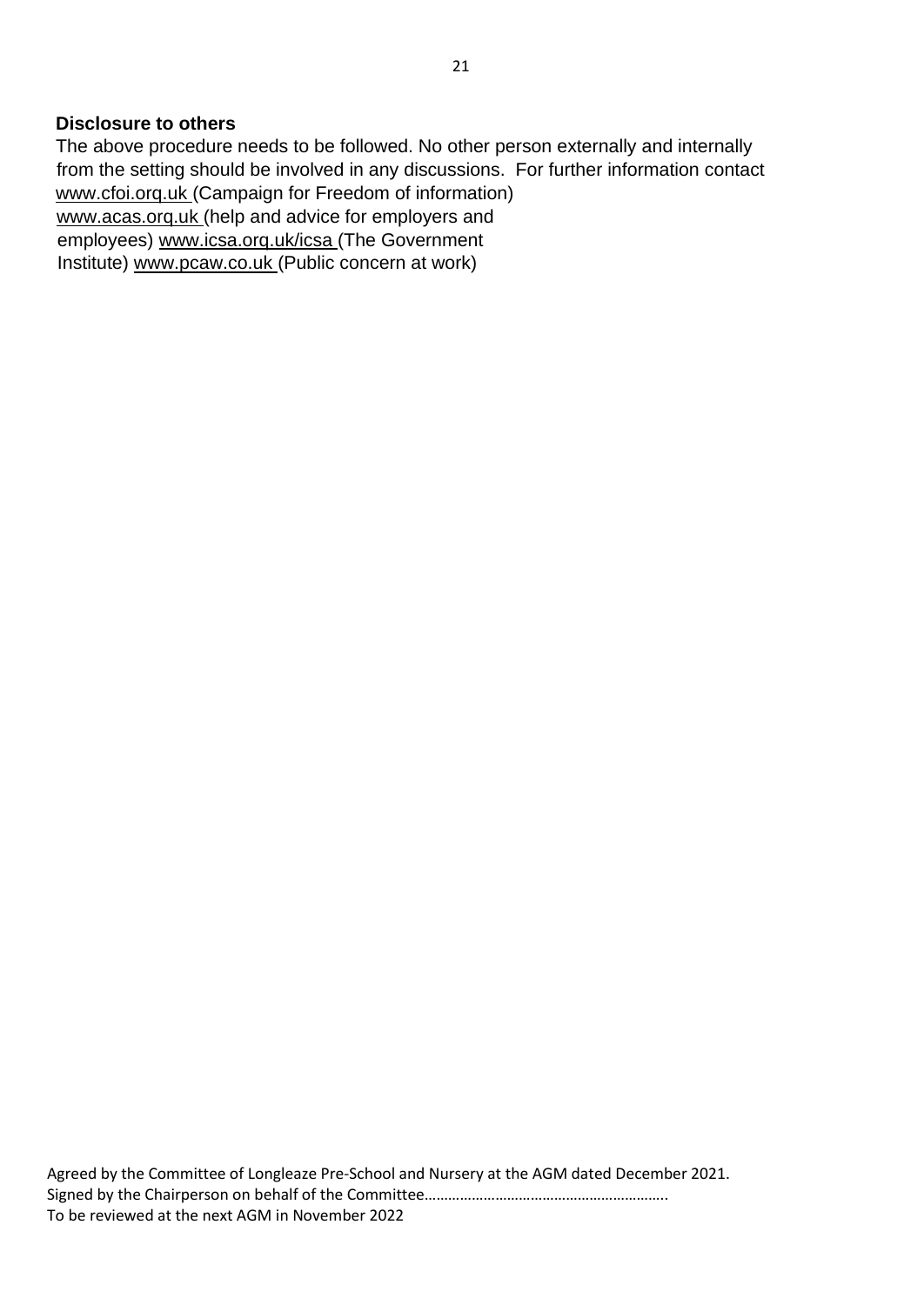# **Alcohol policy**

The Pre-School & Nursery recognise the potential dangers of looking after children while under the influence of alcohol. To ensure the safety of our children we will not hand them over to parents or guardians if we believe that they have been drinking.

In the event of alcohol being smelt on the breath or behaviour which may suggest alcohol has been consumed by the parent or guardian, the child will not be handed over and the staff member should contact another person indicated on the Registration Form to pick up the child.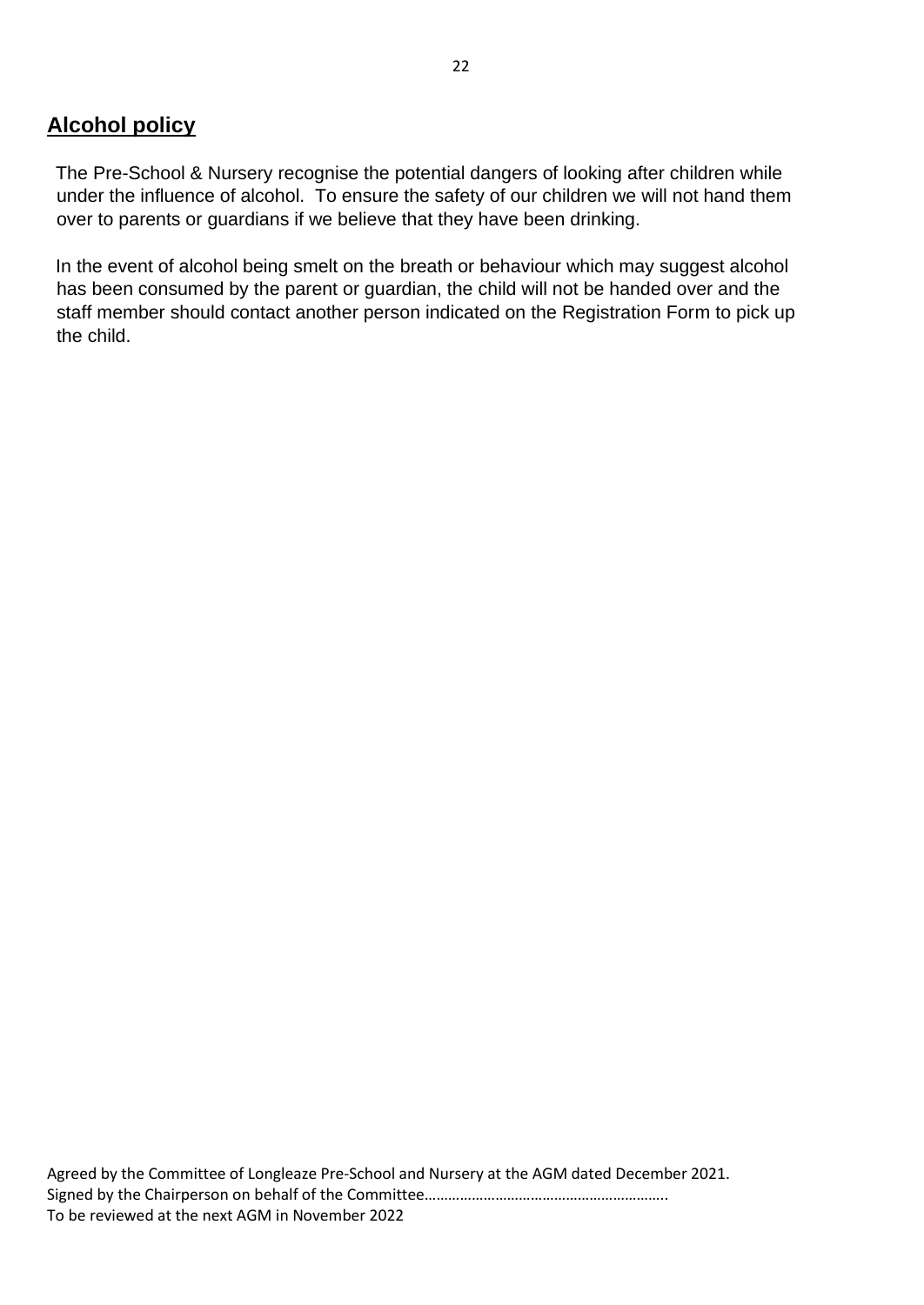# **Attendance policy**

A child missing from the setting is not in itself a child protection matter, and there may be an innocent explanation for it. Parents are requested in their welcome pack to notify the preschool whenever their child is going to be absent. However, regular unexplained nonattendance can be an early indicator of problems, risk and vulnerability.

We will:

- Hold a daily record of the names of the children being cared for on the premises.
- Consistently monitor children's attendance.
- Contact parents on the first day of any unexplained absence.
- Be alert to patterns of absence that may indicate wider safeguarding concerns.
- Work with parents to promote good attendance, especially of children for whom we receive the early years pupil premium.
- Be, and are, prepared to take action if we have concerns about the welfare of a child who fails to arrive at a session when expected. The designated person will take immediate action to contact the child's parent to seek an explanation for the child's absence and be assured that the child is safe and well. If no contact is made with the child's parents and the designated person has reason to believe that the child is at risk of significant harm, the relevant professionals are contacted immediately and LSCB procedures are followed. If the child has current involvement with social care the social worker is notified on the day of the unexplained absence.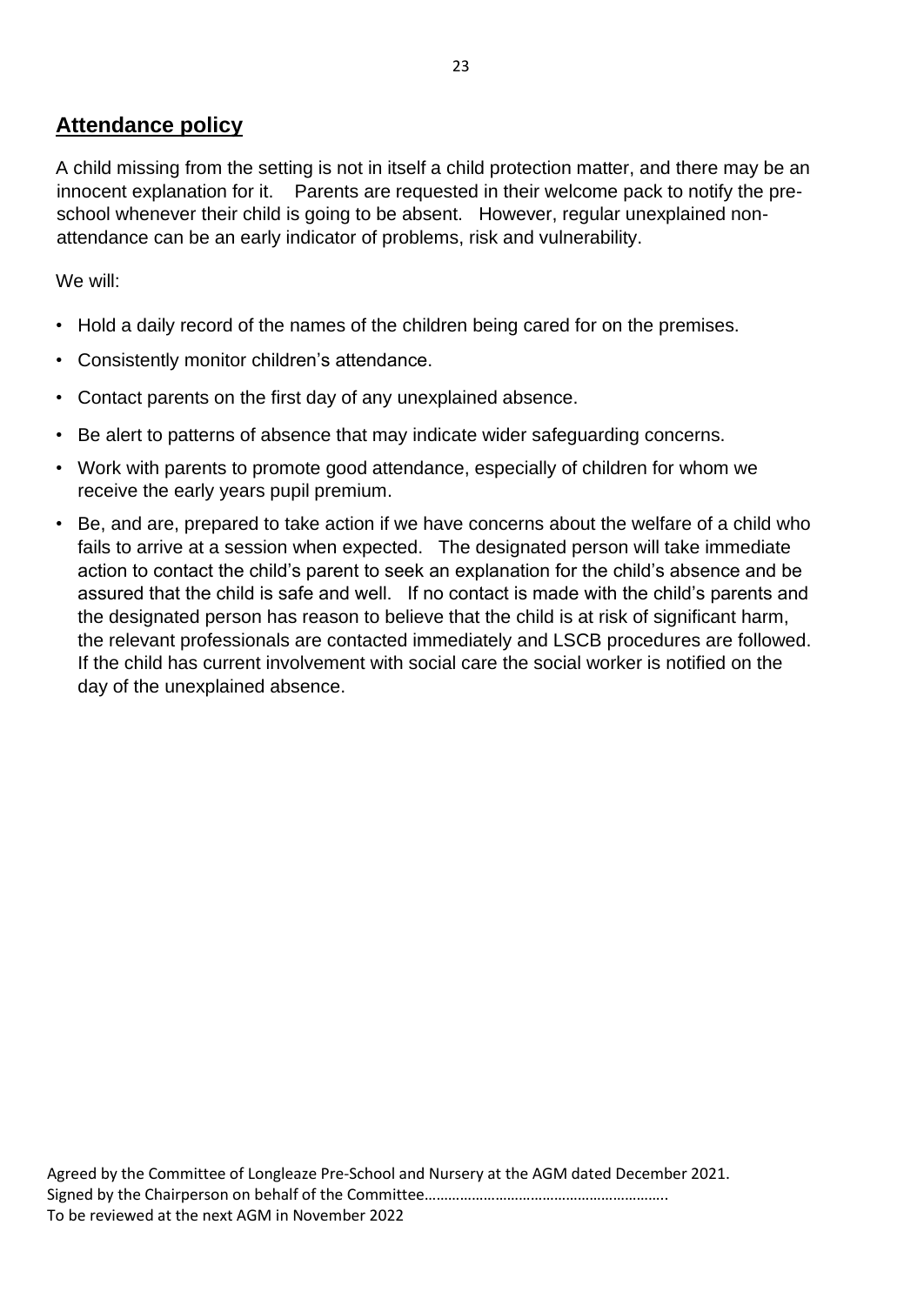# **Child Sexual Exploitation (CSE) policy**

Child sexual exploitation is a form of sexual abuse where children are sexually exploited for money, power or status. It can involve violent, humiliating and degrading sexual assaults. While the age of the children in our care means they are less likely to be victims of sexual exploitation it is something we need to be aware of and if we have any concerns report them as appropriate.

In some cases, young people are persuaded or forced into exchanging sexual activity for money, drugs, gifts, affection or status. Consent cannot be given, even where a child may believe they are voluntarily engaging in sexual activity with the person who is exploiting them.

Child sexual exploitation doesn't always involve physical contact and can happen online.

A significant number of children who are victims of sexual exploitation go missing from home, care and education at some point.

Some of the following signs may be indicators of sexual exploitation:

- Children who appear with unexplained gifts or new possessions;
- Children who associate with other young people involved in exploitation;
- Children who have older 'boyfriends' or 'girlfriends';
- Children who suffer from sexually transmitted infections or become pregnant;
- Children who suffer from changes in emotional well-being;
- Children who misuse drugs and alcohol;
- Children who go missing for periods of time
- Children who regularly miss school or education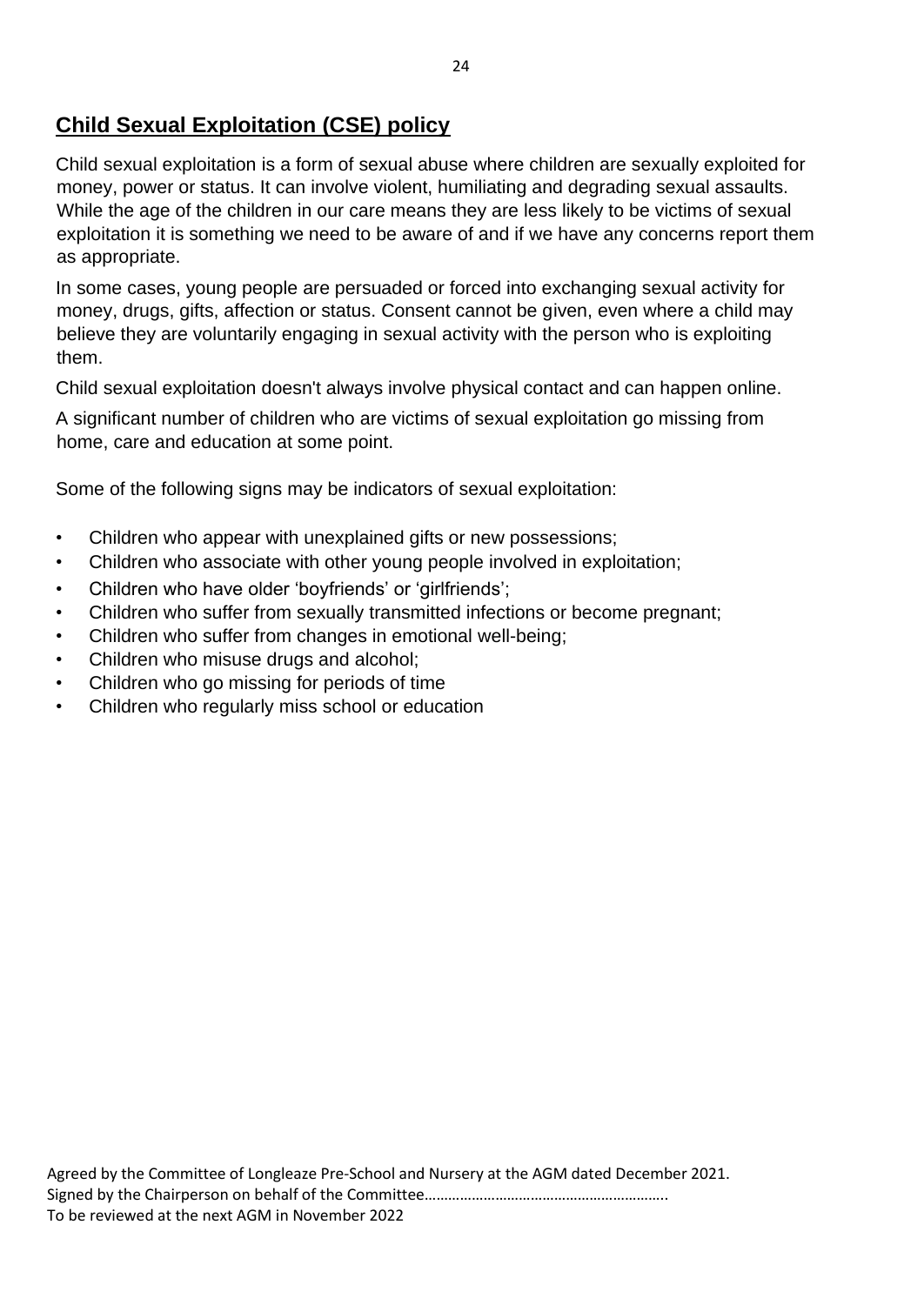# **Early Help policy**

Sometimes in our work we may identify that children are at risk of harm but that, that risk doesn't meet the "significant harm" criteria which would trigger a referral to the child protection team.

In these situations we will:

- Undertake an assessment of the need for early help
- Refer the family to the Early Help Single Point of Entry who will then work with the setting and other services to support the child and their family (Multi-Agency Safeguarding Thresholds guidance WHAT TO DO: Early Help for Children and Young People)

Providing Early Help in this way reduces the likelihood of the child ever becoming at risk of "significant harm".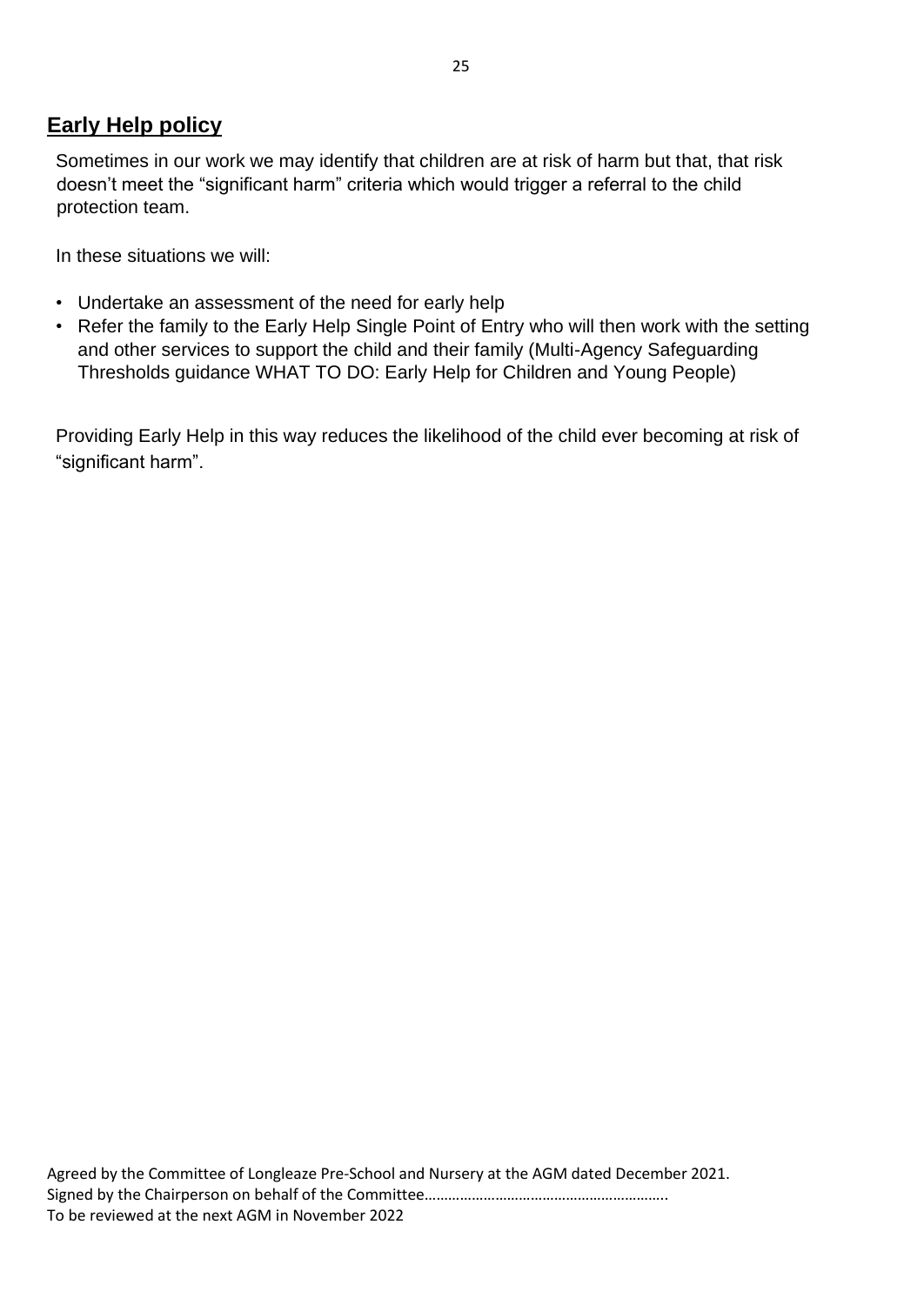# **Female Genital Mutilation (FGM) policy**

There are many different types of abuse but there are some that staff may be initially less aware of. Female Genital Mutilation (FGM) falls into this category. FGM is the term for procedures, which include the removal of part or all of the external female genitalia for cultural or other nontherapeutic reasons. The practice is medically unnecessary, extremely painful and has serious health consequences, both at the time when the mutilation is carried out and in later life. The procedure is typically performed on girls aged between 4 and 13, but in some cases it is performed on new-born infants. FGM has been illegal in this country since 1985. The Female Genital Mutilation Act 2003 made it an offence for UK nationals, permanent or habitual UK residents to carry out FGM abroad, or to aid, abet, counsel or procure the carrying out of FGM abroad, even in countries where the practice is legal.

Staff need to be alert to the possibility of a girl being at risk of FGM, or already having suffered FGM while not making assumptions that families from practising communities will want their girls and women to undergo FGM.

There is a range of potential indicators that a child or young person may be at risk. These indicators are not exhaustive and whilst the factors detailed below may be an indication that a child is facing FGM, staff should not assume that it is the case simply on the basis of someone presenting with one or more of these warning signs.

- The family belongs to a community in which FGM is practised or have limited level of integration within UK community particularly if they are making preparations for the child to take a holiday, e.g. arranging vaccinations or planning an absence from the setting
- The family indicate that there are strong levels of influence held by elders and/or elders are involved in bringing up female children
- If a female family elder is present, particularly when she is visiting from a country of origin, and taking a more active / influential role in the family
- The child talks about a 'special procedure/ceremony' that is going to take place
- An awareness by a midwife or obstetrician that the procedure has already been carried out on a mother, prompting concern for any daughters, girls or young women in the family;
- Repeated failure to attend or engage with health and welfare services

Staff should note that girls at risk of FGM may not yet be aware of the practice or that it may be conducted on them, so sensitivity should always be shown when approaching the subject.

Indicators that FGM may already have occurred:

- Prolonged absence from the setting or other activities with noticeable behaviour change on return, possibly with bladder or menstrual problems;
- Difficulty walking, sitting or standing, and look uncomfortable;
- Spend longer than normal in the bathroom or toilet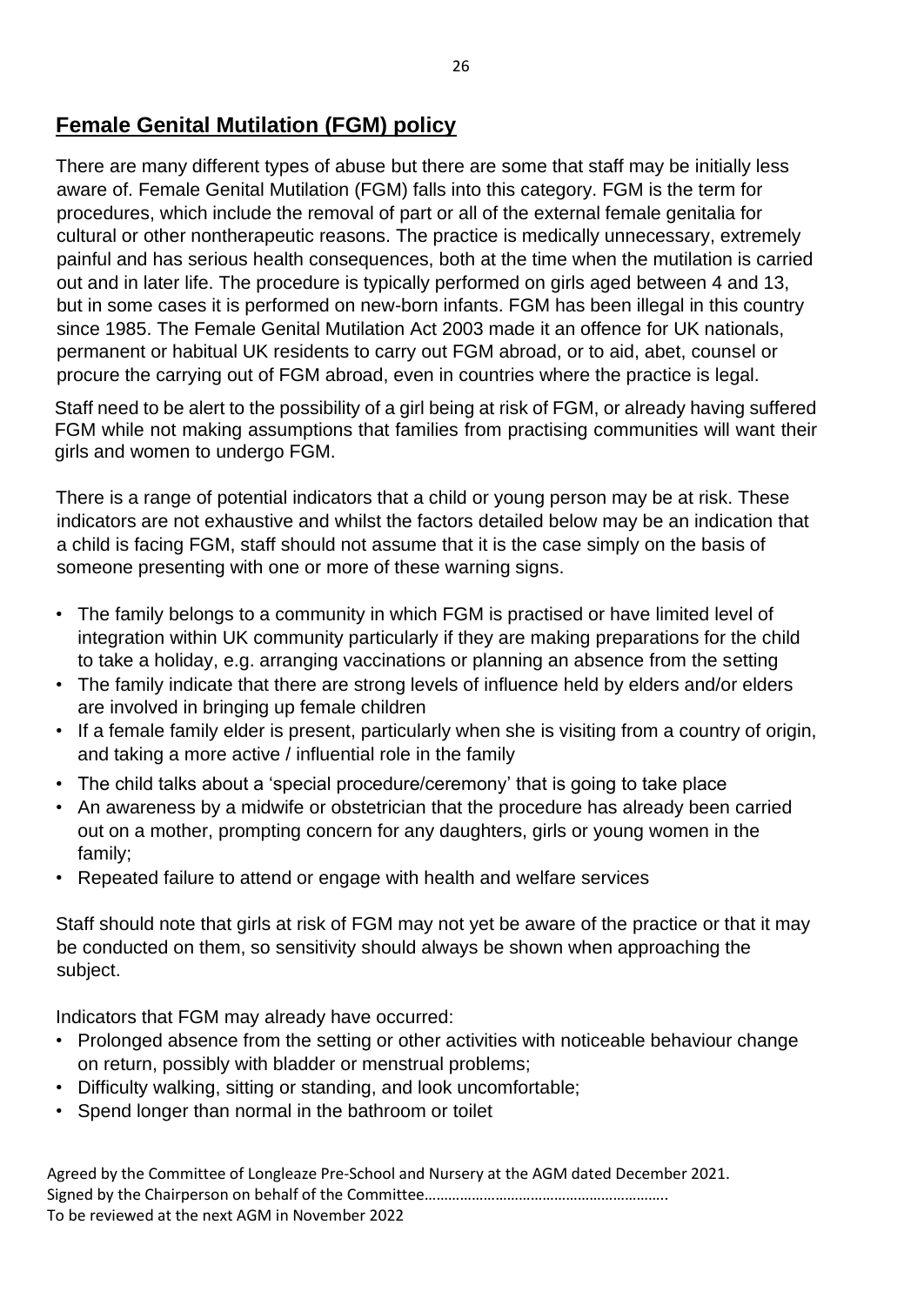If we think that FGM is planned or has happened then we will make a referral to the local authority children's social care team in the usual way.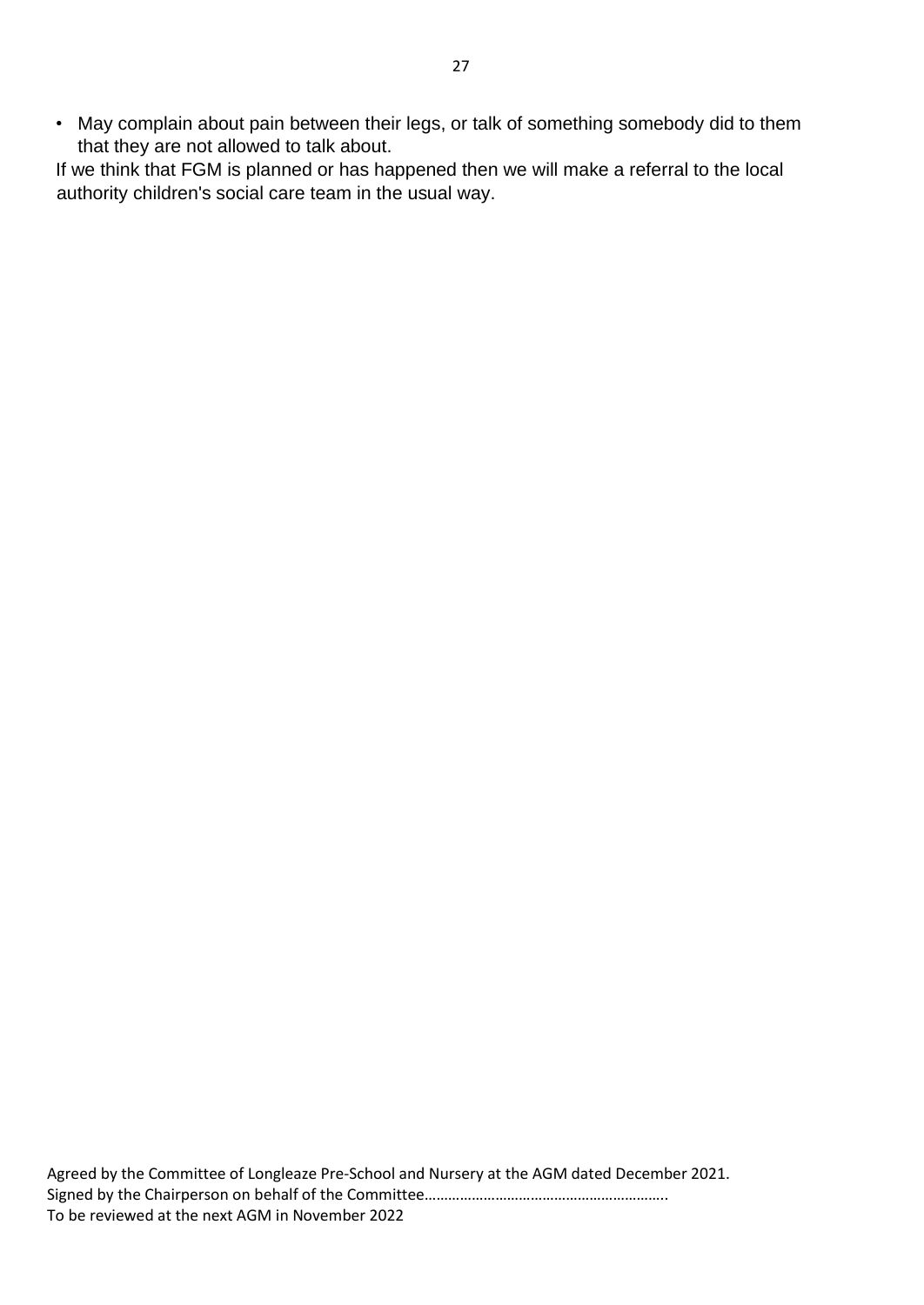# **Online Safety (inc. Acceptable use of mobile phones and smart technology) policy**

It is essential that children are safeguarded from potentially harmful and inappropriate online material. An effective whole school approach to online safety empowers a setting to protect and educate children, parents, and staff in their use of technology and establishes mechanisms to identify, intervene in, and escalate any concerns where appropriate.

The breadth of issues classified within online safety is considerable, but can be categorised into four areas of risk:

• **content:** being exposed to illegal, inappropriate or harmful content, for example: pornography, fake news, racism, misogyny, self-harm, suicide, anti-Semitism, radicalisation and extremism.

• **contact:** being subjected to harmful online interaction with other users; for example: peer to peer pressure, commercial advertising and adults posing as children or young adults with the intention to groom or exploit them for sexual, criminal, financial or other purposes'.

• **conduct:** personal online behaviour that increases the likelihood of, or causes, harm; for example, making, sending and receiving explicit images (e.g consensual and non-consensual sharing of nudes and semi-nudes and/or pornography, sharing other explicit images and online bullying; and

• **commerce** - risks such as online gambling, inappropriate advertising, phishing and or financial scams. If you feel your pupils, students or staff are at risk, please report it to the Anti-Phishing Working Group (https://apwg.org/).

Settings should ensure online safety is a running and interrelated theme whilst devising and implementing policies and procedures. This will include considering how online safety is reflected as required in all relevant policies and considering online safety whilst planning the curriculum, any teacher training, the role and responsibilities of the designated safeguarding lead and any parental engagement.

Online safety and our approach to it is reflected in the child protection policy. Considering the 4Cs (above) will provide the basis of an effective online policy. Longleaze Pre-school and Nursery has a clear policy on the use of mobile phones and smart technology. Amongst other things this will reflect the fact many children have unlimited and unrestricted access to the internet via mobile phone networks. (This access means some children, whilst at school or college, sexually harass their peers via their mobile and smart technology, share indecent images consensually and non-consensually (often via large chat groups) and view and share pornography and other harmful content).

We take steps to ensure that there are effective procedures in place to protect children, young people and vulnerable adults from the unacceptable use of Information Communication Technology (ICT) equipment or exposure to inappropriate materials in the setting.

Our designated person responsible for co-ordinating action taken to protect children is: Emma Flack

### **Information Communication Technology (ICT) equipment**

- Only ICT equipment belonging to the setting is used by staff and children.
- The designated person is responsible for ensuring all ICT equipment is safe and fit for purpose.
- All computers have virus protection installed, firewalls and internet restrictions where appropriate.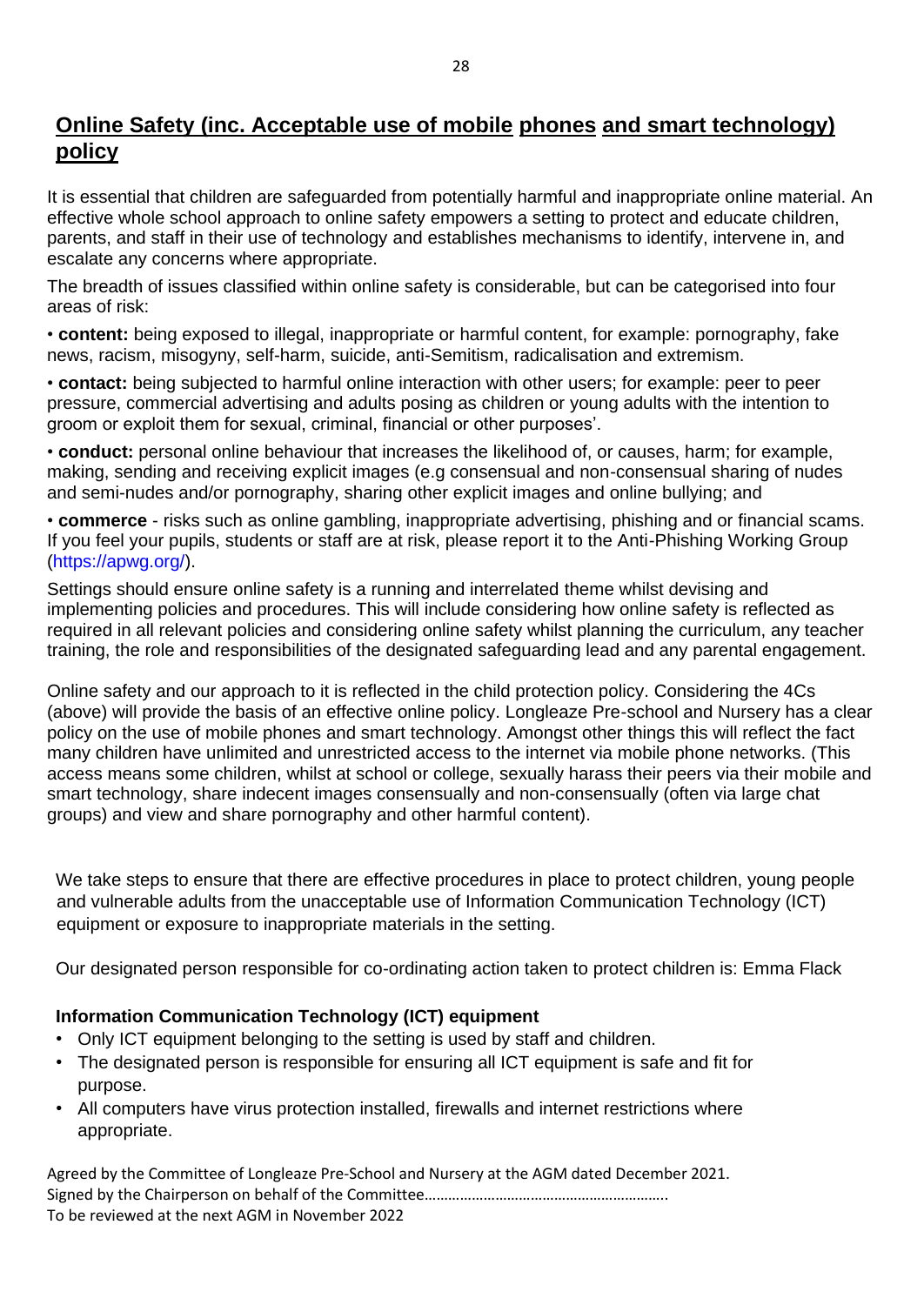• The designated person ensures that safety settings are set to ensure that inappropriate material cannot be accessed.

### **Internet access**

- Children do not normally have access to the internet and never have unsupervised access.
- If staff access the internet with children for the purposes of promoting their learning, written permission is gained from parents who are shown this policy.
	- The designated person has overall responsibility for ensuring that children and young people are safeguarded and risk assessments in relation to online safety are completed.
	- Children are taught the following stay safe principles in an age appropriate way prior to using the internet; only go on line with a grown up; be kind on line; to keep information about me safely; only press buttons on the internet to things I understand**;** tell a grown up if something makes me unhappy on the internet
- Designated persons will also seek to build children's resilience in relation to issues they may face in the online world, and will address issues such as staying safe, having appropriate friendships, asking for help if unsure, not keeping secrets as part of social and emotional development in age appropriate ways.
- If a second hand computer is purchased or donated to the setting, the designated person will ensure that no inappropriate material is stored on it before children use it.
- All computers for use by children are located in an area clearly visible to staff.
- Children are not allowed to access social networking sites.
- Staff report any suspicious or offensive material, including material which may incite racism, bullying or discrimination to the Internet Watch Foundation at [www.iwf.org.uk.](http://www.iwf.org.uk/)
- Suspicions that an adult is attempting to make inappropriate contact with a child on-line is reported to the National Crime Agency's Child Exploitation and Online Protection Centre at [www.ceop.police.uk](http://www.ceop.police.uk/)**[.](http://www.ceop.police.uk/)**
- The designated person ensures staff have access to age-appropriate resources to enable them to assist children to use the internet safely.
- If staff become aware that a child is the victim of cyber-bullying, they discuss this with their parents and refer them to sources of help, such as the NSPCC on 0808 800 5000 or www.nspcc.org.uk, or Childline on 0800 1111 or www.childline.org.uk.

# **Email**

- Children are not permitted to use email in the setting. Parents and staff are not normally permitted to use setting equipment to access personal emails.
- Staff do not access personal or work email whilst supervising children. This includes all devices including 'smart watches'.
- Staff send personal information by encrypted email and share information securely at all times.

### **Acceptable Use of Mobile Phones, Cameras, Smart Watch Phones and other similar technical equipment; Statement of Intent**

It is our intention to provide an environment in which children, parents and staff are safe from images being recorded and inappropriately used in turn eliminating the following concerns:

- 1. Staff being distracted from their work with children
- 2. The inappropriate use of mobile phones and cameras around children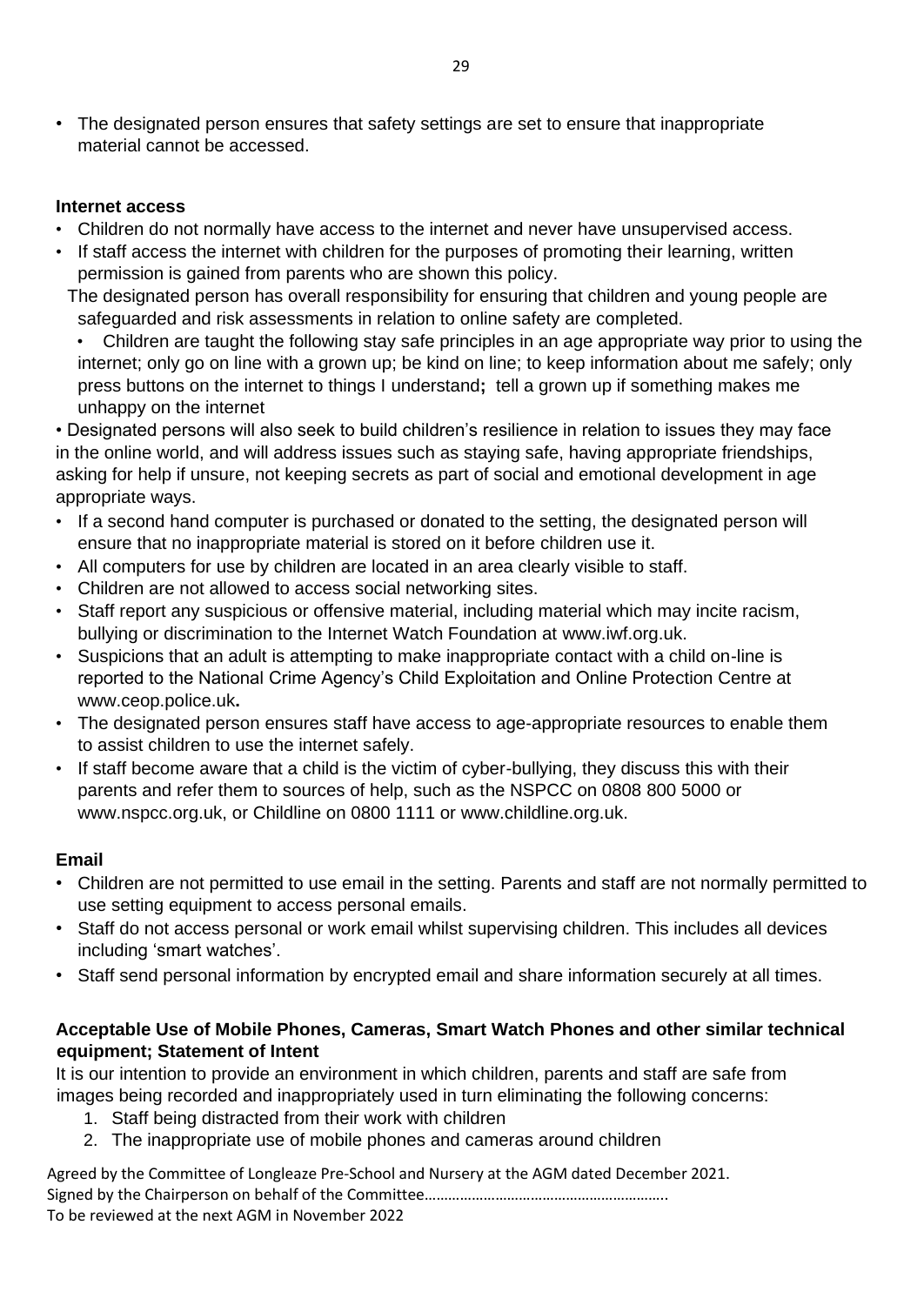# **Aim**

Our aim is to have a clear policy on the acceptable use of mobile phones, smart watch phones and cameras (and other similar devices) that is understood and adhered to by all parties concerned without exception.

In order to achieve this aim, we operate the following **Acceptable Use Policy**;

# **Acceptable Use of Mobile Phones – children**

Children do not bring mobile phones or other ICT devices with them to the setting. If a child is found to have a mobile phone or ICT device with them, this is removed and stored in a locked drawer until the parent collects them at the end of the session.

# **Acceptable use of Mobile phones – staff and visitors (including parents)**

- Users bringing personal devices into the setting must ensure there is no inappropriate or illegal content on the device.
- All staff must ensure that their mobile telephones / devices are left with their personal belongings or in the designated area throughout contact time with the children. Staff bags should be stored away from the children.
- In an emergency, personal mobile phones may be used in an area where there are no children present, with permission from the manager. In the first instance the settings phone should be used.
- If any staff member has a family emergency or similar and required to keep their mobile phone to hand, prior permission must be sought from the manager and the mobile phone should be placed in the designated area as agreed by the manager.
- Our staff and volunteers ensure that the setting telephone number is known to family and other people who may need to contact them in an emergency.
- If members of staff or volunteers take their mobile phones on outings, for use in case of an emergency, they must not make or receive personal calls, or take photographs of children.
- All parent helpers / students will be requested to place their phone in the appropriate place and asked to take or receive calls in this area where their phone must remain.
- Parents and visitors are requested not to use their mobile phones whilst on the premises. This includes dropping off and picking up times. We make an exception if a visitor's company or organisation operates a lone working policy that requires contact with their office periodically throughout the day. Visitors will be advised of a quiet space where they can use their mobile phone, where no children are present.
- These rules also apply to the use of work-issued mobiles, and when visiting or supporting staff in other settings.
- Should inappropriate material be found then our Designated Officer For Allegations will be contacted immediately. We will follow the Local Authority guidance as to appropriate measures to be taken.

# **Acceptable Use of Cameras (and other imaging equipment)**

- Our staff and volunteers must not bring their personal cameras or video recording equipment into the setting.
- Photographs and recordings of children are only taken for valid reasons i.e. to record their learning and development, or for displays within the setting, with written permission received by parents (see the Registration form). Such use is monitored by the manager.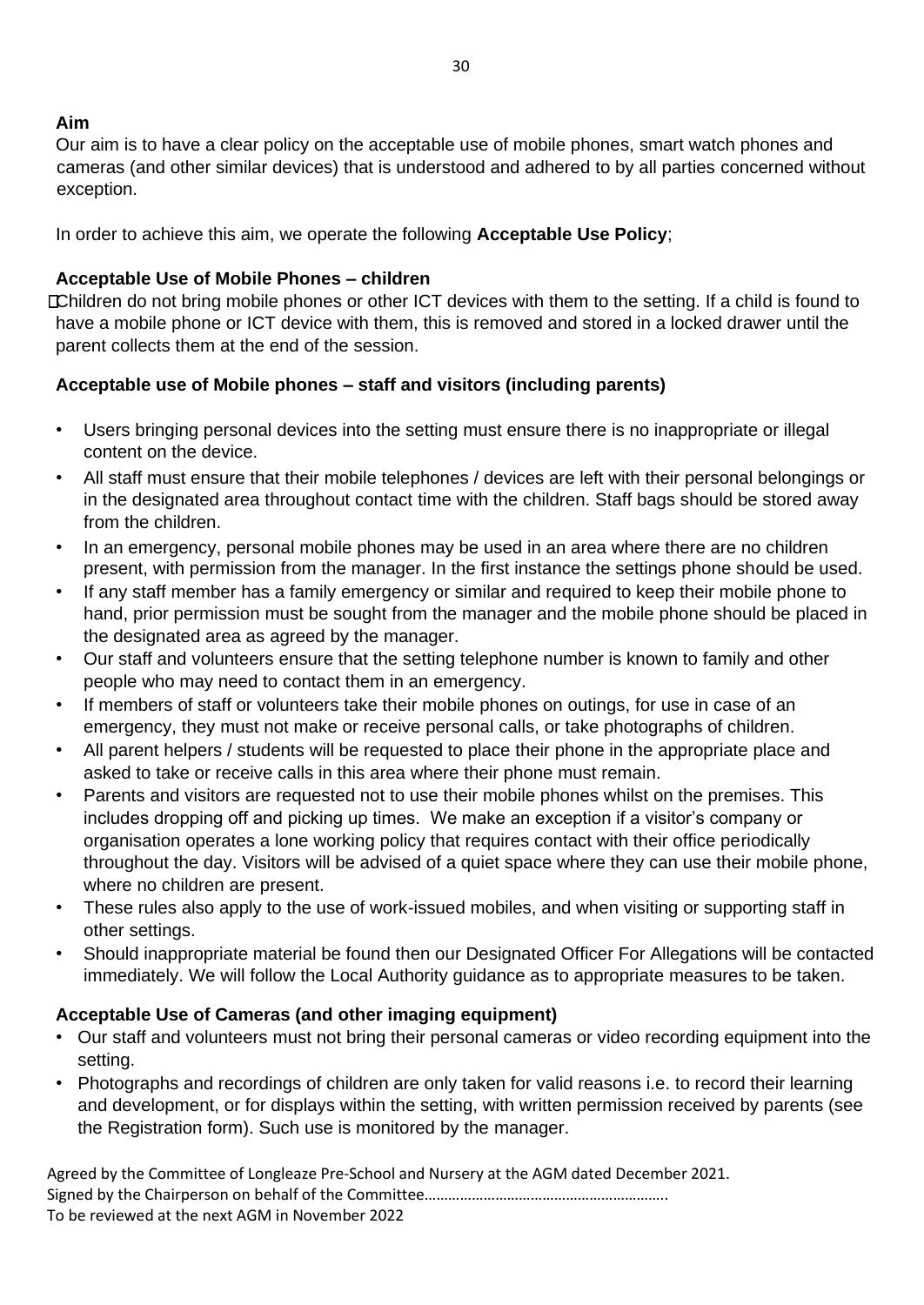- Where parents request permission to photograph or record their own children at special events, general permission is gained from all parents for their children to be included. Parents are advised that they do not have a right to photograph anyone else's child or to upload photos of anyone else's children.
	- If photographs of children are used for publicity purposes, parental consent must be given and safeguarding risks minimised, for example, ensuring children cannot be identified by name or through being photographed in a sweatshirt with the name of their setting on it.

### **Social media**

- Staff are advised to manage their personal security settings to ensure that their information is only available to people they choose to share information with.
- Staff should not accept service users, children and parents as friends due to it being a breach of expected professional conduct.
- In the event that staff name the organisation or workplace in any social media they do so in a way that is not detrimental to the organisation or its service users.
- Staff observe confidentiality and refrain from discussing any issues relating to work
- Staff should not share information they would not want children, parents or colleagues to view.
- Staff should report any concerns or breaches to the designated person in their setting.
- Staff avoid personal communication, including on social networking sites, with the children and parents with whom they act in a professional capacity. If a practitioner and family are friendly prior to the child coming into the setting, this information is shared with the manager prior to a child attending and a risk assessment and agreement in relation to boundaries is agreed (WSCB Social Networking Policy May 2015)

# **Use and/or distribution of inappropriate images**

- Staff are aware that it is an offence to distribute indecent images. In the event of a concern that a colleague or other person is behaving inappropriately, the Safeguarding Children and Child Protection policy, in relation to allegations against staff and/or responding to suspicions of abuse, is followed.
- Staff are aware that grooming children and young people on line is an offence in its own right and concerns about a colleague's or others' behaviour are reported (as above).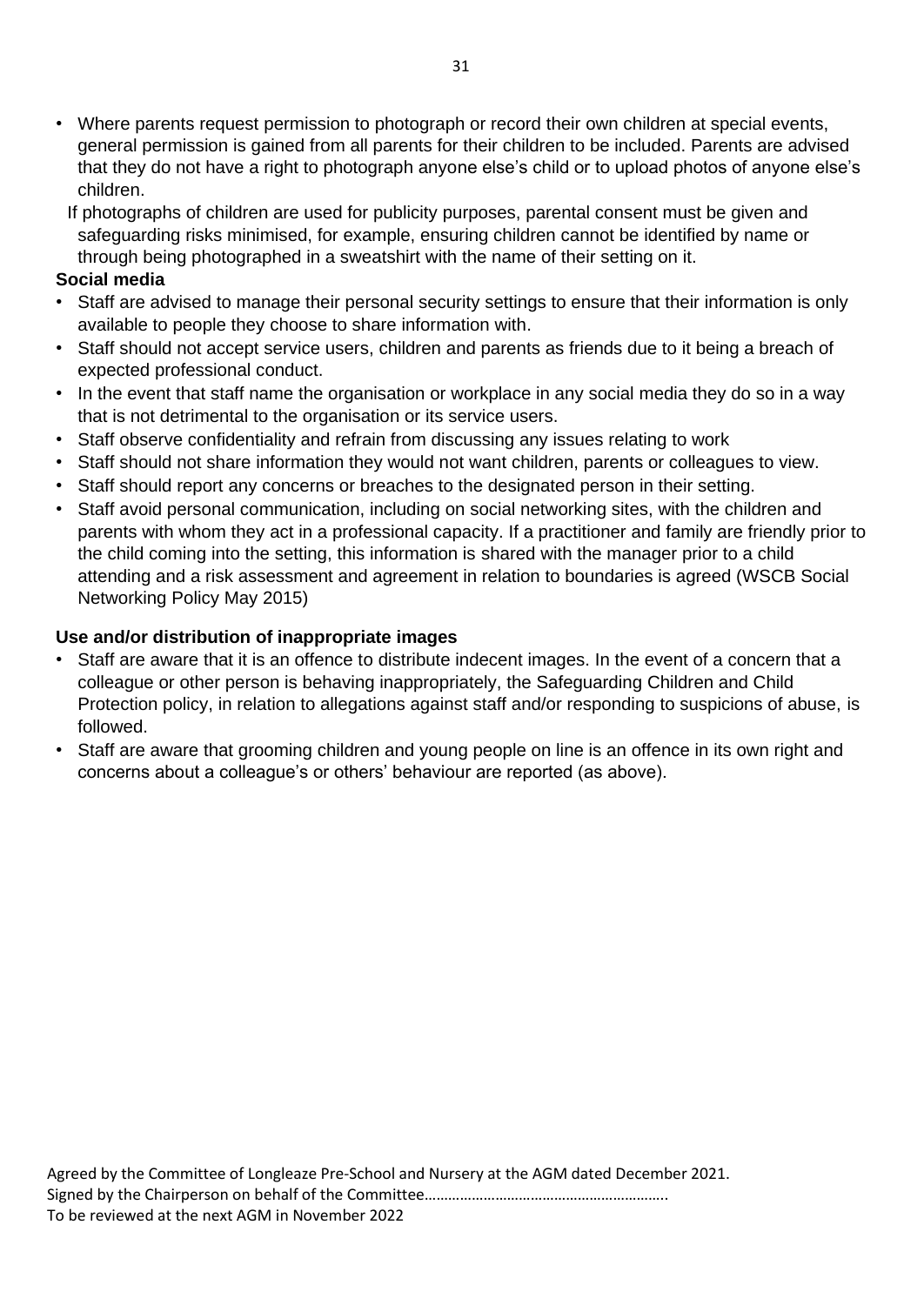# **Looked after children policy**

We are committed to providing quality provision based on equality of opportunity for all children and their families. All staff in our provision are committed to doing all they can to enable 'looked after' children in our care to achieve and reach their full potential.

Children become 'looked after' if they have either been taken into care by the local authority, or have been accommodated by the local authority (a voluntary care arrangement). Most looked after children will be living in foster homes, but a smaller number may be in a children's home, living with a relative or even placed back home with their natural parent(s).

We recognise that children who are being looked after have often experienced traumatic situations; physical, emotional or sexual abuse or neglect. However, we also recognise that not all looked after children have experienced abuse and that there are a range of reasons for children to be taken in to the care of the local authority. Whatever the reason, a child's separation from their home and family signifies a disruption in their lives that has an impact on their emotional wellbeing. Most local authorities do not place children under five with foster carers who work outside the home; however, there are instances when this does occur or where the child has been placed with another family member who works. It is not appropriate for a looked after child who is under two years to be placed in a day care setting in addition to a foster placement.

We place emphasis on promoting children's right to be strong, resilient and listened to. Our policy and practice guidelines for looked after children are based on two important concepts: attachment and resilience. The basis of this is to promote secure attachments in children's lives, as the foundation for resilience. These aspects of well-being underpin the child's responsiveness to learning and enable the development of positive dispositions for learning. For young children to get the most out of educational opportunities they need to be settled enough with their carer to be able to cope with further separation, a new environment and new expectations made upon them.

- The term 'looked after child' denotes a child's current legal status; this term is never used to categorise a child as standing out from others. We do not refer to such a child using acronyms such as LAC.
- We do not normally offer placements for babies and children under two years who are in care
- In exceptional circumstances, we offer places to two-year-old children who are in care. In such cases, the child should have been with the foster carer for at least two months and show signs of having formed a secure attachment to the carer, and the placement in the setting will last a minimum of three months.
- We offer places for funded three and four-year-olds who are in care to ensure they receive their entitlement to early education. We expect that a child will have been with a foster carer for a minimum of one month and that they will have formed a secure attachment to the carer. We expect that the placement in the setting will last a minimum of six weeks.

We will always offer 'stay and play' provision for a child who is two to five years old who is still settling with their foster carer, or who is only temporarily being looked after.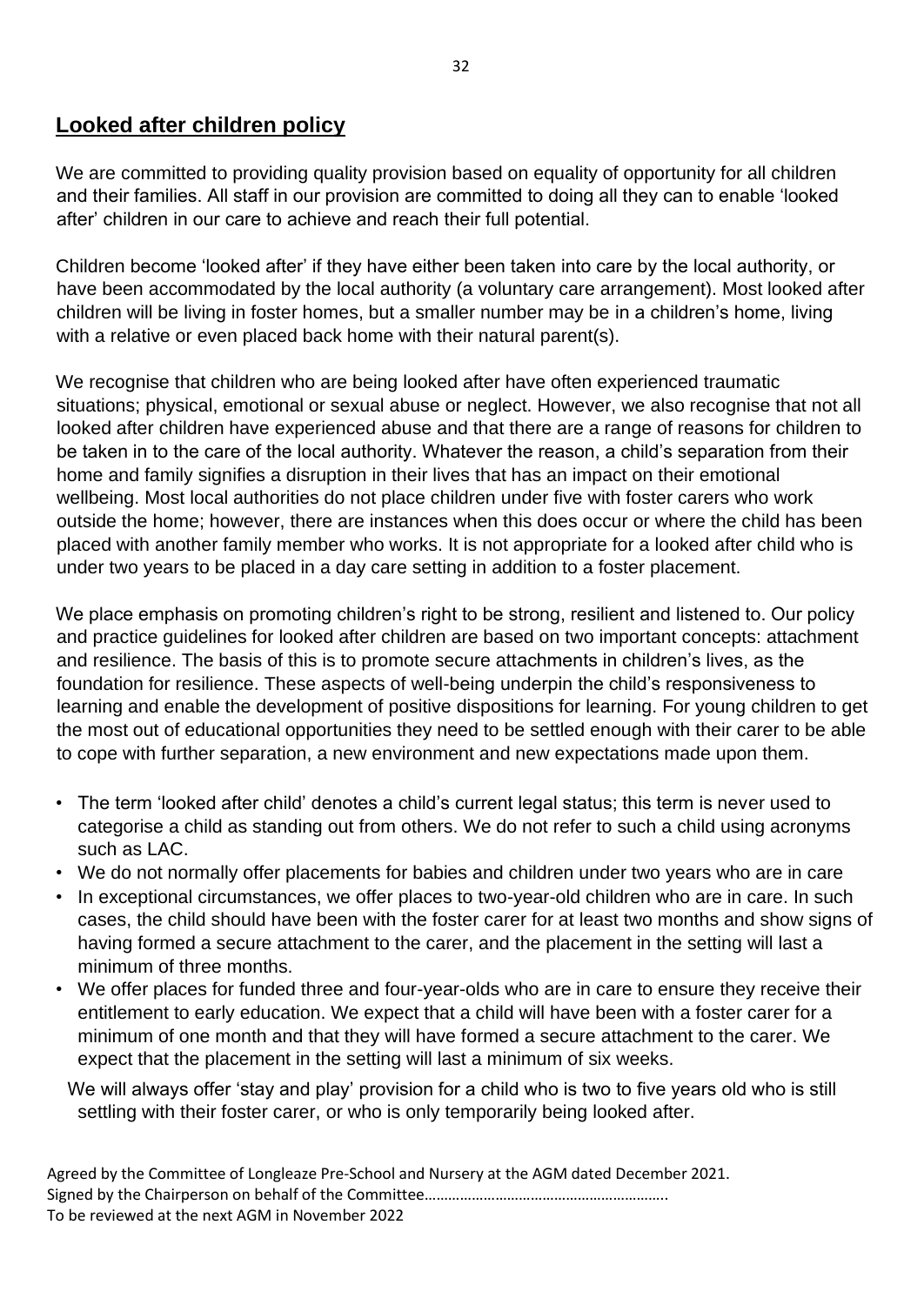• Where a child who normally attends our setting is taken into care and is cared for by a local foster carer, we will continue to offer the placement for the child.

# **Procedures**

- The designated person for looked after children is the designated child protection co-ordinator.
- Every child is allocated a key person before they start and this is no different for a looked after child. The designated person ensures the key person has the information, support and training necessary to meet the looked after child's needs.
- The designated person and the key person liaise with agencies, professionals and practitioners involved with the child and his or her family and ensure that appropriate information is gained and shared.
- The setting recognises the role of the local authority children's social care department as the child's 'corporate parent' and the key agency in determining what takes place with the child. Nothing changes, especially with regard to the birth parent's or foster carer's role in relation to the setting, without prior discussion and agreement with the child's social worker.
- At the start of a placement there is a professional's meeting to determine the objectives of the placement and draw up a care plan that incorporates the child's learning needs. This plan is reviewed after two weeks, six weeks and three months. Thereafter at three to six monthly intervals.
- The care plan needs to consider issues for the child such as:
	- $\circ$  their emotional needs and how they are to be met;
	- $\circ$  how any emotional issues and problems that affect behaviour are to be managed;  $\circ$ their sense of self, culture, language(s) and identity – and how this is to be supported; o their need for sociability and friendship;
	- $\circ$  their interests and abilities and possible learning journey pathway; and  $\circ$  how any special needs will be supported.
- In addition the care plan will also consider:
	- $\circ$  how information will be shared with the foster carer and local authority (as the 'corporate parent') as well as what information is shared with whom and how it will be recorded and stored;
	- $\circ$  what contact the child has with his/her birth parent(s) and what arrangements will be in place for supervised contact. If this is to be at the setting, when, where and what form the contact will take will be discussed and agreed;
	- $\circ$  what written reporting is required;
- wherever possible, and where the plan is for the child to return home, the birth parent(s) should be involved in planning; and
- with the social worker's agreement, and as part of the plan, the birth parent(s) should be involved in the setting's activities that include parents, such as outings and fun-days etc alongside the foster carer.
- The settling-in process for the child is agreed. It should be the same as for any other child, with the foster carer taking the place of the parent, unless otherwise agreed. It is even more important that the 'proximity' stage is followed until it is visible that the child has formed a sufficient relationship with his or her key person for them to act as a 'secure base' to allow the gradual separation from the foster carer. This process may take longer in some cases, so time needs to be allowed for it to take place without causing further distress or anxiety to the child.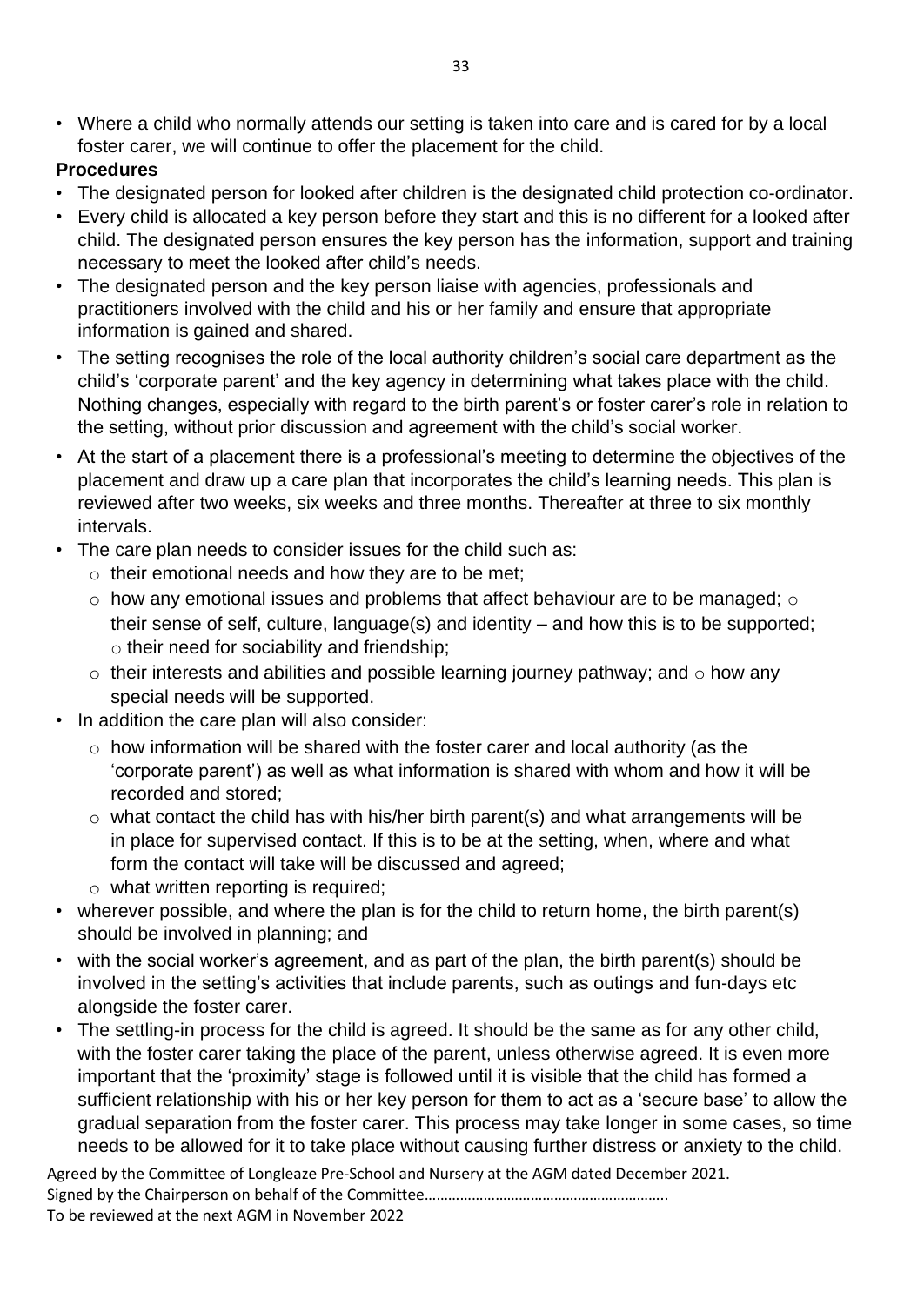- In the first two weeks after settling-in, the child's well-being is the focus of observation, their sociability and their ability to manage their feelings with or without support.
- Further observations about communication, interests and abilities will be noted to firm a picture of the whole child in relation to the Early Years Foundation Stage prime and specific areas of learning and development.
- Concerns about the child will be noted in the child's file and discussed with the foster carer.
- If the concerns are about the foster carer's treatment of the child, or if abuse is suspected, these are recorded in the child's file and reported to the child's social care worker according to the setting's safeguarding children procedure.
- Regular contact should be maintained with the social worker through planned meetings that will include the foster carer.
- The transition to school will be handled sensitively. The designated person and/or the child's key person will liaise with the school, passing on relevant information and documentation with the agreement of the looked after child's birth parents.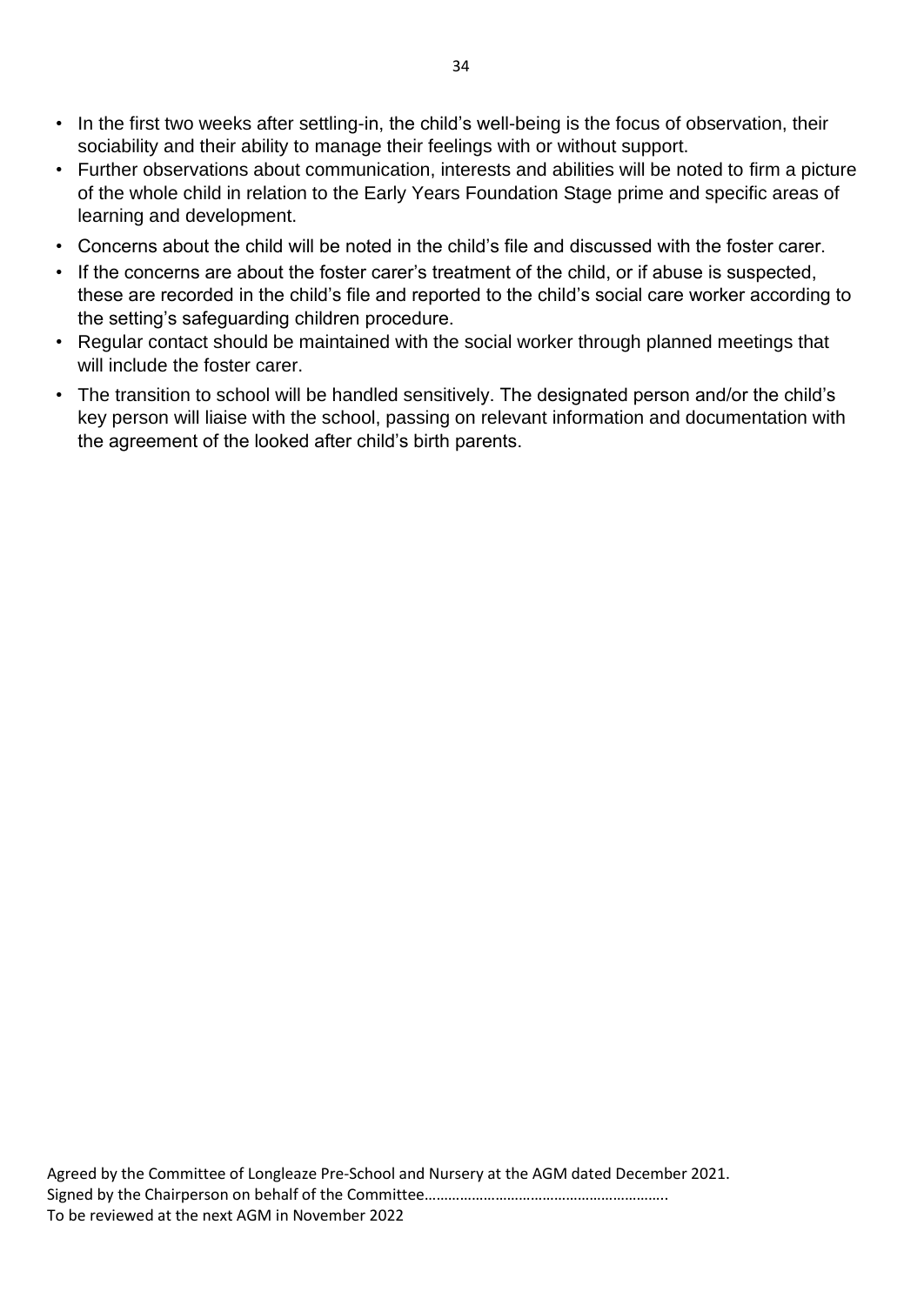# **Missing child policy**

Children's safety is our highest priority, both on and off the premises. Every attempt is made, through the implementation of our outings procedure and our exit/entrance procedure, to ensure the security of children is maintained at all times. In the unlikely event of a child going missing, our missing child procedure is followed.

# **Child going missing on the premises**

- As soon as it is noticed that a child is missing, the child's key person/the relevant member of staff alerts our setting manager.
- The register is checked to make sure no other child has also gone astray.
- We will carry out a thorough search of the building and garden.
- Doors and gates are checked to see if there has been a breach of security whereby a child could wander out.
- If the child is not found, our manager calls the police immediately and reports the child as missing. If it is suspected that the child may have been abducted, the police are informed of this.
- The parent(s) are then called and informed.
- A recent photo and a note of what the child is wearing is given to the police.
- Our manager talks to our staff to find out when and where the child was last seen and records this.
- Our manager contacts our Chair and reports the incident. Our Chair comes to the provision immediately to carry out an investigation, with our management team where appropriate.

# **Child going missing on an outing**

This describes what to do when our staff have taken a small group on an outing, leaving our manager and/or other staff back in our setting premises. If our manager has accompanied children on the outing the procedures are adjusted accordingly.

What to do when a child goes missing from a whole group outing may be a little different, as parents usually attend and are responsible for their own child.

- As soon as it is noticed that a child is missing, the staff members on the outing ask children to stand with their designated carer and carry out a headcount to ensure that no other child has gone astray.
- One staff member searches the immediate vicinity, but does not search beyond that.
- Our senior staff member on the outing contacts the police and reports that child as missing.
- Our manager is contacted immediately (if not on the outing) and the incident is recorded.
- Our manager contacts the parent(s).
- Our staff take the remaining children back to the setting as soon as possible.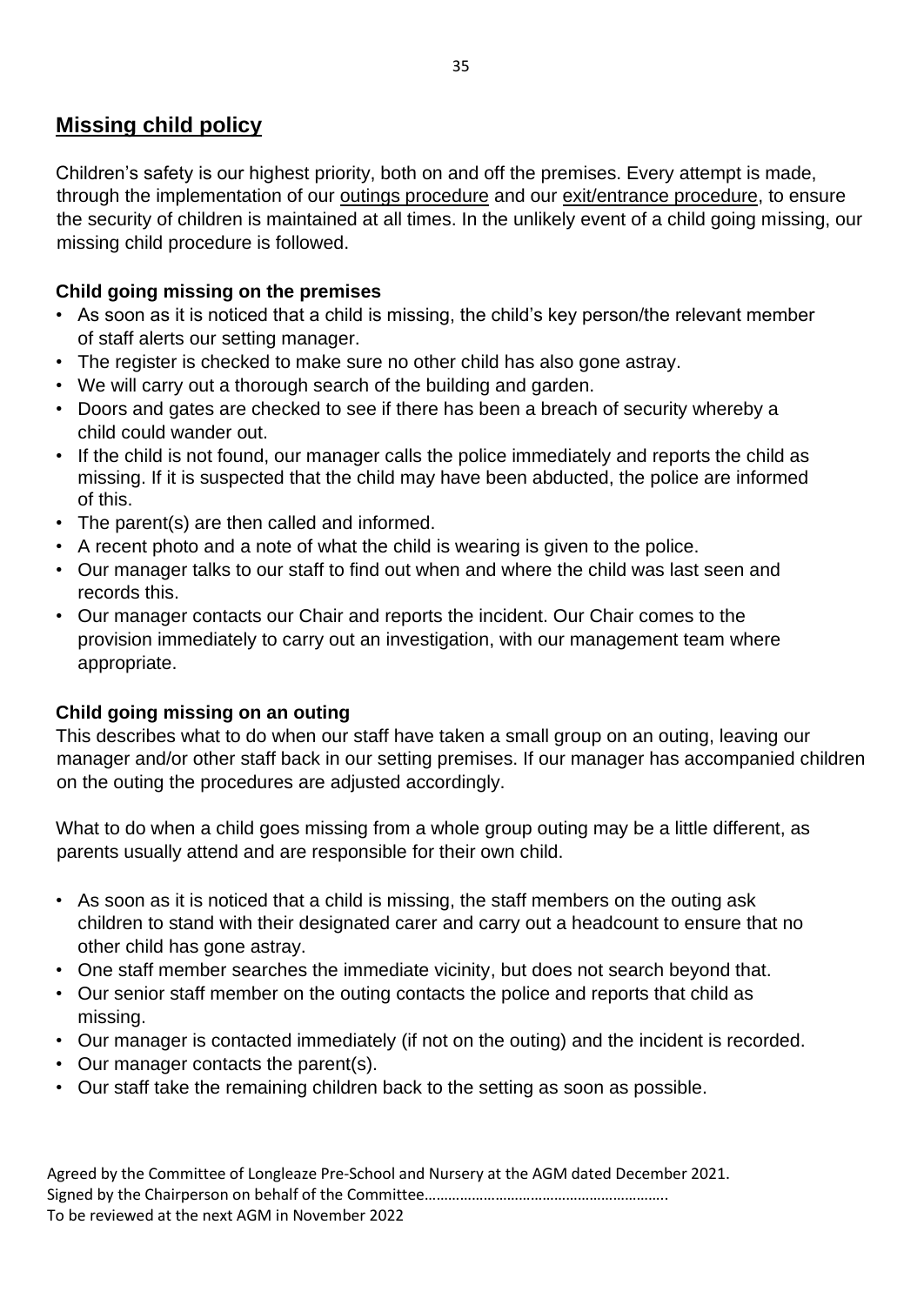- According to the advice of the police, a senior member of staff, or our manager where applicable, should remain at the site where the child went missing and wait for the police to arrive.
- A recent photo and a description of what the child is wearing is given to the police.
- Our manager contacts our Chair and reports the incident. Our Chair comes to our premises immediately to carry out an investigation, with our management team.
- Our staff keep calm and do not let the other children become anxious or worried.

# **The investigation**

- Ofsted are informed as soon as possible and kept up-to-date with the investigation.
- Our Chair, carries out a full investigation, taking written statements from all our staff and volunteers who were present.
- Our manager, together with a representative of our management team speaks with the parent(s) and explains the process of the investigation.
- The parent(s) may also raise a complaint with us or Ofsted.
- Each member of staff present writes an incident report detailing:
	- o The date and time of the incident.
	- o Where the child went missing from e.g. the setting or an outing venue.
	- o Which staff/children were in the premises/on the outing and the name of the staff member who was designated as responsible for the missing child.
	- o When the child was last seen in the premises/or on the outing, including the time it is estimated that the child went missing.
	- o What has taken place in the premises or on the outing since the child went missing.
- The report is counter-signed by the senior member of staff and the date and time added.
- A conclusion is drawn as to how the breach of security happened.
- If the incident warrants a police investigation, all our staff co-operate fully. In this case, the police will handle all aspects of the investigation, including interviewing staff and parents. Children's social care may be involved if it seems likely that there is a child protection issue to address.
- In the event of disciplinary action needing to be taken, Ofsted are advised.
- The insurance provider is informed.

# **Managing people**

- Missing child incidents are very worrying for all concerned. Part of managing the incident is to try to keep everyone as calm as possible.
- Our staff will feel worried about the child, especially the key person or the designated carer responsible for the safety of that child for the outing. They may blame themselves and their feelings of anxiety and distress will rise as the length of time the child is missing increases.
- They may be the understandable target of parental anger and they may be afraid. Our manager ensures that any staff under investigation are not only fairly treated, but receive support while feeling vulnerable.
- The parents will feel angry, and fraught. They may want to blame our staff and may single out one staff member over others; they may direct their anger at our manager. When dealing with a distraught and angry parent, there should always be two members of staff one of whom is our manager and the other should be our Chair or another representative of the management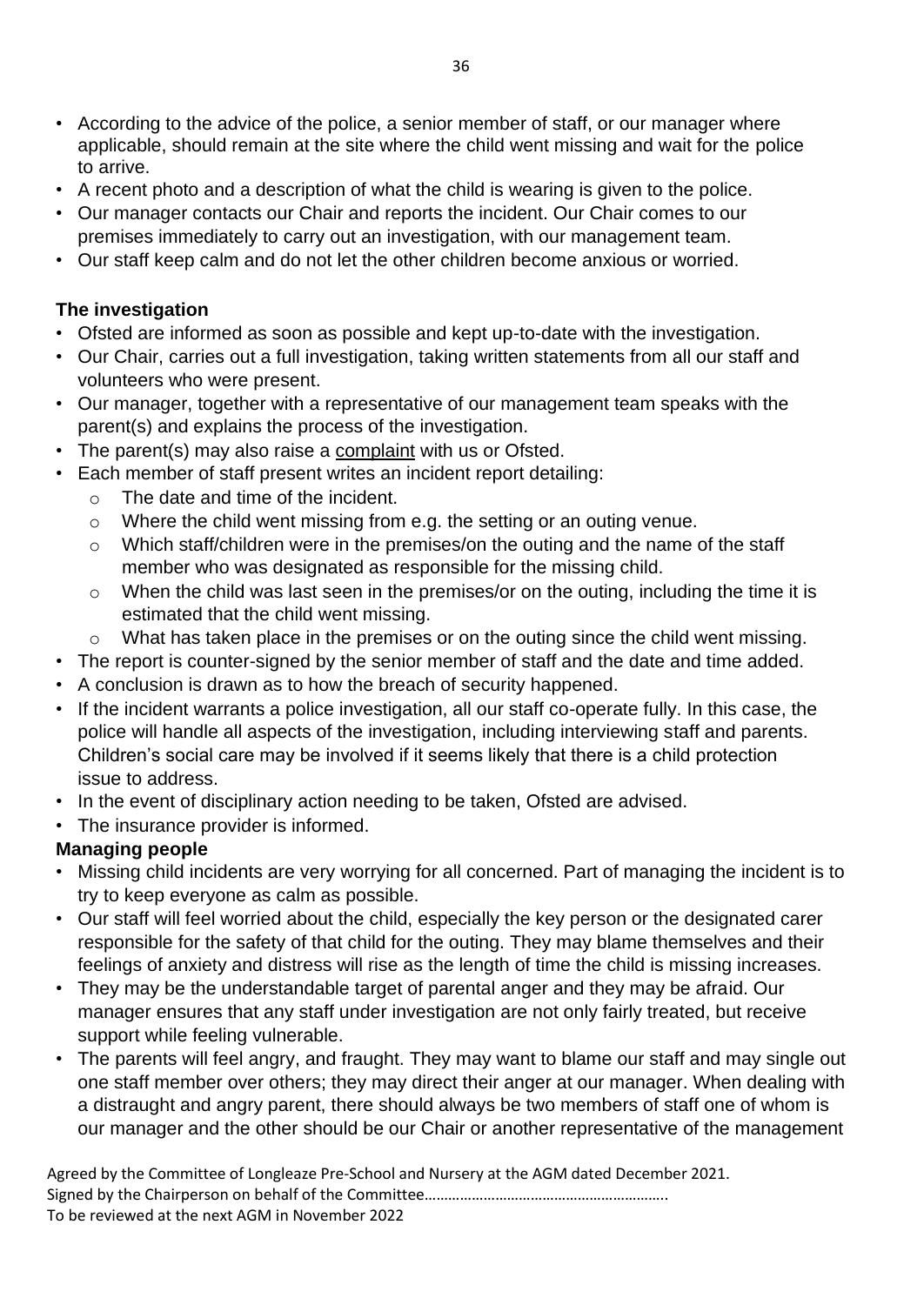committee. No matter how understandable the parent's anger may be, aggression or threats against our staff are not tolerated, and the police should be called.

- The other children are also sensitive to what is going on around them. They too may be worried. Our remaining staff caring for them need to be focused on their needs and must not discuss the incident in front of them. They should answer children's questions honestly, but also reassure them.
- In accordance with the severity of the final outcome, our staff may need counselling and support. If a child is not found, or is injured, or worse, this will be a very difficult time. Our Chair will use their discretion to decide what action to take.
- Our staff must not discuss any missing child incident with the press without taking advice.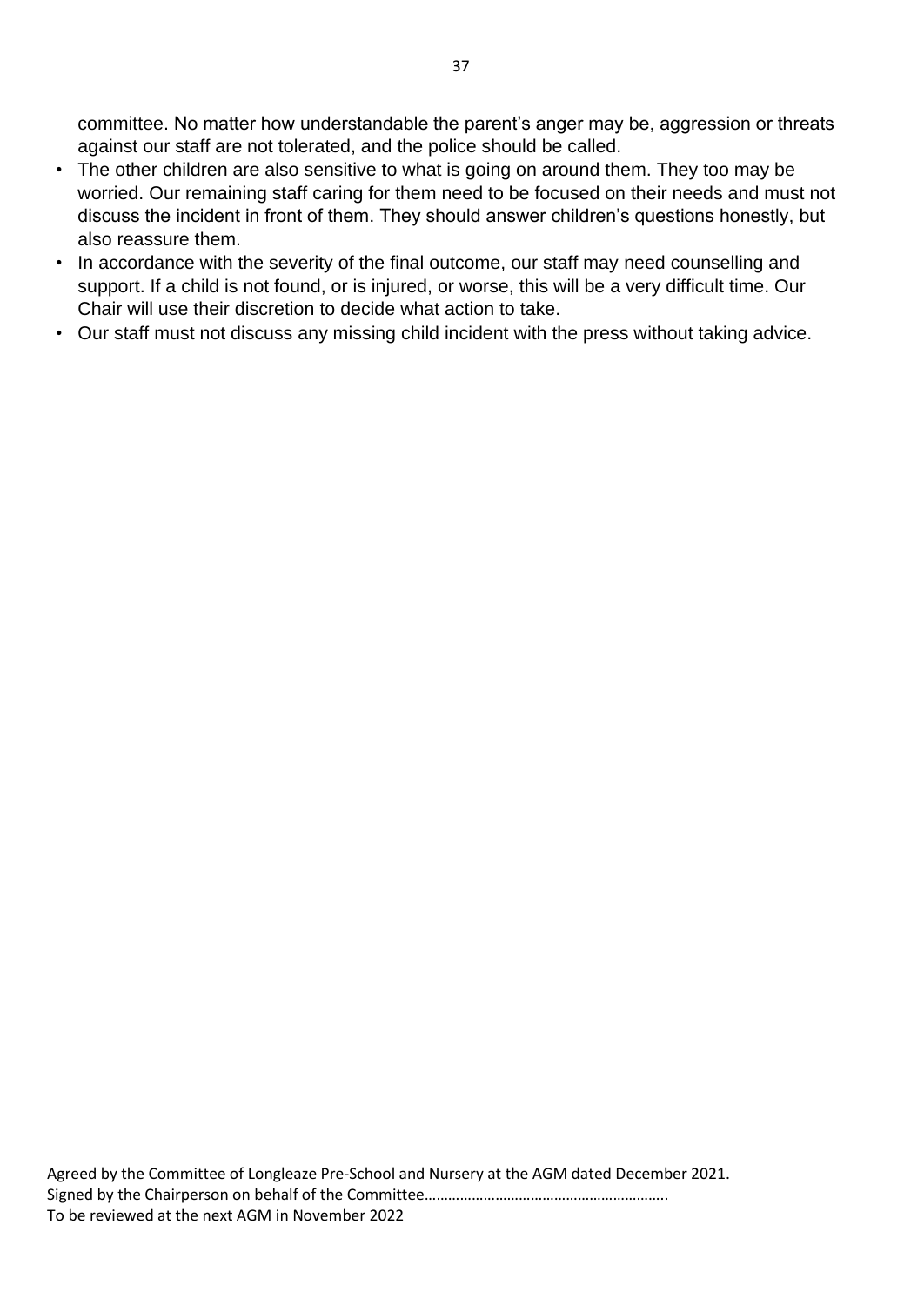# **Private fostering policy**

Under certain conditions, a child might be cared for, as part of a private arrangement, by someone who is not their parent or a 'close relative'. This constitutes private fostering when the following conditions are met:

- a child is under 16 years of age 18 if they have a disability the arrangement is for 28 days or longer
- the child's new carer does not have parental responsibility for the child and is not a close relative.

Close relatives are defined as step-parents/carers, grandparents/carers, brothers, sisters, uncles or aunts (whether of full blood, half blood or marriage/affinity).

By law parents must notify the local authority of private fostering arrangements to safeguard and protect the child's welfare as well as ensuring the child, carer and parent are receiving appropriate support and help.

• As a setting, if we become aware that a child is being privately fostered, we will inform the carer/parent of their legal duty to notify Wiltshire Children's Social Care; we will follow this up by contacting Children's Social Care directly.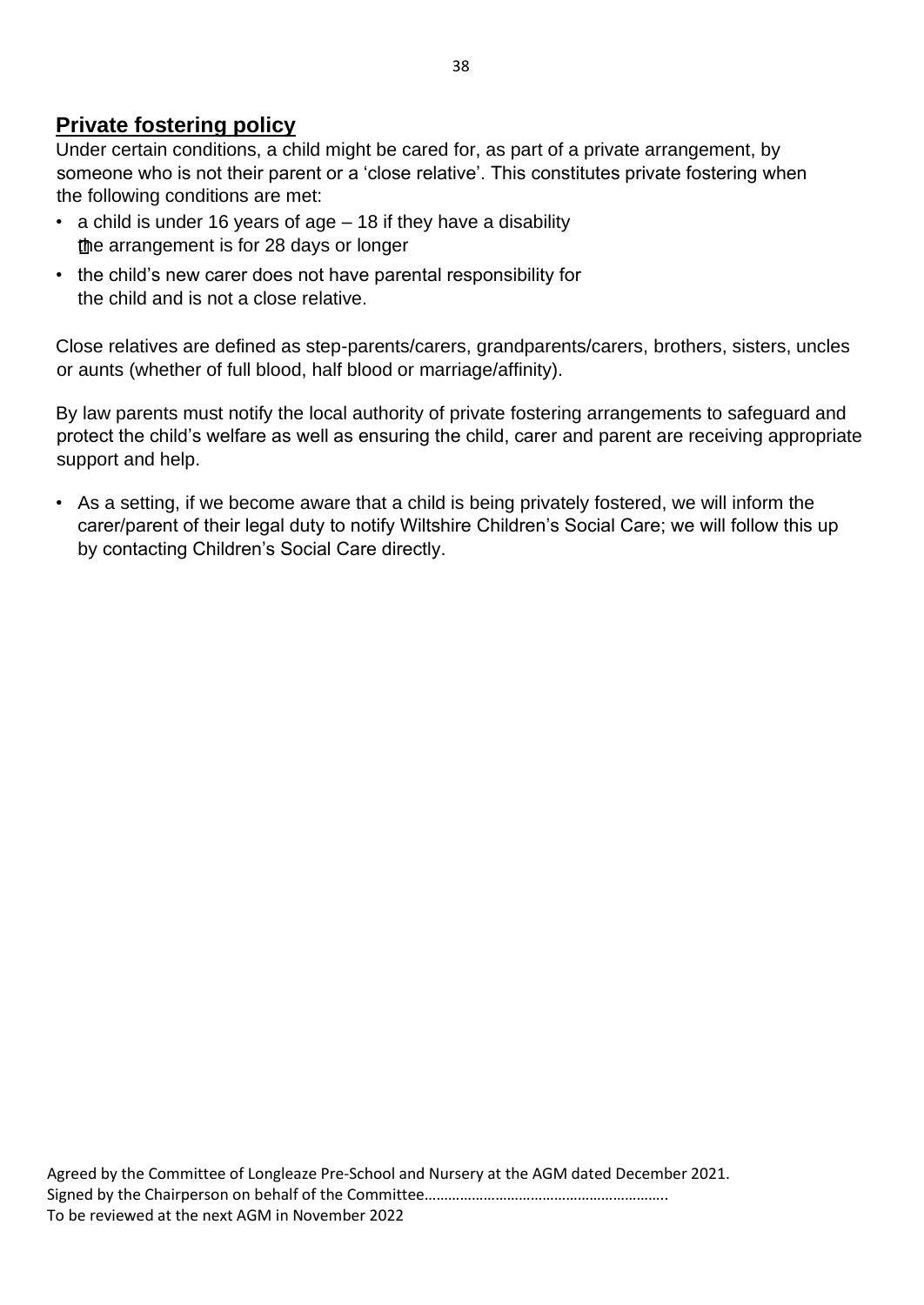# **Uncollected child policy**

# **Protocol for schools when a child has not been collected as expected by parents at the end of the school day.**

This protocol will be bought to the attention of parents, in writing, when their child first starts at the pre-school. The protocol is also referred to in the pre-school's child protection policy.

Parents must provide the pre-school with a record of their contact details;

- Name / s
- Address/es
- Telephone numbers mobile, home, work
- Where possible, parents should also provide the pre-school with the contact details of other relatives/ carers who can be called when the parent/ carer cannot be contacted or in the event of an emergency.

The school aims to keep this record up to date by reminding parents in newsletters and at parent consultation evenings of the need to notify the pre-school of any changes.

Pre-school staff will never take a child home but will care for a child who has not been collected until;

- He/she is reunited with a parent or other nominated responsible adult,
- Advice is sought from MASH /the emergency Duty Service re next steps.

# **Pre-school procedure**

If a child is not collected by a parent or carer this will be bought to the attention of the manager or D/DSL;

• The D/DSL will make sure every effort is made to contact the parent or carer or named alternative carer as per the child's records for up to 30 minutes from the end of the session. This might include speaking to known friends or neighbours of the parents where appropriate.

When the above procedure has been followed and the child has still not been reunited with a parent/carer;

- If the child is known to children's social care, the D/DSL will contact the child's allocated social worker or the Emergency Duty Service if it is out of normal hours.
- If the child is not known to social care, the DSL will consult with MASH or EDS for advice.
- The school will provide MASH /EDS with the following information about; The child;

Name, date of birth and address Gender, ethnicity, religion, language spoken Any additional needs – dietry, SEN, behavioural difficulties, medical Any current or previous child protection concerns Any previous significant or pattern of incidents of not being collected from pre-

school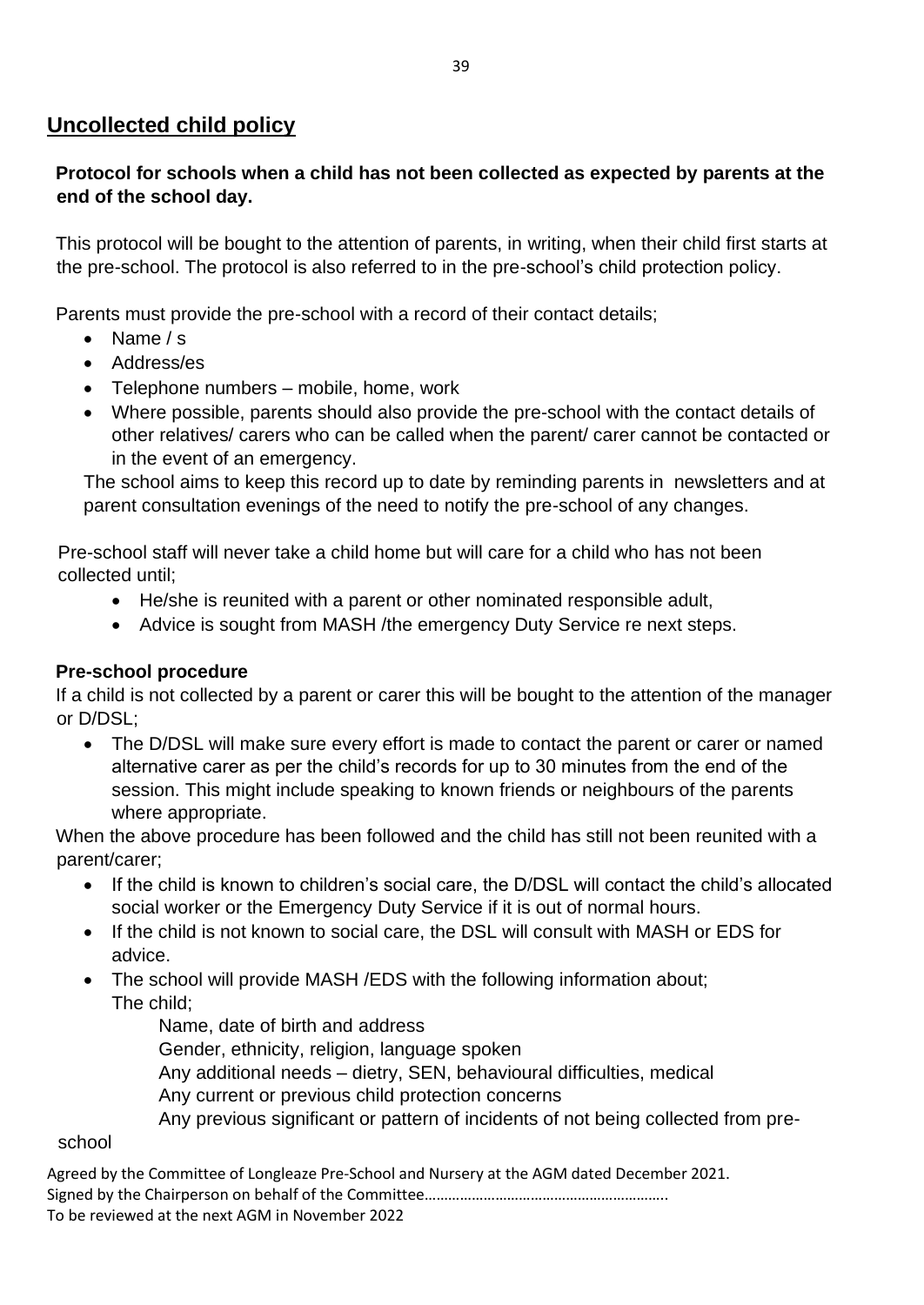The parent (and alternative carers); Name/s Address/es Telephone numbers – mobile, home, work

The DSL will record and review any incident when a child is not picked up by parents or picked up late (when no reasonable explanation is given) as part of the school safeguarding and child protection processes.

# **Social care/Police procedure**

EDS or MASH will advise the D/DSL of the next steps. This may include carrying out appropriate checks with partner agencies such as the police and make further attempts to contact the parent/carer.

If a member of staff thinks a child is at risk of significant harm, is injures, or abandoned they will contact

- The Multi Agency Safeguarding Hub (MASH) on 0300 4560108 8.45am-5pm Monday – Thursday and 8.45am-4pm Friday
- Out of hours Emergency Duty Service (EDS) on 0300 456 0100
- If there is immediate danger, phone the police or emergency services on 999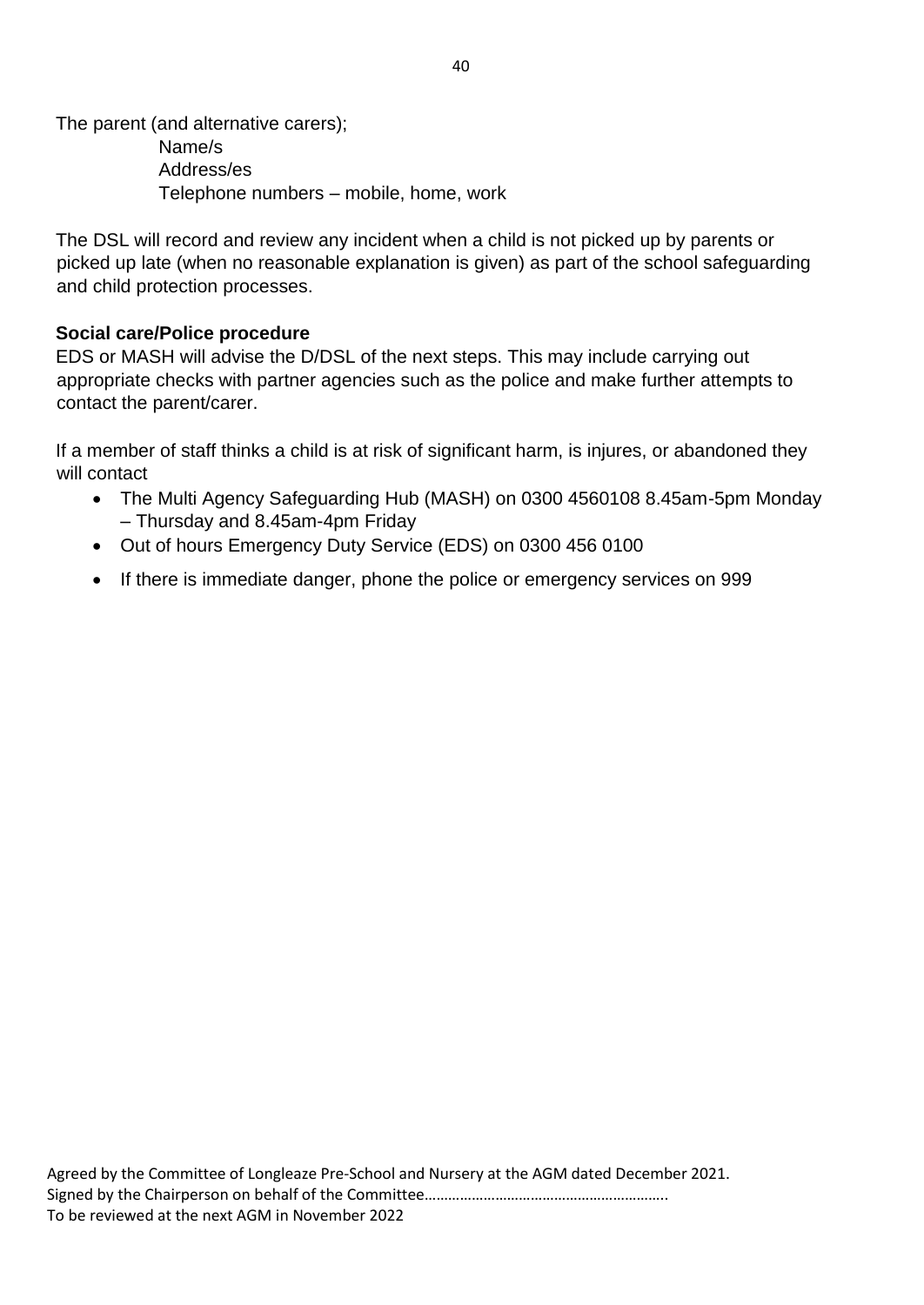# **Peer on Peer Abuse Policy**

At Longleaze Preschool and Nursery, we work in line with Keeping Children Safe in Education 2021, which states that 'Governing bodies and proprietors should ensure their child protection policy includes procedures to minimise the risk of peer-on-peer abuse and sets out how allegations of peer-on-peer abuse will be investigated and dealt with'. The document also states it is most important to ensure opportunities of seeking the voice of the child are heard, our setting will ensure the child's wishes and feelings are considered when determining what action to take and what services to provide. Systems will be in place for children to express their views and give feedback. Ultimately, any system and processes should operate with the best interests of the child at their heart.'

At Longleaze Preschool and Nursery, we continue to ensure that any form of abuse or harmful behaviour is dealt with immediately and consistently to reduce the extent of harm to the young person, with full consideration to impact on that individual child's emotional and mental health and well-being.

# **Purpose and Aim**

Children and young people may be harmful to one another in several ways which would be classified as peer-on-peer abuse. The purpose of this policy is to explore the many forms of peer-on-peer abuse and include a planned and supportive response to the issues.

At Longleaze Preschool and Nursery we have the following policies in place that should be read in conjunction with this policy:

Child Protection Policy

Safeguarding Policy

### **Introduction to abuse and harmful behaviour**

Abusive behaviour can happen to children in settings and it is necessary to consider what abuse is and looks like, how it can be managed and what appropriate support and intervention can be put in place to meet the needs of the individual and what preventative strategies may be put in place to reduce further risk of harm. Abuse is abuse and should never be tolerated or passed off as 'banter' or 'part of growing up'.

# **Types of abuse**

There are many forms of abuse that may occur between peers and this list is not exhaustive. Each form of abuse or prejudiced behaviour is described in detail followed by advice and support on actions to be taken.

**Physical abuse** e.g. (biting, hitting, kicking, hair pulling etc.) Physical abuse may include, hitting, kicking, nipping, shaking, biting, hair pulling, or otherwise causing physical harm to another person. There may be many reasons why a child harms another and it is important to understand why a young person has engaged in such behaviour, including accidently before considering the action or punishment to be undertaken.

**Sexually harmful behaviour/sexual abuse** e.g. (inappropriate sexual language, touching, sexual assault etc.) Sexually harmful behaviour from young people is not always contrived or with the intent to harm others. There may be many reasons why a young person engages in sexually harmful behaviour and it may be just as distressing to the young person who instigates it as well as the young person it is intended towards. Sexually harmful behaviour may range from inappropriate sexual language, inappropriate role play, to sexually touching another or sexual assault/abuse. **Prejudiced Behaviour** The term prejudice-related bullying refers to a range of hurtful behaviour, physical or emotional or both, which causes someone to feel powerless, worthless, excluded or marginalised, and which is connected with prejudices around belonging, identity and equality in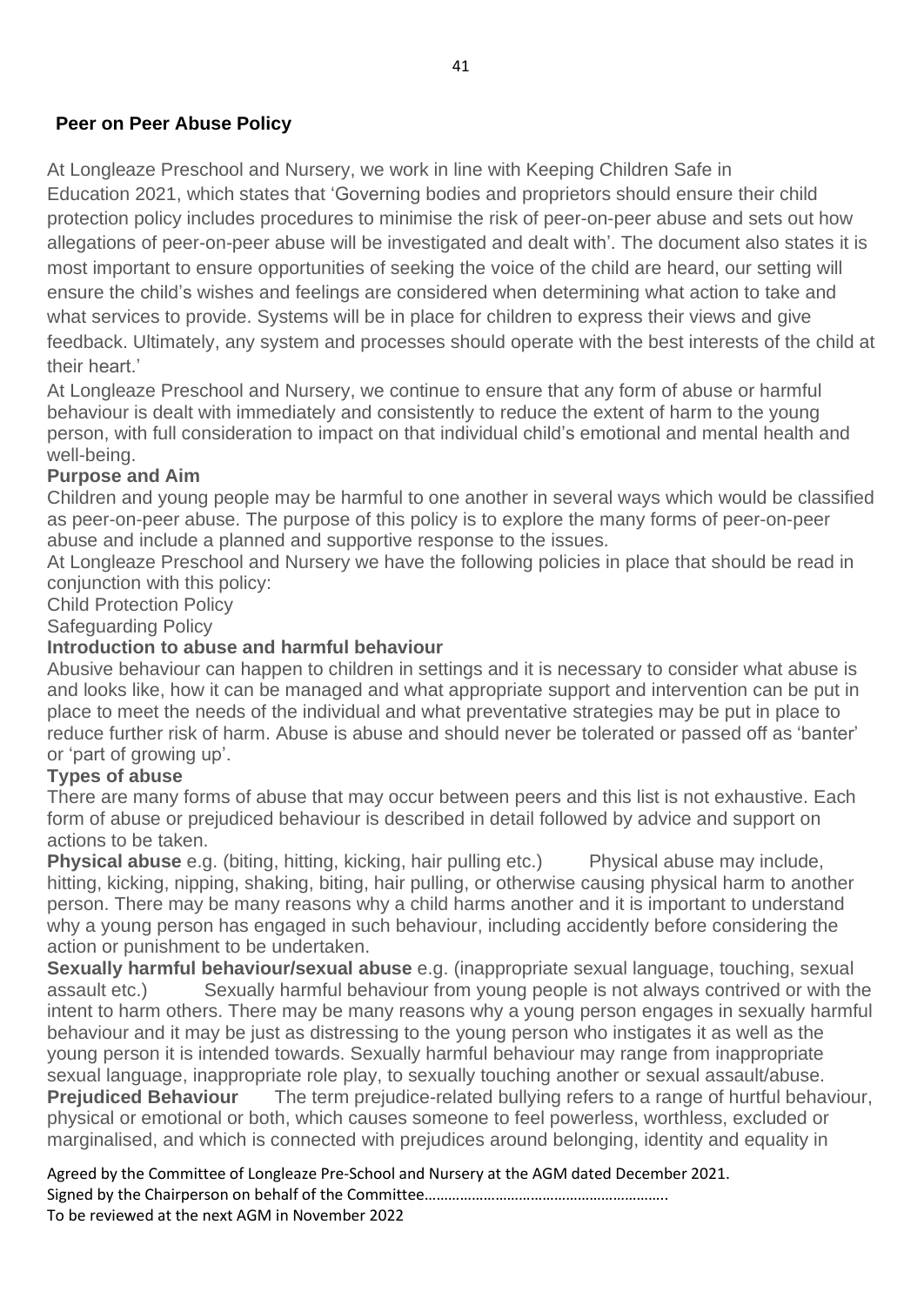wider society – in particular, prejudices to do with disabilities and special educational needs, ethnic, cultural and religious backgrounds, gender, home life, (for example in relation to issues of care, parental occupation, poverty and social class) and sexual identity (homosexual, bisexual, transsexual).

# **Expected action taken from all staff**

Although the type of abuse may have a varying effect on the victim and initiator of the harm, these simple steps can help clarify the situation and establish the facts before deciding the consequences for those involved in perpetrating harm.

It is important to deal with a situation of peer abuse immediately and sensitively. It is necessary to gather the information as soon as possible to get the true facts around what has occurred as soon after the child(ren) may have forgotten. It is equally important to deal with it sensitively and think about the language used and the impact of that language on both the children and the parents when they become involved.

In all cases of peer on peer abuse it is necessary that all staff are trained in dealing with such incidents, talking to young people and instigating immediate support in a calm and consistent manner. Staff should not be prejudiced, judgemental, dismissive or irresponsible in dealing with such sensitive matters.

Gather the Facts Speak to all staff who were present and children dependant on age and understanding, using consistent language and open questions. The easiest way to do this is not to have a line of questioning but to ask the young people to tell you what happened. Only interrupt the young person from this to gain clarity with open questions, 'where, when, why, who'. (What happened? Who observed the incident? What was seen? What was heard? Did anyone intervene?)

- Track evidence through observations, incident reports, ABC charts and CCTV.
- Consider the Intent (begin to Risk Assess)
- Has this been a deliberate or contrived situation for a young person to be able to harm another?
- From the ABC tracker charts, can you define a trigger?
- Are staff consistent with behaviour management?
- Are all new staff to the room informed of the circumstances and required amount of supervision?
- Are the parents working together with the setting on using the same strategies? And are the parents consistent at home?
- Decide on your next course of action

If from the information that you gather you believe any young person to be at risk of significant harm you must make a safeguarding referral to social care immediately (where a crime has been committed the police should be involved also). If this is the case, once social care has been contacted and made a decision on what will happen next then you will be informed on your next steps.

It may also be that social care feel that it does not meet their criteria in which case you may challenge that decision, with that individual or their line manager. If on discussion however, you agree with the decision, you may then be left to inform parents.

# **Informing parents**

If, once appropriate advice has been sought from police/social care you have agreement to inform parents or have been allocated that role from the other services involved then you need to inform the parents as soon as possible. If services are not going to be involved then equally, this information may need to be shared with parents .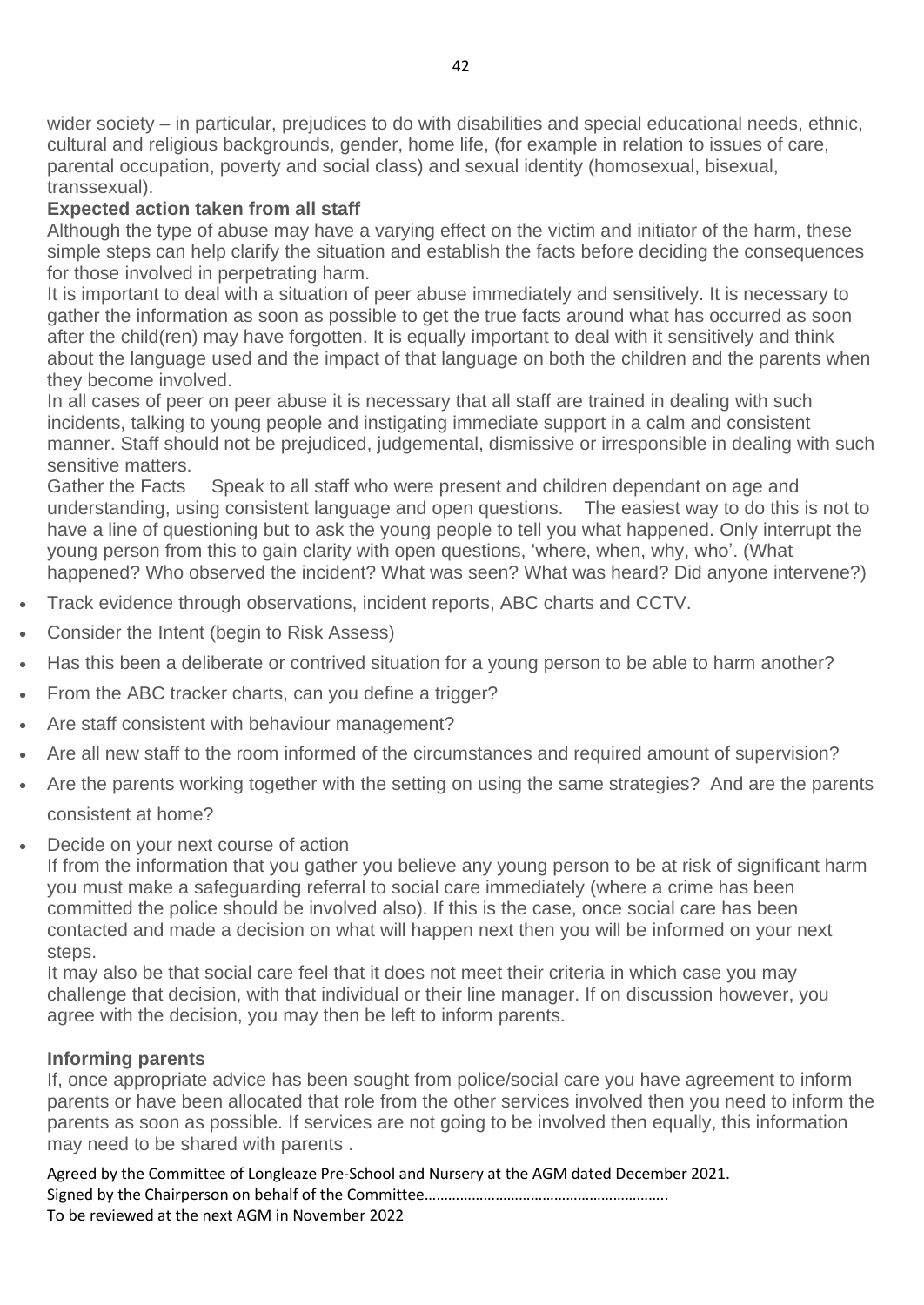The best way to inform parents is face to face. Although this may be time consuming, the nature of the incident and the type of harm/abuse a young person may be suffering can cause fear and anxiety to parents whether their child is the child who was harmed or who harmed another.

# **Points to consider:**

What is the age of the children involved?

How old are the young people involved in the incident and is there any age difference between those involved? (In relation to sexual exploration, children under the age of 5, in particular 1-4-year olds who are learning toileting skills may show a particular interest in exploration at around this stage. This, however, should not be overlooked if other issues arise (see following) Where did the incident or incidents take place?

Was the incident in an open, visible place to others? If so was it observed? If not, is more supervision required within this area?

What was the explanation by all children involved of what occurred? Can each of the young people give the same explanation of the incident and also what is the effect on the young people involved? Is the incident seen to be bullying for example, in which case regular and repetitive? Is the version of one young person different from another and why?

What is each of the children's own understanding of what occurred?

Do the young people know/understand what they are doing? E.g. do they have knowledge of body parts, of privacy and that it is inappropriate to touch?

Is the young person's explanation in relation to something they may have heard or been learning about that has prompted the behaviour? Is the behaviour deliberate and contrived?

Does the young person have understanding of the impact of their behaviour on the other person?

In dealing with an incident of this nature the answers are not always clear cut. If you are concerned or unsure as to whether or not there is any risk involved, please seek advice from Children's Services Social Care.

# **Repetition**

Has the behaviour been repeated to an individual on more than one occasion? In the same way it must be considered has the behaviour persisted to an individual after the issue has already been discussed or dealt with and appropriately resolved?

**Next Steps** Once the outcome of the incident(s) has been established it is necessary to ensure future incidents of abuse do not occur again and consider the support and intervention required for those involved.

For the young person who has displayed harmful behaviour In this circumstance it is important to find out why the young person has behaved in such a way. Particular support from identified services may be necessary through a CAF/strengthening family/early help referral and the young person may require additional support from family members.

Once the support required to meet the individual needs of the young person has been met, it is important that young person receives a consequence for their behaviour. This may be in the form of restorative justice e.g. making amends with the young person they have targeted if this has been some form of bullying.

Even following the conclusion of any investigation, the behaviour that the young person has displayed may continue to pose a risk to others in which case an individual risk assessment may be required. This should be completed via a multi- agency response to ensure that the needs of the young person and the risks towards others are measured by all those agencies involved including the young person and their parents. This may mean additional supervision of the young person or protective strategies if the young person feels at risk of engaging in further inappropriate or harmful behaviour.